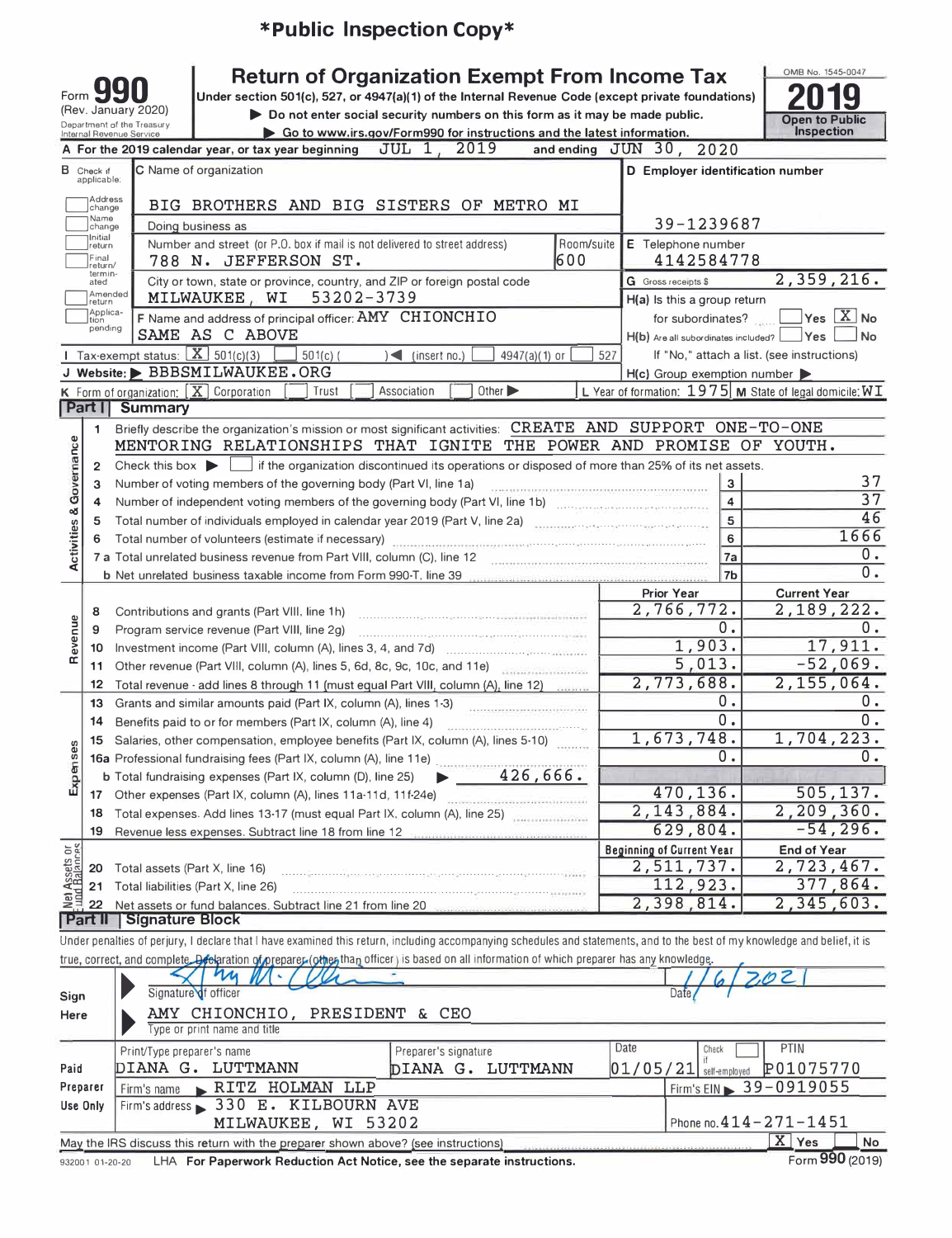|              | 39-1239687<br>BIG BROTHERS AND BIG SISTERS OF METRO MI<br>Page 2<br>Form 990 (2019)                                                          |
|--------------|----------------------------------------------------------------------------------------------------------------------------------------------|
|              | <b>Part III   Statement of Program Service Accomplishments</b>                                                                               |
|              | $\boxed{\text{X}}$                                                                                                                           |
|              |                                                                                                                                              |
| 1            | Briefly describe the organization's mission:                                                                                                 |
|              | BIG BROTHERS BIG SISTERS OF METRO MILWAUKEE CREATES AND SUPPORTS<br>"BEST                                                                    |
|              | IN CLASS" ONE-TO-ONE MENTORING RELATIONSHIPS THAT IGNITE THE POWER AND                                                                       |
|              |                                                                                                                                              |
|              | PROMISE OF YOUTH FACING ADVERSITY IN MILWAUKEE AND WAUKESHA COUNTIES.                                                                        |
|              | THROUGH STRONG ONE-TO-ONE RELATIONSHIPS WITH CARING (SEE SCHEDULE O)                                                                         |
| $\mathbf{2}$ | Did the organization undertake any significant program services during the year which were not listed on the                                 |
|              | $\overline{\mathsf{Yes}\mathord{\;\;[\mathbf{X}\mathord{\;\;}\mathsf{No}\mathord{\;\;}}$                                                     |
|              |                                                                                                                                              |
|              | If "Yes," describe these new services on Schedule O.                                                                                         |
| 3            | $ {\mathsf Y}{\mathsf e}{\mathsf s} \; \; {\mathrm X}\; $ No                                                                                 |
|              |                                                                                                                                              |
|              | If "Yes," describe these changes on Schedule O.                                                                                              |
| 4            | Describe the organization's program service accomplishments for each of its three largest program services, as measured by expenses.         |
|              | Section 501(c)(3) and 501(c)(4) organizations are required to report the amount of grants and allocations to others, the total expenses, and |
|              | revenue, if any, for each program service reported.                                                                                          |
|              |                                                                                                                                              |
| 4a           | (Code:<br>) (Expenses \$                                                                                                                     |
|              | COMMUNITY-BASED MENTORING:                                                                                                                   |
|              | YOUTH AND VOLUNTEER MENTORS MEET WEEKLY THROUGHOUT THE COMMUNITY AND                                                                         |
|              |                                                                                                                                              |
|              | SPEND TIME TOGETHER ENGAGED IN ACTIVITIES THEY CHOOSE BASED ON MUTUAL                                                                        |
|              | THROUGH COMMUNITY-BASED MENTORING, A CHILD EXPERIENCES A<br>INTEREST.                                                                        |
|              | WIDE RANGE OF NEW, FUN, AND EDUCATIONAL ACTIVITIES; BUILDS CONFIDENCE;                                                                       |
|              |                                                                                                                                              |
|              | AND GAINS A NEW PERSPECTIVE.                                                                                                                 |
|              |                                                                                                                                              |
|              |                                                                                                                                              |
|              |                                                                                                                                              |
|              |                                                                                                                                              |
|              |                                                                                                                                              |
|              |                                                                                                                                              |
|              |                                                                                                                                              |
|              |                                                                                                                                              |
| 4b           | ) (Expenses \$<br>(Code:                                                                                                                     |
|              | SCHOOL-BASED MENTORING:                                                                                                                      |
|              | STUDENTS MEET WITH VOLUNTEER MENTORS WEEKLY DURING OR AFTER THE SCHOOL                                                                       |
|              |                                                                                                                                              |
|              | DAY AT ONE OF 11 PARTNER ELEMENTARY OR MIDDLE SCHOOL LOCATIONS IN                                                                            |
|              | MILWAUKEE AND WAUKESHA COUNTIES (INCLUDING EIGHT MILWAUKEE PUBLIC                                                                            |
|              | SCHOOLS) FOR EDUCATIONALLY-FOCUSED MENTORING.<br>THROUGH THE SUPPORT OF                                                                      |
|              |                                                                                                                                              |
|              | THEIR MENTORS, YOUTH DEVELOP POSITIVE ATTITUDES TOWARD SCHOOL, ACHIEVE                                                                       |
|              | HIGHER GRADES, BECOME MORE CONFIDENT, AND IMPROVE RELATIONSHIPS WITH                                                                         |
|              | ADULTS AND PEERS.                                                                                                                            |
|              |                                                                                                                                              |
|              |                                                                                                                                              |
|              |                                                                                                                                              |
|              |                                                                                                                                              |
|              |                                                                                                                                              |
|              |                                                                                                                                              |
|              | <b>4c</b> (Code: ) (Expenses \$ 301, 917. including grants of \$ _ ) (Revenue \$                                                             |
|              | MENTOR2.0:                                                                                                                                   |
|              | LOW-INCOME AND FIRST GENERATION COLLEGE STUDENTS AT BIG BROTHERS BIG                                                                         |
|              | SISTERS' PARTNER HIGH SCHOOLS ARE MATCHED WITH COLLEGE EDUCATED MENTORS                                                                      |
|              |                                                                                                                                              |
|              | TO PROMOTE HIGH SCHOOL GRADUATION, POST-SECONDARY READINESS,                                                                                 |
|              | POST-SECONDARY ENROLLMENT, AND POST-SECONDARY SUCCESS. MENTOR2.0                                                                             |
|              | COMBINES IN-PERSON MENTORING WITH SAFE, SECURE ONLINE COMMUNICATION AND                                                                      |
|              |                                                                                                                                              |
|              | A COMPREHENSIVE WEEKLY CURRICULUM FOCUSED ON COLLEGE READINESS.                                                                              |
|              | MENTORS ARE MATCHED WITH YOUTH THROUGH STUDENTS' FIRST YEAR OF                                                                               |
|              | POST-SECONDARY EDUCATION.                                                                                                                    |
|              |                                                                                                                                              |
|              |                                                                                                                                              |
|              |                                                                                                                                              |
|              |                                                                                                                                              |
|              |                                                                                                                                              |
|              | 4d Other program services (Describe on Schedule O.)                                                                                          |
|              | (Expenses \$<br>) (Revenue \$<br>including grants of \$                                                                                      |
|              | $1,465,863$ .<br>4e Total program service expenses >                                                                                         |
|              | Form 990 (2019)                                                                                                                              |
|              |                                                                                                                                              |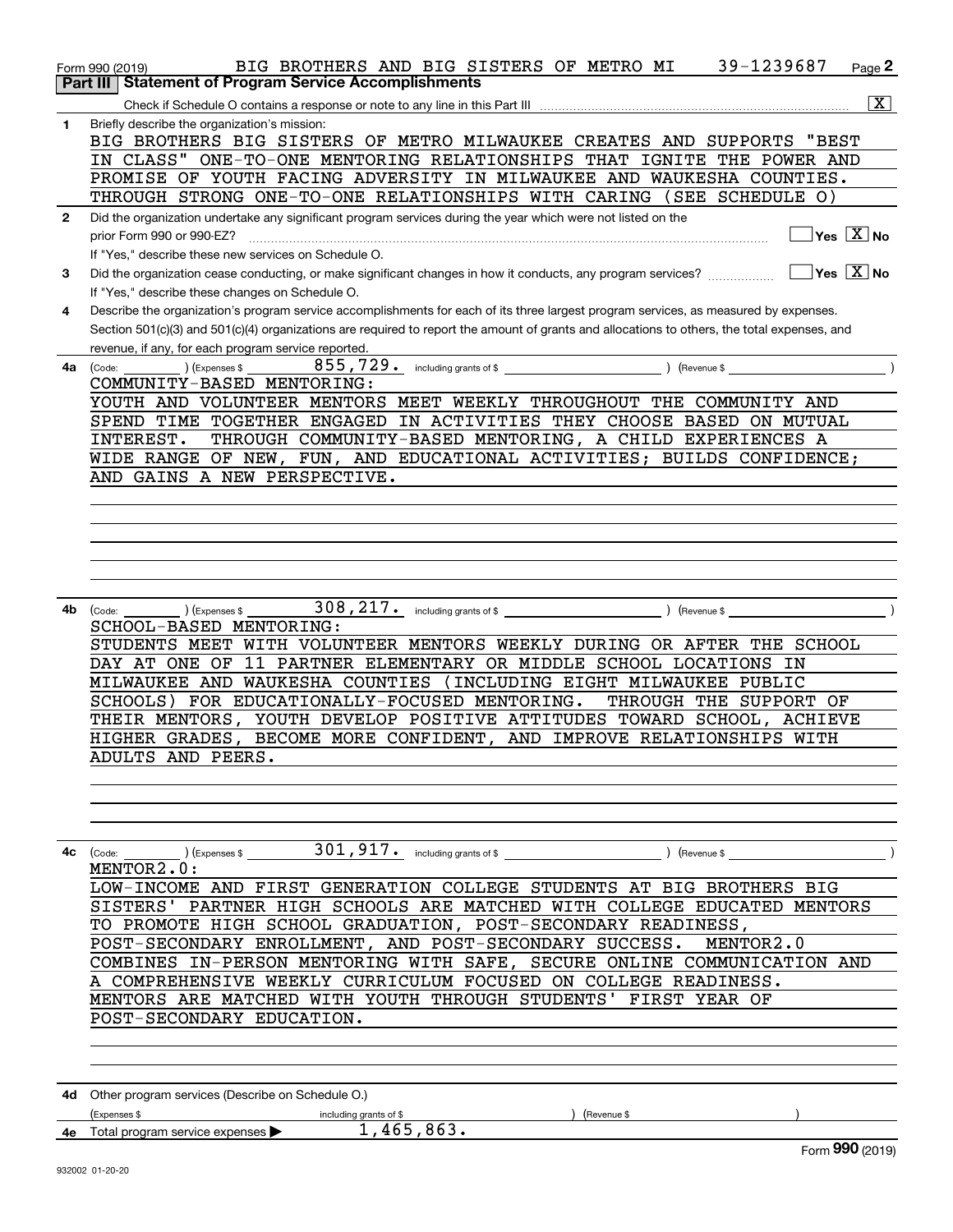| Form 990 (2019) |                                                  | BIG BROTHERS AND BIG SISTERS OF METRO MI |  |  |  | 39-1239687 | $P$ age $J$ |
|-----------------|--------------------------------------------------|------------------------------------------|--|--|--|------------|-------------|
|                 | <b>Part IV   Checklist of Required Schedules</b> |                                          |  |  |  |            |             |

|     |                                                                                                                                       |                 | Yes | No          |
|-----|---------------------------------------------------------------------------------------------------------------------------------------|-----------------|-----|-------------|
| 1.  | Is the organization described in section 501(c)(3) or 4947(a)(1) (other than a private foundation)?                                   |                 |     |             |
|     |                                                                                                                                       | 1               | X   |             |
| 2   |                                                                                                                                       | $\mathbf{2}$    | X   |             |
| 3   | Did the organization engage in direct or indirect political campaign activities on behalf of or in opposition to candidates for       |                 |     |             |
|     |                                                                                                                                       | 3               |     | х           |
| 4   | Section 501(c)(3) organizations. Did the organization engage in lobbying activities, or have a section 501(h) election in effect      |                 |     |             |
|     |                                                                                                                                       | 4               |     | х           |
| 5   | Is the organization a section 501(c)(4), 501(c)(5), or 501(c)(6) organization that receives membership dues, assessments, or          |                 |     |             |
|     |                                                                                                                                       | 5               |     | х           |
| 6   | Did the organization maintain any donor advised funds or any similar funds or accounts for which donors have the right to             |                 |     |             |
|     | provide advice on the distribution or investment of amounts in such funds or accounts? If "Yes," complete Schedule D, Part I          | 6               |     | х           |
| 7   | Did the organization receive or hold a conservation easement, including easements to preserve open space,                             |                 |     |             |
|     |                                                                                                                                       | 7               |     | х           |
| 8   | Did the organization maintain collections of works of art, historical treasures, or other similar assets? If "Yes," complete          |                 |     |             |
|     |                                                                                                                                       | 8               |     | х           |
| 9   | Did the organization report an amount in Part X, line 21, for escrow or custodial account liability, serve as a custodian for         |                 |     |             |
|     | amounts not listed in Part X; or provide credit counseling, debt management, credit repair, or debt negotiation services?             |                 |     |             |
|     |                                                                                                                                       | 9               |     | х           |
| 10  | Did the organization, directly or through a related organization, hold assets in donor-restricted endowments                          |                 |     |             |
|     |                                                                                                                                       | 10              | x   |             |
| 11  | If the organization's answer to any of the following questions is "Yes," then complete Schedule D, Parts VI, VIII, VIII, IX, or X     |                 |     |             |
|     | as applicable.                                                                                                                        |                 |     |             |
|     | a Did the organization report an amount for land, buildings, and equipment in Part X, line 10? If "Yes," complete Schedule D,         |                 |     |             |
|     |                                                                                                                                       | 11a             | x   |             |
|     | <b>b</b> Did the organization report an amount for investments - other securities in Part X, line 12, that is 5% or more of its total |                 |     |             |
|     |                                                                                                                                       | 11 <sub>b</sub> | х   |             |
|     | c Did the organization report an amount for investments - program related in Part X, line 13, that is 5% or more of its total         |                 |     |             |
|     |                                                                                                                                       | 11c             |     | х           |
|     | d Did the organization report an amount for other assets in Part X, line 15, that is 5% or more of its total assets reported in       |                 |     |             |
|     |                                                                                                                                       | 11d             |     | х           |
|     | e Did the organization report an amount for other liabilities in Part X, line 25? If "Yes," complete Schedule D, Part X               | <b>11e</b>      |     | $\mathbf X$ |
| f   | Did the organization's separate or consolidated financial statements for the tax year include a footnote that addresses               |                 |     |             |
|     | the organization's liability for uncertain tax positions under FIN 48 (ASC 740)? If "Yes," complete Schedule D, Part X                | 11f             | х   |             |
|     | 12a Did the organization obtain separate, independent audited financial statements for the tax year? If "Yes," complete               |                 |     |             |
|     |                                                                                                                                       | 12a             | х   |             |
|     | <b>b</b> Was the organization included in consolidated, independent audited financial statements for the tax year?                    |                 |     |             |
|     | If "Yes," and if the organization answered "No" to line 12a, then completing Schedule D, Parts XI and XII is optional manum           | 12b             |     | x           |
| 13  |                                                                                                                                       | 13              |     | X           |
| 14a | Did the organization maintain an office, employees, or agents outside of the United States?                                           | 14a             |     | X           |
|     | <b>b</b> Did the organization have aggregate revenues or expenses of more than \$10,000 from grantmaking, fundraising, business,      |                 |     |             |
|     | investment, and program service activities outside the United States, or aggregate foreign investments valued at \$100,000            |                 |     |             |
|     |                                                                                                                                       | 14b             |     | X           |
| 15  | Did the organization report on Part IX, column (A), line 3, more than \$5,000 of grants or other assistance to or for any             |                 |     |             |
|     |                                                                                                                                       | 15              |     | х           |
| 16  | Did the organization report on Part IX, column (A), line 3, more than \$5,000 of aggregate grants or other assistance to              |                 |     |             |
|     |                                                                                                                                       | 16              |     | X           |
| 17  | Did the organization report a total of more than \$15,000 of expenses for professional fundraising services on Part IX,               |                 |     |             |
|     |                                                                                                                                       | 17              |     | х           |
| 18  | Did the organization report more than \$15,000 total of fundraising event gross income and contributions on Part VIII, lines          |                 |     |             |
|     |                                                                                                                                       | 18              | х   |             |
| 19  | Did the organization report more than \$15,000 of gross income from gaming activities on Part VIII, line 9a? If "Yes."                |                 |     |             |
|     |                                                                                                                                       | 19              |     | X           |
| 20a |                                                                                                                                       | 20a             |     | $\mathbf X$ |
| b   | If "Yes" to line 20a, did the organization attach a copy of its audited financial statements to this return?                          | 20 <sub>b</sub> |     |             |
| 21  | Did the organization report more than \$5,000 of grants or other assistance to any domestic organization or                           |                 |     |             |
|     |                                                                                                                                       | 21              |     | х           |
|     |                                                                                                                                       |                 |     |             |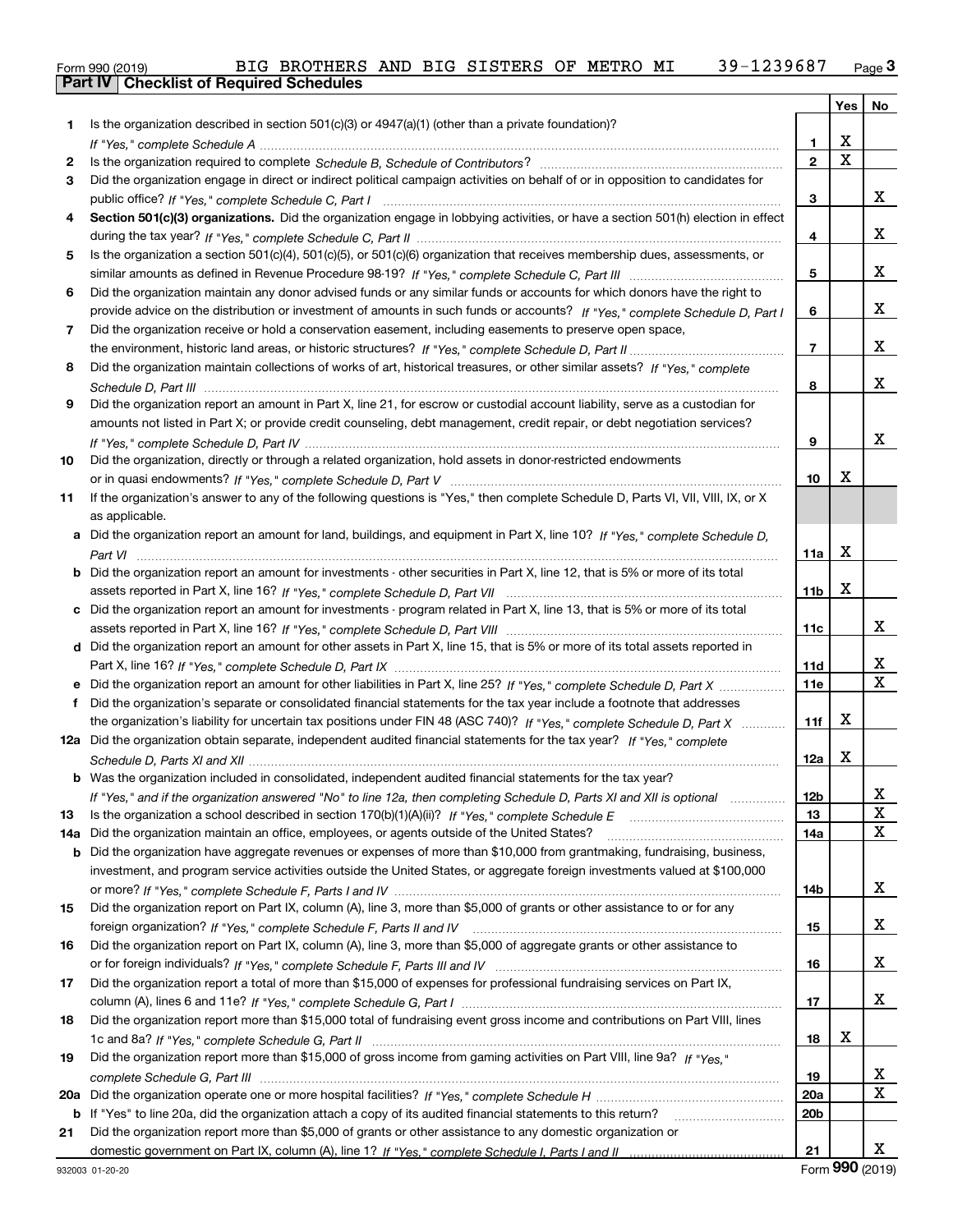Form 990 (2019) BIG BROTHERS AND BIG SISTERS OF METRO MI 39-1239687 <sub>Page</sub> 4<br>**Part IV | Checklist of Required Schedules** <sub>(continued)</sub>

|    | Part IV   Griecklist of Required Scriedules (continued)                                                                                                                                                                                               |            |     |    |
|----|-------------------------------------------------------------------------------------------------------------------------------------------------------------------------------------------------------------------------------------------------------|------------|-----|----|
|    |                                                                                                                                                                                                                                                       |            | Yes | No |
| 22 | Did the organization report more than \$5,000 of grants or other assistance to or for domestic individuals on                                                                                                                                         |            |     |    |
|    | Part IX, column (A), line 2? If "Yes," complete Schedule I, Parts I and III [[11]] [11] [11] [11] [11] [11] [1                                                                                                                                        | 22         |     | x  |
| 23 | Did the organization answer "Yes" to Part VII, Section A, line 3, 4, or 5 about compensation of the organization's current                                                                                                                            |            |     |    |
|    | and former officers, directors, trustees, key employees, and highest compensated employees? If "Yes," complete                                                                                                                                        |            |     |    |
|    |                                                                                                                                                                                                                                                       | 23         | х   |    |
|    | 24a Did the organization have a tax-exempt bond issue with an outstanding principal amount of more than \$100,000 as of the                                                                                                                           |            |     |    |
|    | last day of the year, that was issued after December 31, 2002? If "Yes," answer lines 24b through 24d and complete                                                                                                                                    |            |     | x  |
|    |                                                                                                                                                                                                                                                       | 24a        |     |    |
|    | <b>b</b> Did the organization invest any proceeds of tax-exempt bonds beyond a temporary period exception?                                                                                                                                            | 24b        |     |    |
|    | c Did the organization maintain an escrow account other than a refunding escrow at any time during the year to defease                                                                                                                                |            |     |    |
|    |                                                                                                                                                                                                                                                       | 24c<br>24d |     |    |
|    |                                                                                                                                                                                                                                                       |            |     |    |
|    | 25a Section 501(c)(3), 501(c)(4), and 501(c)(29) organizations. Did the organization engage in an excess benefit                                                                                                                                      | 25a        |     | x  |
|    |                                                                                                                                                                                                                                                       |            |     |    |
|    | b Is the organization aware that it engaged in an excess benefit transaction with a disqualified person in a prior year, and<br>that the transaction has not been reported on any of the organization's prior Forms 990 or 990-EZ? If "Yes," complete |            |     |    |
|    |                                                                                                                                                                                                                                                       | 25b        |     | x  |
| 26 | Schedule L, Part I<br>Did the organization report any amount on Part X, line 5 or 22, for receivables from or payables to any current                                                                                                                 |            |     |    |
|    | or former officer, director, trustee, key employee, creator or founder, substantial contributor, or 35%                                                                                                                                               |            |     |    |
|    |                                                                                                                                                                                                                                                       | 26         |     | x  |
| 27 | Did the organization provide a grant or other assistance to any current or former officer, director, trustee, key employee,                                                                                                                           |            |     |    |
|    | creator or founder, substantial contributor or employee thereof, a grant selection committee member, or to a 35% controlled                                                                                                                           |            |     |    |
|    | entity (including an employee thereof) or family member of any of these persons? If "Yes," complete Schedule L, Part III                                                                                                                              | 27         |     | x  |
| 28 | Was the organization a party to a business transaction with one of the following parties (see Schedule L, Part IV                                                                                                                                     |            |     |    |
|    | instructions, for applicable filing thresholds, conditions, and exceptions):                                                                                                                                                                          |            |     |    |
|    | a A current or former officer, director, trustee, key employee, creator or founder, or substantial contributor? If                                                                                                                                    |            |     |    |
|    |                                                                                                                                                                                                                                                       | 28a        |     | X  |
|    |                                                                                                                                                                                                                                                       | 28b        |     | х  |
|    | c A 35% controlled entity of one or more individuals and/or organizations described in lines 28a or 28b? If                                                                                                                                           |            |     |    |
|    |                                                                                                                                                                                                                                                       | 28c        |     | х  |
| 29 |                                                                                                                                                                                                                                                       | 29         | х   |    |
| 30 | Did the organization receive contributions of art, historical treasures, or other similar assets, or qualified conservation                                                                                                                           |            |     |    |
|    |                                                                                                                                                                                                                                                       | 30         |     | х  |
| 31 | Did the organization liquidate, terminate, or dissolve and cease operations? If "Yes," complete Schedule N, Part I                                                                                                                                    | 31         |     | X  |
| 32 | Did the organization sell, exchange, dispose of, or transfer more than 25% of its net assets? If "Yes," complete                                                                                                                                      |            |     |    |
|    | Schedule N, Part II                                                                                                                                                                                                                                   | 32         |     | х  |
| 33 | Did the organization own 100% of an entity disregarded as separate from the organization under Regulations                                                                                                                                            |            |     |    |
|    |                                                                                                                                                                                                                                                       | 33         |     | x  |
| 34 | Was the organization related to any tax-exempt or taxable entity? If "Yes," complete Schedule R, Part II, III, or IV, and                                                                                                                             |            |     |    |
|    |                                                                                                                                                                                                                                                       | 34         |     | х  |
|    | 35a Did the organization have a controlled entity within the meaning of section 512(b)(13)?                                                                                                                                                           | 35a        |     | х  |
|    | b If "Yes" to line 35a, did the organization receive any payment from or engage in any transaction with a controlled entity                                                                                                                           |            |     |    |
|    |                                                                                                                                                                                                                                                       | 35b        |     |    |
| 36 | Section 501(c)(3) organizations. Did the organization make any transfers to an exempt non-charitable related organization?                                                                                                                            |            |     |    |
|    |                                                                                                                                                                                                                                                       | 36         |     | X  |
| 37 | Did the organization conduct more than 5% of its activities through an entity that is not a related organization                                                                                                                                      |            |     |    |
|    | and that is treated as a partnership for federal income tax purposes? If "Yes," complete Schedule R, Part VI                                                                                                                                          | 37         |     | x  |
| 38 | Did the organization complete Schedule O and provide explanations in Schedule O for Part VI, lines 11b and 19?                                                                                                                                        |            |     |    |
|    | Note: All Form 990 filers are required to complete Schedule O                                                                                                                                                                                         | 38         | х   |    |
|    | Part V<br><b>Statements Regarding Other IRS Filings and Tax Compliance</b>                                                                                                                                                                            |            |     |    |
|    | Check if Schedule O contains a response or note to any line in this Part V                                                                                                                                                                            |            |     |    |
|    |                                                                                                                                                                                                                                                       |            | Yes | No |
|    | 36<br>1a<br>0                                                                                                                                                                                                                                         |            |     |    |
|    | <b>b</b> Enter the number of Forms W-2G included in line 1a. Enter -0- if not applicable<br>1b                                                                                                                                                        |            |     |    |
| c  | Did the organization comply with backup withholding rules for reportable payments to vendors and reportable gaming                                                                                                                                    |            | х   |    |
|    | (gambling) winnings to prize winners?                                                                                                                                                                                                                 | 1c         |     |    |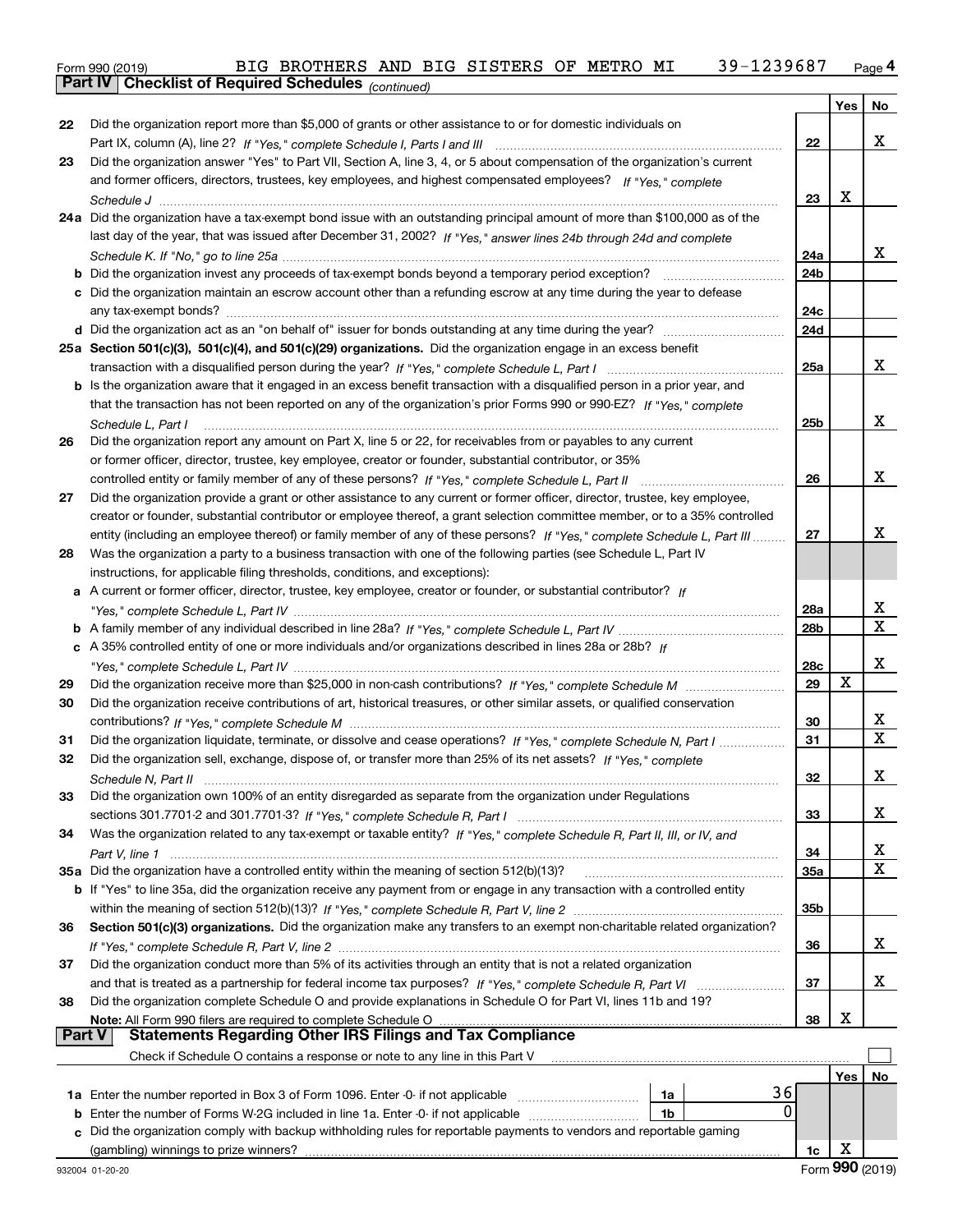|    | 39-1239687<br>BIG BROTHERS AND BIG SISTERS OF METRO MI<br>Form 990 (2019)                                                                                                          |                |   | $Page$ <sup>5</sup> |
|----|------------------------------------------------------------------------------------------------------------------------------------------------------------------------------------|----------------|---|---------------------|
|    | Statements Regarding Other IRS Filings and Tax Compliance (continued)<br><b>Part V</b>                                                                                             |                |   |                     |
|    |                                                                                                                                                                                    |                |   | Yes   No            |
|    | 2a Enter the number of employees reported on Form W-3, Transmittal of Wage and Tax Statements,                                                                                     |                |   |                     |
|    | 46<br>filed for the calendar year ending with or within the year covered by this return<br>2a                                                                                      |                |   |                     |
|    |                                                                                                                                                                                    | 2 <sub>b</sub> | x |                     |
|    |                                                                                                                                                                                    |                |   |                     |
|    | 3a Did the organization have unrelated business gross income of \$1,000 or more during the year?                                                                                   | 3a             |   | х                   |
|    |                                                                                                                                                                                    | 3 <sub>b</sub> |   |                     |
|    | 4a At any time during the calendar year, did the organization have an interest in, or a signature or other authority over, a                                                       |                |   |                     |
|    |                                                                                                                                                                                    | 4a             |   | х                   |
|    | <b>b</b> If "Yes," enter the name of the foreign country $\blacktriangleright$                                                                                                     |                |   |                     |
|    | See instructions for filing requirements for FinCEN Form 114, Report of Foreign Bank and Financial Accounts (FBAR).                                                                |                |   |                     |
|    |                                                                                                                                                                                    | 5a             |   | х                   |
| b  |                                                                                                                                                                                    | 5 <sub>b</sub> |   | х                   |
| c  |                                                                                                                                                                                    | 5c             |   |                     |
|    | 6a Does the organization have annual gross receipts that are normally greater than \$100,000, and did the organization solicit                                                     |                |   |                     |
|    | any contributions that were not tax deductible as charitable contributions?                                                                                                        | 6a             |   | х                   |
|    | <b>b</b> If "Yes," did the organization include with every solicitation an express statement that such contributions or gifts                                                      |                |   |                     |
|    | were not tax deductible?                                                                                                                                                           | 6b             |   |                     |
| 7  | Organizations that may receive deductible contributions under section 170(c).                                                                                                      |                |   |                     |
| а  | Did the organization receive a payment in excess of \$75 made partly as a contribution and partly for goods and services provided to the payor?                                    | 7a             | х |                     |
| b  | If "Yes," did the organization notify the donor of the value of the goods or services provided?                                                                                    | 7b             | х |                     |
| c  | Did the organization sell, exchange, or otherwise dispose of tangible personal property for which it was required                                                                  |                |   |                     |
|    |                                                                                                                                                                                    | 7c             |   | х                   |
|    | 7d                                                                                                                                                                                 |                |   |                     |
| е  | Did the organization receive any funds, directly or indirectly, to pay premiums on a personal benefit contract?                                                                    | 7e             |   | х                   |
| f  | Did the organization, during the year, pay premiums, directly or indirectly, on a personal benefit contract?                                                                       | 7f             |   | Х                   |
| g  | If the organization received a contribution of qualified intellectual property, did the organization file Form 8899 as required?                                                   | 7g             |   |                     |
| h. | If the organization received a contribution of cars, boats, airplanes, or other vehicles, did the organization file a Form 1098-C?                                                 | 7h             |   |                     |
| 8  | Sponsoring organizations maintaining donor advised funds. Did a donor advised fund maintained by the                                                                               |                |   |                     |
|    | sponsoring organization have excess business holdings at any time during the year?                                                                                                 | 8              |   |                     |
| 9  | Sponsoring organizations maintaining donor advised funds.                                                                                                                          |                |   |                     |
| а  | Did the sponsoring organization make any taxable distributions under section 4966?                                                                                                 | 9а             |   |                     |
| b  | Did the sponsoring organization make a distribution to a donor, donor advisor, or related person?                                                                                  | 9b             |   |                     |
| 10 | Section 501(c)(7) organizations. Enter:                                                                                                                                            |                |   |                     |
|    | 10a                                                                                                                                                                                |                |   |                     |
|    | 10b <br>Gross receipts, included on Form 990, Part VIII, line 12, for public use of club facilities                                                                                |                |   |                     |
| 11 | Section 501(c)(12) organizations. Enter:                                                                                                                                           |                |   |                     |
| а  | Gross income from members or shareholders<br>11a                                                                                                                                   |                |   |                     |
|    | b Gross income from other sources (Do not net amounts due or paid to other sources against                                                                                         |                |   |                     |
|    | amounts due or received from them.)<br>11b<br>12a Section 4947(a)(1) non-exempt charitable trusts. Is the organization filing Form 990 in lieu of Form 1041?                       |                |   |                     |
|    | 12b                                                                                                                                                                                | 12a            |   |                     |
| 13 | <b>b</b> If "Yes," enter the amount of tax-exempt interest received or accrued during the year <i>manument</i><br>Section 501(c)(29) qualified nonprofit health insurance issuers. |                |   |                     |
|    | a Is the organization licensed to issue qualified health plans in more than one state?                                                                                             | 13а            |   |                     |
|    | Note: See the instructions for additional information the organization must report on Schedule O.                                                                                  |                |   |                     |
|    | <b>b</b> Enter the amount of reserves the organization is required to maintain by the states in which the                                                                          |                |   |                     |
|    | 13b                                                                                                                                                                                |                |   |                     |
|    | 13с                                                                                                                                                                                |                |   |                     |
|    | 14a Did the organization receive any payments for indoor tanning services during the tax year?                                                                                     | 14a            |   | х                   |
|    | <b>b</b> If "Yes," has it filed a Form 720 to report these payments? If "No," provide an explanation on Schedule O                                                                 | 14b            |   |                     |
| 15 | Is the organization subject to the section 4960 tax on payment(s) of more than \$1,000,000 in remuneration or                                                                      |                |   |                     |
|    |                                                                                                                                                                                    | 15             |   | X                   |
|    | If "Yes," see instructions and file Form 4720, Schedule N.                                                                                                                         |                |   |                     |
| 16 | Is the organization an educational institution subject to the section 4968 excise tax on net investment income?                                                                    | 16             |   | х                   |
|    | If "Yes," complete Form 4720, Schedule O.                                                                                                                                          |                |   |                     |
|    |                                                                                                                                                                                    |                |   | $000 \times 10$     |

Form (2019) **990**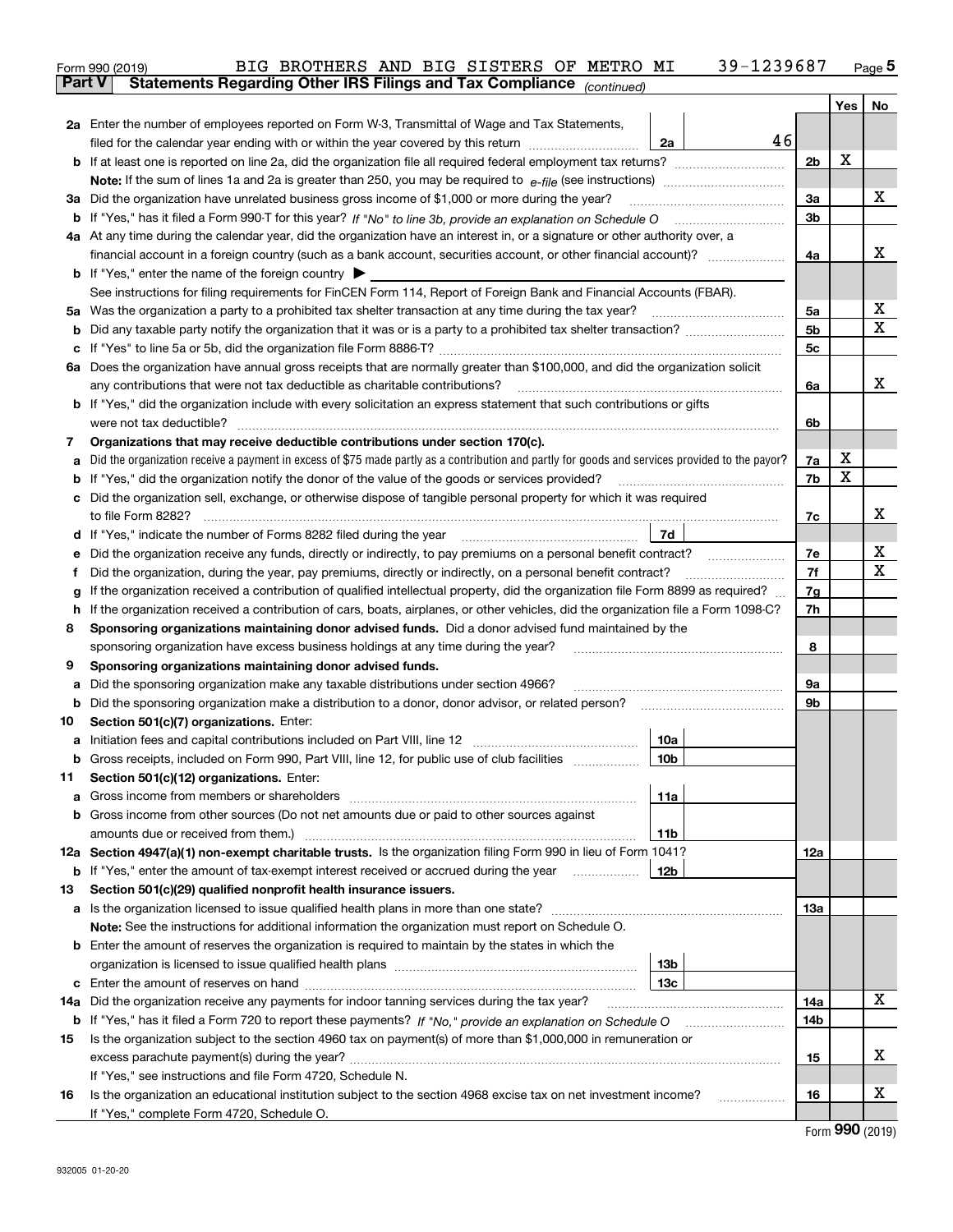|  | Form 990 (2019) |
|--|-----------------|
|  |                 |

#### Form 990 (2019) BIG BROTHERS AND BIG SISTERS OF METRO MI 39-1239687 Page

*For each "Yes" response to lines 2 through 7b below, and for a "No" response* **6Part VI Governance, Management, and Disclosure**  *to line 8a, 8b, or 10b below, describe the circumstances, processes, or changes on Schedule O. See instructions.*

|          | Check if Schedule O contains a response or note to any line in this Part VI                                                                                                                                                                                                                 |    |            |                        |  |     | $\overline{\mathbf{X}}$ $\overline{}$ |  |  |  |  |  |
|----------|---------------------------------------------------------------------------------------------------------------------------------------------------------------------------------------------------------------------------------------------------------------------------------------------|----|------------|------------------------|--|-----|---------------------------------------|--|--|--|--|--|
|          | <b>Section A. Governing Body and Management</b>                                                                                                                                                                                                                                             |    |            |                        |  |     |                                       |  |  |  |  |  |
|          |                                                                                                                                                                                                                                                                                             |    |            |                        |  | Yes | No                                    |  |  |  |  |  |
|          | <b>1a</b> Enter the number of voting members of the governing body at the end of the tax year                                                                                                                                                                                               | 1a |            | 37                     |  |     |                                       |  |  |  |  |  |
|          | If there are material differences in voting rights among members of the governing body, or if the governing                                                                                                                                                                                 |    |            |                        |  |     |                                       |  |  |  |  |  |
|          | body delegated broad authority to an executive committee or similar committee, explain on Schedule O.                                                                                                                                                                                       |    |            |                        |  |     |                                       |  |  |  |  |  |
| b        | Enter the number of voting members included on line 1a, above, who are independent                                                                                                                                                                                                          | 1b |            | 37                     |  |     |                                       |  |  |  |  |  |
| 2        | Did any officer, director, trustee, or key employee have a family relationship or a business relationship with any other                                                                                                                                                                    |    |            |                        |  |     |                                       |  |  |  |  |  |
|          | officer, director, trustee, or key employee?                                                                                                                                                                                                                                                |    |            | $\mathbf{2}$           |  |     | X                                     |  |  |  |  |  |
| 3        | Did the organization delegate control over management duties customarily performed by or under the direct supervision                                                                                                                                                                       |    |            |                        |  |     |                                       |  |  |  |  |  |
|          | of officers, directors, trustees, or key employees to a management company or other person?                                                                                                                                                                                                 |    |            | 3                      |  |     | х                                     |  |  |  |  |  |
| 4        | Did the organization make any significant changes to its governing documents since the prior Form 990 was filed?                                                                                                                                                                            |    |            | 4                      |  |     | $\mathbf X$                           |  |  |  |  |  |
| 5        |                                                                                                                                                                                                                                                                                             |    |            | 5                      |  |     | $\mathbf X$<br>X                      |  |  |  |  |  |
| 6        | Did the organization have members or stockholders?                                                                                                                                                                                                                                          |    |            |                        |  |     |                                       |  |  |  |  |  |
| 7a       | Did the organization have members, stockholders, or other persons who had the power to elect or appoint one or                                                                                                                                                                              |    |            |                        |  |     |                                       |  |  |  |  |  |
|          |                                                                                                                                                                                                                                                                                             |    |            | 7a                     |  |     | X                                     |  |  |  |  |  |
|          | <b>b</b> Are any governance decisions of the organization reserved to (or subject to approval by) members, stockholders, or                                                                                                                                                                 |    |            |                        |  |     |                                       |  |  |  |  |  |
|          | persons other than the governing body?                                                                                                                                                                                                                                                      |    |            | 7b                     |  |     | x                                     |  |  |  |  |  |
| 8        | Did the organization contemporaneously document the meetings held or written actions undertaken during the year by the following:                                                                                                                                                           |    |            |                        |  |     |                                       |  |  |  |  |  |
| a        |                                                                                                                                                                                                                                                                                             |    |            | 8а                     |  | х   |                                       |  |  |  |  |  |
| b        |                                                                                                                                                                                                                                                                                             |    |            | 8b                     |  | X   |                                       |  |  |  |  |  |
| 9        | Is there any officer, director, trustee, or key employee listed in Part VII, Section A, who cannot be reached at the                                                                                                                                                                        |    |            |                        |  |     |                                       |  |  |  |  |  |
|          |                                                                                                                                                                                                                                                                                             |    |            | 9                      |  |     | x                                     |  |  |  |  |  |
|          | Section B. Policies (This Section B requests information about policies not required by the Internal Revenue Code.)                                                                                                                                                                         |    |            |                        |  |     |                                       |  |  |  |  |  |
|          |                                                                                                                                                                                                                                                                                             |    |            |                        |  | Yes | No                                    |  |  |  |  |  |
|          |                                                                                                                                                                                                                                                                                             |    |            | <b>10a</b>             |  |     | х                                     |  |  |  |  |  |
|          | <b>b</b> If "Yes," did the organization have written policies and procedures governing the activities of such chapters, affiliates,                                                                                                                                                         |    |            |                        |  |     |                                       |  |  |  |  |  |
|          | and branches to ensure their operations are consistent with the organization's exempt purposes?                                                                                                                                                                                             |    |            | 10b                    |  | X   |                                       |  |  |  |  |  |
|          | 11a Has the organization provided a complete copy of this Form 990 to all members of its governing body before filing the form?                                                                                                                                                             |    |            | 11a                    |  |     |                                       |  |  |  |  |  |
|          | <b>b</b> Describe in Schedule O the process, if any, used by the organization to review this Form 990.                                                                                                                                                                                      |    |            |                        |  | X   |                                       |  |  |  |  |  |
| 12a      |                                                                                                                                                                                                                                                                                             |    |            | 12a<br>12 <sub>b</sub> |  | X   |                                       |  |  |  |  |  |
| b        | Were officers, directors, or trustees, and key employees required to disclose annually interests that could give rise to conflicts?<br>Did the organization regularly and consistently monitor and enforce compliance with the policy? If "Yes." describe                                   |    |            |                        |  |     |                                       |  |  |  |  |  |
| с        |                                                                                                                                                                                                                                                                                             |    |            | 12c                    |  | X   |                                       |  |  |  |  |  |
|          | in Schedule O how this was done measured and the control of the control of the state of the control of the control of the control of the control of the control of the control of the control of the control of the control of<br>Did the organization have a written whistleblower policy? |    |            | 13                     |  | X   |                                       |  |  |  |  |  |
| 13<br>14 | Did the organization have a written document retention and destruction policy?                                                                                                                                                                                                              |    |            | 14                     |  | X   |                                       |  |  |  |  |  |
| 15       | Did the process for determining compensation of the following persons include a review and approval by independent                                                                                                                                                                          |    |            |                        |  |     |                                       |  |  |  |  |  |
|          | persons, comparability data, and contemporaneous substantiation of the deliberation and decision?                                                                                                                                                                                           |    |            |                        |  |     |                                       |  |  |  |  |  |
| а        | The organization's CEO, Executive Director, or top management official manufactured content of the organization's CEO, Executive Director, or top management official manufactured content of the organization's CEO, Executiv                                                              |    |            | 15a                    |  | х   |                                       |  |  |  |  |  |
|          | <b>b</b> Other officers or key employees of the organization                                                                                                                                                                                                                                |    |            | 15b                    |  | X   |                                       |  |  |  |  |  |
|          | If "Yes" to line 15a or 15b, describe the process in Schedule O (see instructions).                                                                                                                                                                                                         |    |            |                        |  |     |                                       |  |  |  |  |  |
|          | 16a Did the organization invest in, contribute assets to, or participate in a joint venture or similar arrangement with a                                                                                                                                                                   |    |            |                        |  |     |                                       |  |  |  |  |  |
|          | taxable entity during the year?                                                                                                                                                                                                                                                             |    |            | 16a                    |  |     | х                                     |  |  |  |  |  |
|          | b If "Yes," did the organization follow a written policy or procedure requiring the organization to evaluate its participation                                                                                                                                                              |    |            |                        |  |     |                                       |  |  |  |  |  |
|          | in joint venture arrangements under applicable federal tax law, and take steps to safeguard the organization's                                                                                                                                                                              |    |            |                        |  |     |                                       |  |  |  |  |  |
|          | exempt status with respect to such arrangements?                                                                                                                                                                                                                                            |    |            | 16b                    |  |     |                                       |  |  |  |  |  |
|          | <b>Section C. Disclosure</b>                                                                                                                                                                                                                                                                |    |            |                        |  |     |                                       |  |  |  |  |  |
| 17       | List the states with which a copy of this Form 990 is required to be filed $\blacktriangleright\!\!\mathsf{W}\mathbf{I}$                                                                                                                                                                    |    |            |                        |  |     |                                       |  |  |  |  |  |
| 18       | Section 6104 requires an organization to make its Forms 1023 (1024 or 1024-A, if applicable), 990, and 990-T (Section 501(c)(3)s only) available                                                                                                                                            |    |            |                        |  |     |                                       |  |  |  |  |  |
|          | for public inspection. Indicate how you made these available. Check all that apply.                                                                                                                                                                                                         |    |            |                        |  |     |                                       |  |  |  |  |  |
|          | $\lfloor X \rfloor$ Own website<br>$X$ Upon request<br>Another's website<br>Other (explain on Schedule O)                                                                                                                                                                                   |    |            |                        |  |     |                                       |  |  |  |  |  |
| 19       | Describe on Schedule O whether (and if so, how) the organization made its governing documents, conflict of interest policy, and financial                                                                                                                                                   |    |            |                        |  |     |                                       |  |  |  |  |  |
|          | statements available to the public during the tax year.                                                                                                                                                                                                                                     |    |            |                        |  |     |                                       |  |  |  |  |  |
| 20       | State the name, address, and telephone number of the person who possesses the organization's books and records                                                                                                                                                                              |    |            |                        |  |     |                                       |  |  |  |  |  |
|          | AMY CHIONCHIO - 414-258-4778                                                                                                                                                                                                                                                                |    |            |                        |  |     |                                       |  |  |  |  |  |
|          | 788 N. JEFFERSON STREET, STE 600, MILWAUKEE,<br>WI                                                                                                                                                                                                                                          |    | 53202-3739 |                        |  |     |                                       |  |  |  |  |  |
|          | 932006 01-20-20                                                                                                                                                                                                                                                                             |    |            |                        |  |     | Form 990 (2019)                       |  |  |  |  |  |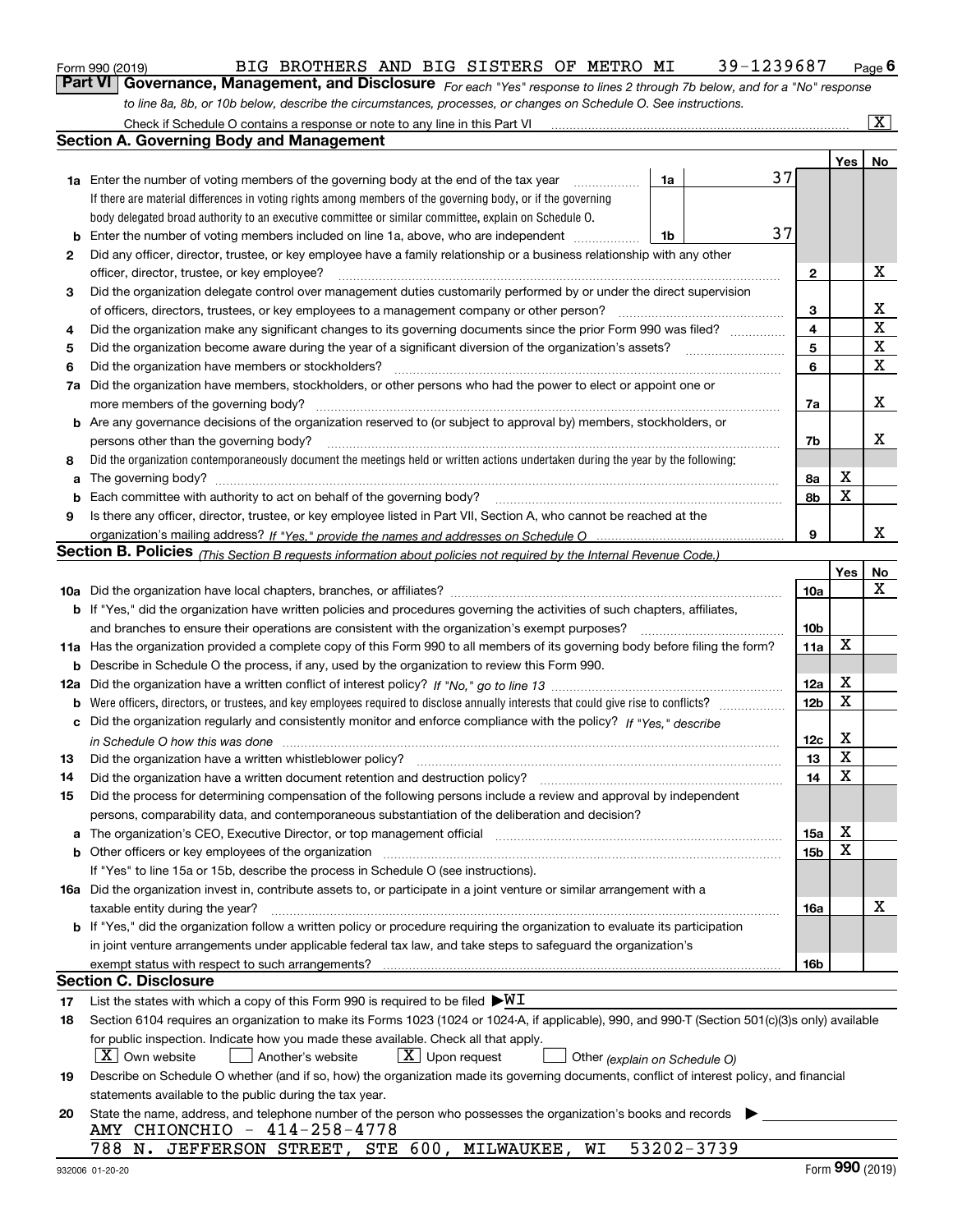Check if Schedule O contains a response or note to any line in this Part VII

**Section A. Officers, Directors, Trustees, Key Employees, and Highest Compensated Employees**

**1a**  Complete this table for all persons required to be listed. Report compensation for the calendar year ending with or within the organization's tax year. **•** List all of the organization's current officers, directors, trustees (whether individuals or organizations), regardless of amount of compensation.

Enter -0- in columns (D), (E), and (F) if no compensation was paid.

 $\bullet$  List all of the organization's  $\,$ current key employees, if any. See instructions for definition of "key employee."

**•** List the organization's five current highest compensated employees (other than an officer, director, trustee, or key employee) who received reportable compensation (Box 5 of Form W-2 and/or Box 7 of Form 1099-MISC) of more than \$100,000 from the organization and any related organizations.

**•** List all of the organization's former officers, key employees, and highest compensated employees who received more than \$100,000 of reportable compensation from the organization and any related organizations.

**former directors or trustees**  ¥ List all of the organization's that received, in the capacity as a former director or trustee of the organization, more than \$10,000 of reportable compensation from the organization and any related organizations.

See instructions for the order in which to list the persons above.

Check this box if neither the organization nor any related organization compensated any current officer, director, or trustee.  $\mathcal{L}^{\text{max}}$ 

| (A)                       | (B)                    |                                |                                                                  | (C)                     |              |                                  |        | (D)             | (E)                              | (F)                      |
|---------------------------|------------------------|--------------------------------|------------------------------------------------------------------|-------------------------|--------------|----------------------------------|--------|-----------------|----------------------------------|--------------------------|
| Name and title            | Average                |                                | (do not check more than one                                      | Position                |              |                                  |        | Reportable      | Reportable                       | Estimated                |
|                           | hours per              |                                | box, unless person is both an<br>officer and a director/trustee) |                         |              |                                  |        | compensation    | compensation                     | amount of                |
|                           | week                   |                                |                                                                  |                         |              |                                  |        | from<br>the     | from related                     | other                    |
|                           | (list any<br>hours for |                                |                                                                  |                         |              |                                  |        | organization    | organizations<br>(W-2/1099-MISC) | compensation<br>from the |
|                           | related                |                                |                                                                  |                         |              |                                  |        | (W-2/1099-MISC) |                                  | organization             |
|                           | organizations          |                                |                                                                  |                         |              |                                  |        |                 |                                  | and related              |
|                           | below                  | Individual trustee or director | Institutional trustee                                            |                         | Key employee |                                  |        |                 |                                  | organizations            |
|                           | line)                  |                                |                                                                  | Officer                 |              | Highest compensated<br> employee | Former |                 |                                  |                          |
| DAVID ANDERSON<br>(1)     | 1.00                   |                                |                                                                  |                         |              |                                  |        |                 |                                  |                          |
| <b>DIRECTOR</b>           |                        | $\rm X$                        |                                                                  |                         |              |                                  |        | 0.              | $\mathbf 0$ .                    | $0_{.}$                  |
| (2)<br>MAYOR TOM BARRETT  | 1.00                   |                                |                                                                  |                         |              |                                  |        |                 |                                  |                          |
| <b>DIRECTOR</b>           |                        | $\overline{\textbf{X}}$        |                                                                  |                         |              |                                  |        | 0.              | $\mathbf 0$ .                    | $\mathbf 0$ .            |
| TONY BARTELL<br>(3)       | 1.00                   |                                |                                                                  |                         |              |                                  |        |                 |                                  |                          |
| <b>DIRECTOR</b>           |                        | $\rm X$                        |                                                                  |                         |              |                                  |        | 0.              | $\mathbf 0$ .                    | $\mathbf 0$ .            |
| <b>MIKE BAUGHN</b><br>(4) | 1.00                   |                                |                                                                  |                         |              |                                  |        |                 |                                  |                          |
| <b>DIRECTOR</b>           |                        | $\overline{\mathbf{X}}$        |                                                                  |                         |              |                                  |        | 0.              | 0.                               | $\mathbf 0$ .            |
| (5) MICAELA BOMHACK       | 1.00                   |                                |                                                                  |                         |              |                                  |        |                 |                                  |                          |
| <b>DIRECTOR</b>           |                        | $\rm X$                        |                                                                  |                         |              |                                  |        | 0.              | $\mathbf 0$ .                    | $\mathbf 0$ .            |
| (6) LIZ CALDWELL          | 1.00                   |                                |                                                                  |                         |              |                                  |        |                 |                                  |                          |
| <b>DIRECTOR</b>           |                        | X                              |                                                                  |                         |              |                                  |        | 0.              | 0.                               | $0_{.}$                  |
| ALGENE CARAULIA<br>(7)    | 1.00                   |                                |                                                                  |                         |              |                                  |        |                 |                                  |                          |
| <b>DIRECTOR</b>           |                        | $\mathbf x$                    |                                                                  |                         |              |                                  |        | 0.              | $\mathbf 0$ .                    | $0_{.}$                  |
| ANDREA CORONA<br>(8)      | 1.00                   |                                |                                                                  |                         |              |                                  |        |                 |                                  |                          |
| <b>DIRECTOR</b>           |                        | X                              |                                                                  |                         |              |                                  |        | 0.              | $\mathbf 0$ .                    | $0_{.}$                  |
| CHARLIE COUSLAND<br>(9)   | 1.00                   |                                |                                                                  |                         |              |                                  |        |                 |                                  |                          |
| <b>DIRECTOR</b>           |                        | $\mathbf x$                    |                                                                  |                         |              |                                  |        | $\mathbf 0$ .   | $\mathbf 0$ .                    | $0_{.}$                  |
| (10) JEFFREY DAVIS        | 1.00                   |                                |                                                                  |                         |              |                                  |        |                 |                                  |                          |
| <b>DIRECTOR</b>           |                        | X                              |                                                                  |                         |              |                                  |        | 0.              | $\mathbf 0$ .                    | $\mathbf 0$ .            |
| (11) KIM DODD             | 1.00                   |                                |                                                                  |                         |              |                                  |        |                 |                                  |                          |
| <b>DIRECTOR</b>           |                        | $\mathbf X$                    |                                                                  |                         |              |                                  |        | 0.              | $\mathbf 0$ .                    | 0.                       |
| (12) DEB DUNNE            | 1.00                   |                                |                                                                  |                         |              |                                  |        |                 |                                  |                          |
| <b>DIRECTOR</b>           |                        | X                              |                                                                  |                         |              |                                  |        | 0.              | 0.                               | $\mathbf 0$ .            |
| (13) MIKE FRANCIS         | 1.00                   |                                |                                                                  |                         |              |                                  |        |                 |                                  |                          |
| <b>DIRECTOR</b>           |                        | $\rm X$                        |                                                                  |                         |              |                                  |        | 0.              | 0.                               | $\mathbf 0$ .            |
| (14) DREW GLAUBKE         | 1.00                   |                                |                                                                  |                         |              |                                  |        |                 |                                  |                          |
| <b>DIRECTOR</b>           |                        | X                              |                                                                  |                         |              |                                  |        | 0.              | 0.                               | $0_{.}$                  |
| (15) SMRITI KHARE, MD     | 1.00                   |                                |                                                                  |                         |              |                                  |        |                 |                                  |                          |
| <b>DIRECTOR</b>           |                        | $\rm X$                        |                                                                  |                         |              |                                  |        | $\mathbf 0$ .   | $\mathbf 0$ .                    | $0_{.}$                  |
| (16) KEVIN KLIMARA        | 1.00                   |                                |                                                                  |                         |              |                                  |        |                 |                                  |                          |
| <b>BOARD CHAIR</b>        |                        | $\overline{\textbf{X}}$        |                                                                  | $\overline{\textbf{X}}$ |              |                                  |        | 0.              | $\mathbf 0$ .                    | $\mathbf 0$ .            |
| (17) LAURA LANGE LEHMANN  | 1.00                   |                                |                                                                  |                         |              |                                  |        |                 |                                  |                          |
| <b>DIRECTOR</b>           |                        | $\rm X$                        |                                                                  |                         |              |                                  |        | 0.              | $\mathbf 0$ .                    | 0.                       |

 $\mathcal{L}^{\text{max}}$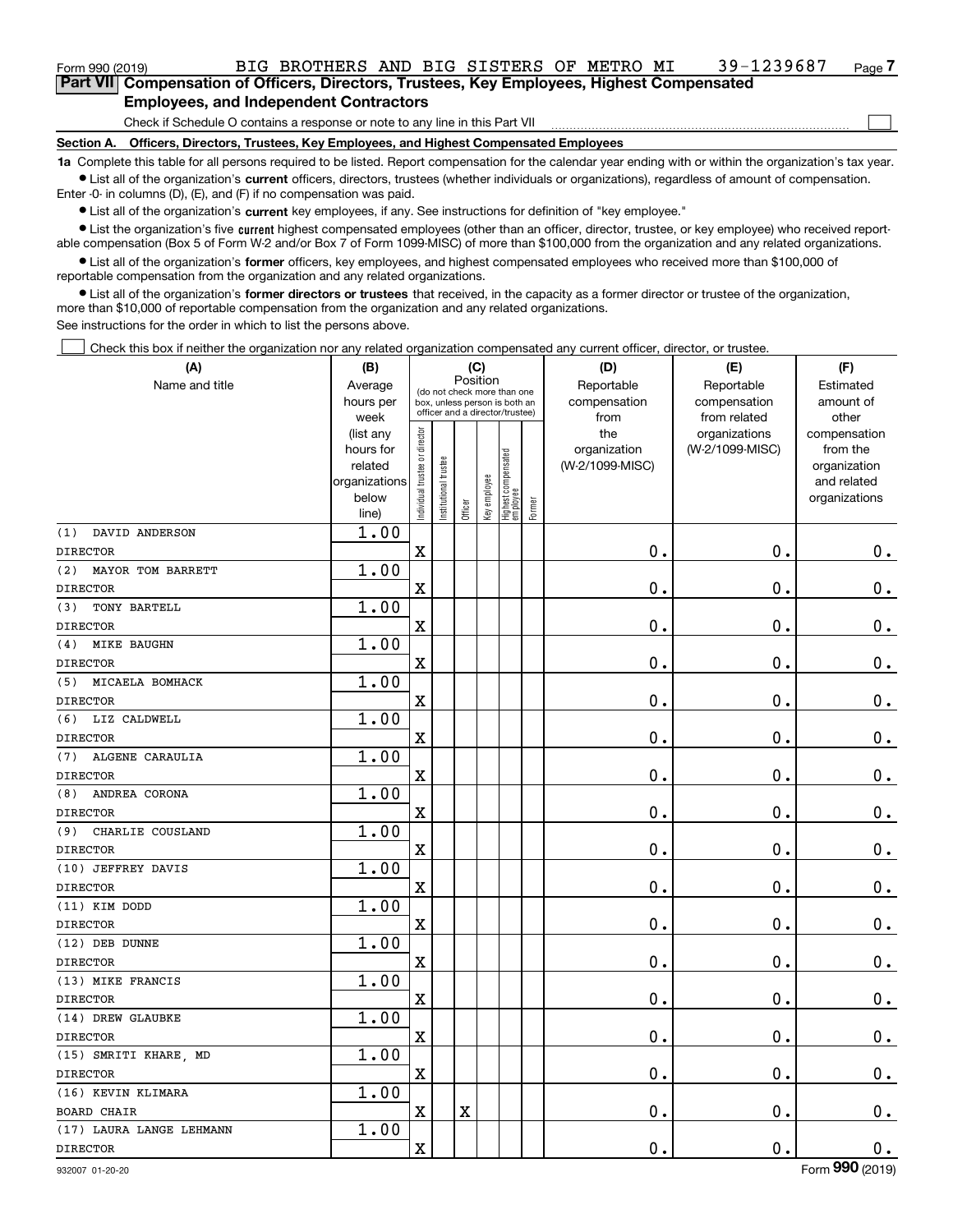| Form 990 (2019)                                                                                                                                                                                                                                                     |                        |                                |                                 |         |              |                                  |        | BIG BROTHERS AND BIG SISTERS OF METRO MI | 39-1239687             |   |                             | Page 8 |
|---------------------------------------------------------------------------------------------------------------------------------------------------------------------------------------------------------------------------------------------------------------------|------------------------|--------------------------------|---------------------------------|---------|--------------|----------------------------------|--------|------------------------------------------|------------------------|---|-----------------------------|--------|
| <b>Part VII</b><br>Section A. Officers, Directors, Trustees, Key Employees, and Highest Compensated Employees (continued)                                                                                                                                           |                        |                                |                                 |         |              |                                  |        |                                          |                        |   |                             |        |
| (A)                                                                                                                                                                                                                                                                 | (B)                    |                                |                                 |         | (C)          |                                  |        | (D)                                      | (E)                    |   | (F)                         |        |
| Name and title                                                                                                                                                                                                                                                      | Average                |                                | (do not check more than one     |         | Position     |                                  |        | Reportable                               | Reportable             |   | Estimated                   |        |
|                                                                                                                                                                                                                                                                     | hours per              |                                | box, unless person is both an   |         |              |                                  |        | compensation                             | compensation           |   | amount of                   |        |
|                                                                                                                                                                                                                                                                     | week                   |                                | officer and a director/trustee) |         |              |                                  |        | from                                     | from related           |   | other                       |        |
|                                                                                                                                                                                                                                                                     | (list any<br>hours for |                                |                                 |         |              |                                  |        | the                                      | organizations          |   | compensation                |        |
|                                                                                                                                                                                                                                                                     | related                |                                |                                 |         |              |                                  |        | organization<br>(W-2/1099-MISC)          | (W-2/1099-MISC)        |   | from the                    |        |
|                                                                                                                                                                                                                                                                     | organizations          |                                |                                 |         |              |                                  |        |                                          |                        |   | organization<br>and related |        |
|                                                                                                                                                                                                                                                                     | below                  | Individual trustee or director | Institutional trustee           |         |              |                                  |        |                                          |                        |   | organizations               |        |
|                                                                                                                                                                                                                                                                     | line)                  |                                |                                 | Officer | Key employee | Highest compensated<br> employee | Former |                                          |                        |   |                             |        |
| (18) ALEX LASRY                                                                                                                                                                                                                                                     | 1.00                   |                                |                                 |         |              |                                  |        |                                          |                        |   |                             |        |
| <b>DIRECTOR</b>                                                                                                                                                                                                                                                     |                        | X                              |                                 |         |              |                                  |        | 0.                                       | 0.                     |   |                             | $0$ .  |
| (19) JEFF LAVALLE                                                                                                                                                                                                                                                   | 1.00                   |                                |                                 |         |              |                                  |        |                                          |                        |   |                             |        |
| <b>DIRECTOR</b>                                                                                                                                                                                                                                                     |                        | X                              |                                 |         |              |                                  |        | 0.                                       | 0.                     |   |                             | 0.     |
| (20) MIKE MCCOY                                                                                                                                                                                                                                                     | 1.00                   |                                |                                 |         |              |                                  |        |                                          |                        |   |                             |        |
| <b>DIRECTOR</b>                                                                                                                                                                                                                                                     |                        | X                              |                                 |         |              |                                  |        | 0.                                       | 0.                     |   |                             | 0.     |
| (21) KATE MCDONALD                                                                                                                                                                                                                                                  | 1.00                   |                                |                                 |         |              |                                  |        |                                          |                        |   |                             |        |
| <b>TREASURER</b>                                                                                                                                                                                                                                                    |                        | X                              |                                 | X       |              |                                  |        | 0.                                       | 0.                     |   |                             | 0.     |
| (22) PAT MEHIGAN                                                                                                                                                                                                                                                    | 1.00                   |                                |                                 |         |              |                                  |        |                                          |                        |   |                             |        |
| <b>DIRECTOR</b>                                                                                                                                                                                                                                                     |                        | X                              |                                 |         |              |                                  |        | 0.                                       | 0.                     |   |                             | 0.     |
| (23) TOM METCALFE                                                                                                                                                                                                                                                   | 1.00                   |                                |                                 |         |              |                                  |        |                                          |                        |   |                             |        |
| PAST CHAIR                                                                                                                                                                                                                                                          |                        | X                              |                                 | X       |              |                                  |        | 0.                                       | 0.                     |   |                             | 0.     |
| (24) MATT MEULENERS                                                                                                                                                                                                                                                 | 1.00                   |                                |                                 |         |              |                                  |        |                                          |                        |   |                             |        |
| <b>DIRECTOR</b>                                                                                                                                                                                                                                                     |                        | X                              |                                 |         |              |                                  |        | 0.                                       | 0.                     |   |                             | $0\,.$ |
| (25) TERRY NADEAU                                                                                                                                                                                                                                                   | 1.00                   |                                |                                 |         |              |                                  |        |                                          |                        |   |                             |        |
| <b>DIRECTOR</b>                                                                                                                                                                                                                                                     |                        | X                              |                                 |         |              |                                  |        | 0.                                       | 0.                     |   |                             | 0.     |
| (26) PRATIK PATEL                                                                                                                                                                                                                                                   | 1.00                   |                                |                                 |         |              |                                  |        |                                          |                        |   |                             |        |
| <b>SECRETARY</b>                                                                                                                                                                                                                                                    |                        | $\mathbf x$                    |                                 | X       |              |                                  |        | 0.<br>$\overline{0}$ .                   | 0.<br>$\overline{0}$ . |   |                             | $0$ .  |
| 1b Subtotal                                                                                                                                                                                                                                                         |                        |                                |                                 |         |              |                                  |        | 274,549.                                 | $\overline{0}$ .       |   | 65,591.                     | 0.     |
| c Total from continuation sheets to Part VII, Section A                                                                                                                                                                                                             |                        |                                |                                 |         |              |                                  |        | 274,549.                                 | $\overline{0}$ .       |   | 65,591.                     |        |
|                                                                                                                                                                                                                                                                     |                        |                                |                                 |         |              |                                  |        |                                          |                        |   |                             |        |
| Total number of individuals (including but not limited to those listed above) who received more than \$100,000 of reportable<br>$\mathbf{2}$                                                                                                                        |                        |                                |                                 |         |              |                                  |        |                                          |                        |   |                             | 1      |
| compensation from the organization $\blacktriangleright$                                                                                                                                                                                                            |                        |                                |                                 |         |              |                                  |        |                                          |                        |   | Yes                         | No     |
| 3<br>Did the organization list any former officer, director, trustee, key employee, or highest compensated employee on                                                                                                                                              |                        |                                |                                 |         |              |                                  |        |                                          |                        |   |                             |        |
|                                                                                                                                                                                                                                                                     |                        |                                |                                 |         |              |                                  |        |                                          |                        | 3 |                             | X      |
| line 1a? If "Yes," complete Schedule J for such individual manufactured contained and the Ves," complete Schedule J for such individual<br>For any individual listed on line 1a, is the sum of reportable compensation and other compensation from the organization |                        |                                |                                 |         |              |                                  |        |                                          |                        |   |                             |        |
| and related organizations greater than \$150,000? If "Yes," complete Schedule J for such individual                                                                                                                                                                 |                        |                                |                                 |         |              |                                  |        |                                          |                        | 4 | X                           |        |
| Did any person listed on line 1a receive or accrue compensation from any unrelated organization or individual for services<br>5                                                                                                                                     |                        |                                |                                 |         |              |                                  |        |                                          |                        |   |                             |        |
| rendered to the organization? If "Yes." complete Schedule J for such person                                                                                                                                                                                         |                        |                                |                                 |         |              |                                  |        |                                          |                        | 5 |                             | х      |
| <b>Section B. Independent Contractors</b>                                                                                                                                                                                                                           |                        |                                |                                 |         |              |                                  |        |                                          |                        |   |                             |        |
| Complete this table for your five highest compensated independent contractors that received more than \$100,000 of compensation from<br>1                                                                                                                           |                        |                                |                                 |         |              |                                  |        |                                          |                        |   |                             |        |
| the organization. Report compensation for the calendar year ending with or within the organization's tax year.                                                                                                                                                      |                        |                                |                                 |         |              |                                  |        |                                          |                        |   |                             |        |
| (A)                                                                                                                                                                                                                                                                 |                        |                                |                                 |         |              |                                  |        | (B)                                      |                        |   | (C)                         |        |
| Name and business address                                                                                                                                                                                                                                           |                        |                                | <b>NONE</b>                     |         |              |                                  |        | Description of services                  |                        |   | Compensation                |        |
|                                                                                                                                                                                                                                                                     |                        |                                |                                 |         |              |                                  |        |                                          |                        |   |                             |        |
|                                                                                                                                                                                                                                                                     |                        |                                |                                 |         |              |                                  |        |                                          |                        |   |                             |        |
|                                                                                                                                                                                                                                                                     |                        |                                |                                 |         |              |                                  |        |                                          |                        |   |                             |        |
|                                                                                                                                                                                                                                                                     |                        |                                |                                 |         |              |                                  |        |                                          |                        |   |                             |        |
|                                                                                                                                                                                                                                                                     |                        |                                |                                 |         |              |                                  |        |                                          |                        |   |                             |        |
|                                                                                                                                                                                                                                                                     |                        |                                |                                 |         |              |                                  |        |                                          |                        |   |                             |        |
|                                                                                                                                                                                                                                                                     |                        |                                |                                 |         |              |                                  |        |                                          |                        |   |                             |        |
| Total number of independent contractors (including but not limited to those listed above) who received more than<br>2                                                                                                                                               |                        |                                |                                 |         |              |                                  |        |                                          |                        |   |                             |        |

 $$100,000$  of compensation from the organization  $\qquad \blacktriangleright$   $\qquad \qquad 0$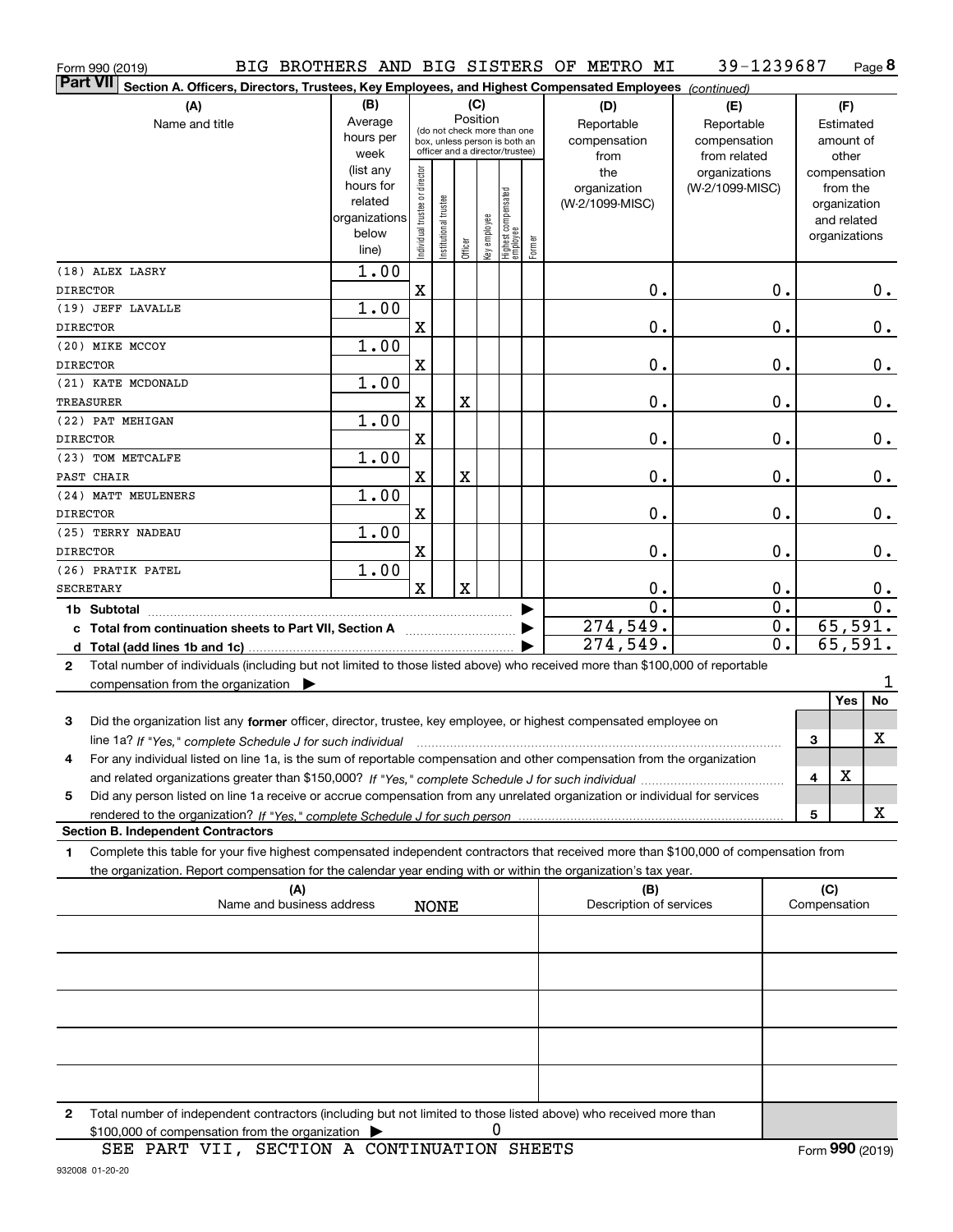| Form 990                                                                                                                     |                                                                                     |                                |                        |             |                 |                              |        | BIG BROTHERS AND BIG SISTERS OF METRO MI  | 39-1239687                                       |                                                                                   |
|------------------------------------------------------------------------------------------------------------------------------|-------------------------------------------------------------------------------------|--------------------------------|------------------------|-------------|-----------------|------------------------------|--------|-------------------------------------------|--------------------------------------------------|-----------------------------------------------------------------------------------|
| <b>Part VII</b><br>Officers, Directors, Trustees, Key Employees, and Highest Compensated Employees (continued)<br>Section A. |                                                                                     |                                |                        |             |                 |                              |        |                                           |                                                  |                                                                                   |
| (A)<br>Name and title                                                                                                        | (B)<br>Average<br>hours                                                             |                                | (check all that apply) |             | (C)<br>Position |                              |        | (D)<br>Reportable<br>compensation<br>from | (E)<br>Reportable<br>compensation                | (F)<br>Estimated<br>amount of                                                     |
|                                                                                                                              | per<br>week<br>(list any<br>hours for<br>related<br>organizations<br>below<br>line) | Individual trustee or director | Institutional trustee  | Officer     | Key employee    | Highest compensated employee | Former | the<br>organization<br>(W-2/1099-MISC)    | from related<br>organizations<br>(W-2/1099-MISC) | other<br>compensation<br>from the<br>organization<br>and related<br>organizations |
| (27) ROB REILLY                                                                                                              | 1.00                                                                                |                                |                        |             |                 |                              |        |                                           |                                                  |                                                                                   |
| <b>DIRECTOR</b>                                                                                                              |                                                                                     | $\mathbf x$                    |                        |             |                 |                              |        | 0.                                        | 0.                                               | 0.                                                                                |
| (28) JOHN REISEL<br><b>DIRECTOR</b>                                                                                          | 1.00                                                                                | $\mathbf x$                    |                        |             |                 |                              |        | 0.                                        | 0.                                               | $\mathbf 0$ .                                                                     |
| (29) DAN RENOUARD                                                                                                            |                                                                                     |                                |                        |             |                 |                              |        |                                           |                                                  |                                                                                   |
| <b>DIRECTOR</b>                                                                                                              | 1.00                                                                                | $\mathbf x$                    |                        |             |                 |                              |        | 0.                                        | 0.                                               | 0.                                                                                |
| (30) COURTNEY REYNOLDS                                                                                                       | 1.00                                                                                |                                |                        |             |                 |                              |        |                                           |                                                  |                                                                                   |
| <b>DIRECTOR</b>                                                                                                              |                                                                                     | $\mathbf x$                    |                        |             |                 |                              |        | 0.                                        | 0.                                               | 0.                                                                                |
| (31) TONY SCAFFIDI                                                                                                           | 1.00                                                                                |                                |                        |             |                 |                              |        |                                           |                                                  |                                                                                   |
| <b>DIRECTOR</b>                                                                                                              |                                                                                     | $\mathbf x$                    |                        |             |                 |                              |        | 0.                                        | 0.                                               | 0.                                                                                |
| (32) MEGAN SEPPMANN                                                                                                          | 1.00                                                                                |                                |                        |             |                 |                              |        |                                           |                                                  |                                                                                   |
| <b>DIRECTOR</b>                                                                                                              |                                                                                     | $\mathbf x$                    |                        |             |                 |                              |        | 0.                                        | 0.                                               | 0.                                                                                |
| (33) GUY SMITH                                                                                                               | 1.00                                                                                |                                |                        |             |                 |                              |        |                                           |                                                  |                                                                                   |
| <b>DIRECTOR</b>                                                                                                              |                                                                                     | $\mathbf x$                    |                        |             |                 |                              |        | 0.                                        | 0.                                               | 0.                                                                                |
| (34) SHERRY TOLKAN                                                                                                           | 1.00                                                                                |                                |                        |             |                 |                              |        |                                           |                                                  |                                                                                   |
| <b>DIRECTOR</b>                                                                                                              |                                                                                     | $\mathbf x$                    |                        |             |                 |                              |        | 0.                                        | 0.                                               | 0.                                                                                |
| (35) STEPHANIE WARREN                                                                                                        | 1.00                                                                                |                                |                        |             |                 |                              |        |                                           |                                                  |                                                                                   |
| <b>DIRECTOR</b>                                                                                                              |                                                                                     | $\mathbf x$                    |                        |             |                 |                              |        | 0.                                        | 0.                                               | 0.                                                                                |
| (36) NICK ZARCONE                                                                                                            | 1.00                                                                                |                                |                        |             |                 |                              |        |                                           |                                                  |                                                                                   |
| <b>DIRECTOR</b><br>(37) JEFF ZEILER                                                                                          | 1.00                                                                                | $\mathbf x$                    |                        |             |                 |                              |        | 0.                                        | 0.                                               | 0.                                                                                |
| <b>DIRECTOR</b>                                                                                                              |                                                                                     | $\mathbf x$                    |                        |             |                 |                              |        | $\mathbf 0$ .                             | 0.                                               | 0.                                                                                |
| (38) AMY CHIONCHIO                                                                                                           | 40.00                                                                               |                                |                        |             |                 |                              |        |                                           |                                                  |                                                                                   |
| PRESIDENT & CEO                                                                                                              |                                                                                     |                                |                        | $\mathbf X$ |                 |                              |        | 195,028.                                  | $0$ .                                            | 40,080.                                                                           |
| (39) TAMMY MCINTYRE                                                                                                          | 40.00                                                                               |                                |                        |             |                 |                              |        |                                           |                                                  |                                                                                   |
| VP FINANCE/ADM                                                                                                               |                                                                                     |                                |                        | $\mathbf X$ |                 |                              |        | 79,521.                                   | 0.                                               | 25,511.                                                                           |
|                                                                                                                              |                                                                                     |                                |                        |             |                 |                              |        |                                           |                                                  |                                                                                   |
|                                                                                                                              |                                                                                     |                                |                        |             |                 |                              |        |                                           |                                                  |                                                                                   |
|                                                                                                                              |                                                                                     |                                |                        |             |                 |                              |        |                                           |                                                  |                                                                                   |
|                                                                                                                              |                                                                                     |                                |                        |             |                 |                              |        |                                           |                                                  |                                                                                   |
|                                                                                                                              |                                                                                     |                                |                        |             |                 |                              |        |                                           |                                                  |                                                                                   |
|                                                                                                                              |                                                                                     |                                |                        |             |                 |                              |        |                                           |                                                  |                                                                                   |
|                                                                                                                              |                                                                                     |                                |                        |             |                 |                              |        |                                           |                                                  |                                                                                   |
|                                                                                                                              |                                                                                     |                                |                        |             |                 |                              |        |                                           |                                                  |                                                                                   |
| Total to Part VII, Section A, line 1c                                                                                        |                                                                                     |                                |                        |             |                 |                              |        | 274,549.                                  |                                                  | 65,591.                                                                           |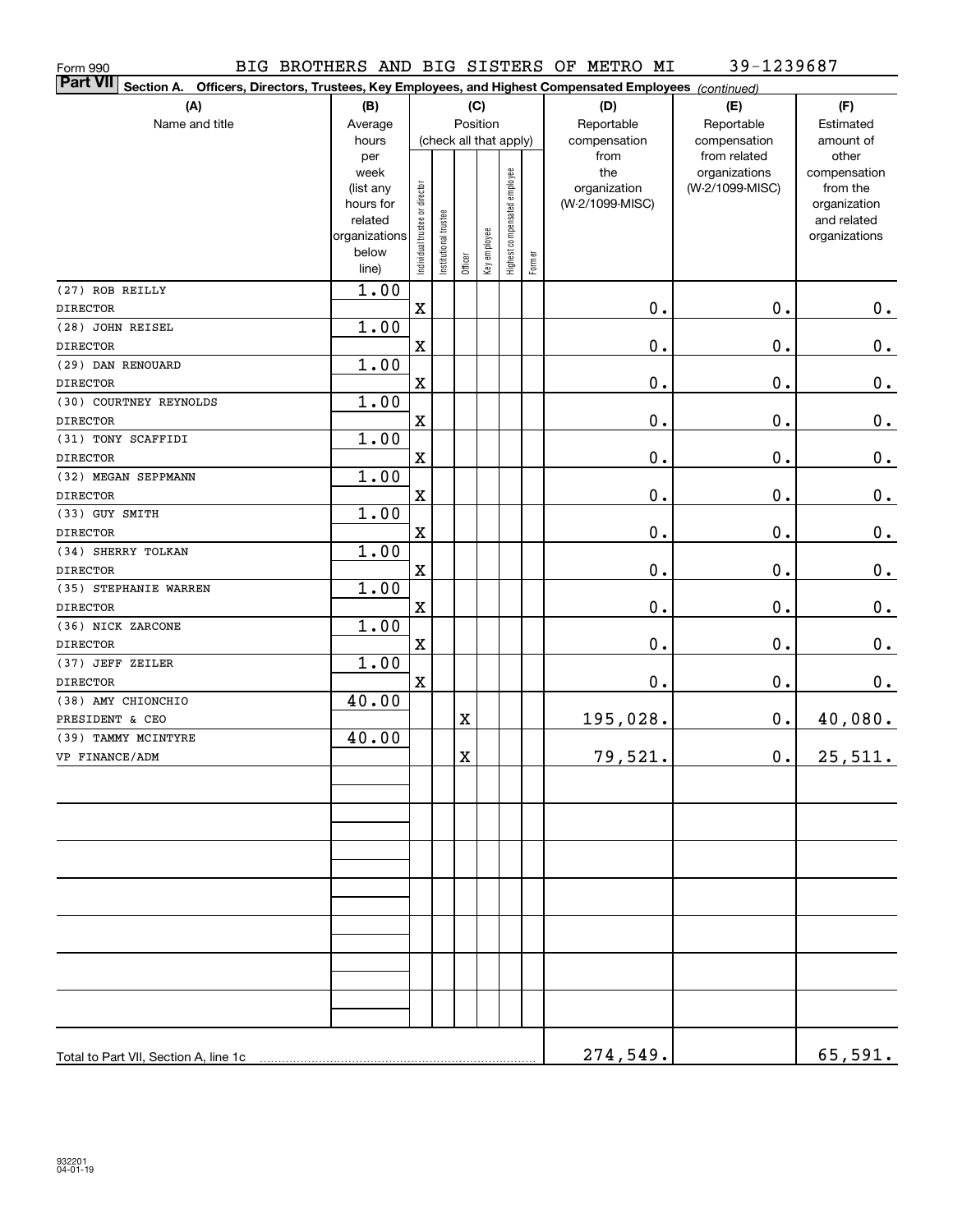|                                                           |    |      | Form 990 (2019)                                                                                                        |    |                |     |                      | BIG BROTHERS AND BIG SISTERS OF METRO MI |                                              | 39-1239687                                      | Page 9                                                          |
|-----------------------------------------------------------|----|------|------------------------------------------------------------------------------------------------------------------------|----|----------------|-----|----------------------|------------------------------------------|----------------------------------------------|-------------------------------------------------|-----------------------------------------------------------------|
| <b>Part VIII</b>                                          |    |      | <b>Statement of Revenue</b>                                                                                            |    |                |     |                      |                                          |                                              |                                                 |                                                                 |
|                                                           |    |      | Check if Schedule O contains a response or note to any line in this Part VIII                                          |    |                |     |                      |                                          |                                              |                                                 |                                                                 |
|                                                           |    |      |                                                                                                                        |    |                |     |                      | (A)<br>Total revenue                     | (B)<br>Related or exempt<br>function revenue | $\overline{C}$<br>Unrelated<br>business revenue | (D)<br>Revenue excluded<br>from tax under<br>sections 512 - 514 |
|                                                           |    |      | 1 a Federated campaigns                                                                                                |    | 1a             |     | 160,689.             |                                          |                                              |                                                 |                                                                 |
|                                                           |    |      | <b>b</b> Membership dues                                                                                               |    | 1 <sub>b</sub> |     |                      |                                          |                                              |                                                 |                                                                 |
|                                                           |    |      | c Fundraising events                                                                                                   |    | 1 <sub>c</sub> |     | 540, 197.            |                                          |                                              |                                                 |                                                                 |
| Contributions, Gifts, Grants<br>and Other Similar Amounts |    |      | d Related organizations                                                                                                |    | 1d             |     |                      |                                          |                                              |                                                 |                                                                 |
|                                                           |    |      | e Government grants (contributions)                                                                                    |    | 1e             |     | 352,868.             |                                          |                                              |                                                 |                                                                 |
|                                                           |    |      | f All other contributions, gifts, grants, and                                                                          |    |                |     |                      |                                          |                                              |                                                 |                                                                 |
|                                                           |    |      | similar amounts not included above                                                                                     |    | 1f             |     | <u>1,135,468.</u>    |                                          |                                              |                                                 |                                                                 |
|                                                           |    |      | g Noncash contributions included in lines 1a-1f                                                                        |    | $1g$ \$        |     | 64,966.              |                                          |                                              |                                                 |                                                                 |
|                                                           |    |      |                                                                                                                        |    |                |     |                      | 2,189,222.                               |                                              |                                                 |                                                                 |
|                                                           |    |      |                                                                                                                        |    |                |     | <b>Business Code</b> |                                          |                                              |                                                 |                                                                 |
|                                                           |    | 2a   | <u> 1989 - Johann Barn, mars eta bat erroman erroman erroman erroman erroman erroman erroman erroman erroman err</u>   |    |                |     |                      |                                          |                                              |                                                 |                                                                 |
|                                                           |    | b    | <u> 1989 - Johann Barn, amerikansk politiker (</u>                                                                     |    |                |     |                      |                                          |                                              |                                                 |                                                                 |
|                                                           |    | с    | <u> 1989 - Johann Stein, mars an de Britannich (b. 1989)</u>                                                           |    |                |     |                      |                                          |                                              |                                                 |                                                                 |
| Program Service<br>Revenue                                |    | d    | the contract of the contract of the contract of the contract of the contract of                                        |    |                |     |                      |                                          |                                              |                                                 |                                                                 |
|                                                           |    | е    | f All other program service revenue                                                                                    |    |                |     |                      |                                          |                                              |                                                 |                                                                 |
|                                                           |    |      |                                                                                                                        |    |                |     |                      |                                          |                                              |                                                 |                                                                 |
|                                                           | 3  |      | Investment income (including dividends, interest, and                                                                  |    |                |     |                      |                                          |                                              |                                                 |                                                                 |
|                                                           |    |      |                                                                                                                        |    |                |     |                      | 17,911.                                  |                                              |                                                 | 17,911.                                                         |
|                                                           | 4  |      | Income from investment of tax-exempt bond proceeds                                                                     |    |                |     |                      |                                          |                                              |                                                 |                                                                 |
|                                                           | 5  |      |                                                                                                                        |    |                |     |                      |                                          |                                              |                                                 |                                                                 |
|                                                           |    |      |                                                                                                                        |    | (i) Real       |     | (ii) Personal        |                                          |                                              |                                                 |                                                                 |
|                                                           |    |      | 6 a Gross rents<br>l 6a                                                                                                |    |                |     |                      |                                          |                                              |                                                 |                                                                 |
|                                                           |    |      | <b>b</b> Less: rental expenses $\ldots$                                                                                | 6b |                |     |                      |                                          |                                              |                                                 |                                                                 |
|                                                           |    |      | c Rental income or (loss)                                                                                              | 6с |                |     |                      |                                          |                                              |                                                 |                                                                 |
|                                                           |    |      | d Net rental income or (loss)                                                                                          |    |                |     |                      |                                          |                                              |                                                 |                                                                 |
|                                                           |    |      | 7 a Gross amount from sales of                                                                                         |    | (i) Securities |     | (ii) Other           |                                          |                                              |                                                 |                                                                 |
|                                                           |    |      | assets other than inventory                                                                                            | 7a |                |     |                      |                                          |                                              |                                                 |                                                                 |
|                                                           |    |      | <b>b</b> Less: cost or other basis                                                                                     |    |                |     |                      |                                          |                                              |                                                 |                                                                 |
| evenue                                                    |    |      | and sales expenses                                                                                                     | 7b |                |     |                      |                                          |                                              |                                                 |                                                                 |
|                                                           |    |      | c Gain or (loss)                                                                                                       | 7c |                |     |                      |                                          |                                              |                                                 |                                                                 |
| Œ                                                         |    |      |                                                                                                                        |    |                |     |                      |                                          |                                              |                                                 |                                                                 |
| Other                                                     |    |      | 8 a Gross income from fundraising events (not<br>including \$ 540, 197. of                                             |    |                |     |                      |                                          |                                              |                                                 |                                                                 |
|                                                           |    |      | contributions reported on line 1c). See                                                                                |    |                |     |                      |                                          |                                              |                                                 |                                                                 |
|                                                           |    |      |                                                                                                                        |    |                |     | $ a_{a} $ 152,083.   |                                          |                                              |                                                 |                                                                 |
|                                                           |    |      | <b>b</b> Less: direct expenses <i></i>                                                                                 |    |                |     | 8b 204, 152.         |                                          |                                              |                                                 |                                                                 |
|                                                           |    |      | c Net income or (loss) from fundraising events                                                                         |    |                |     |                      | $-52,069.$                               |                                              |                                                 | $-52,069.$                                                      |
|                                                           |    |      | 9 a Gross income from gaming activities. See                                                                           |    |                |     |                      |                                          |                                              |                                                 |                                                                 |
|                                                           |    |      |                                                                                                                        |    |                | 9a  |                      |                                          |                                              |                                                 |                                                                 |
|                                                           |    |      | <b>b</b> Less: direct expenses <b>manually</b>                                                                         |    |                | 9b  |                      |                                          |                                              |                                                 |                                                                 |
|                                                           |    |      | c Net income or (loss) from gaming activities                                                                          |    |                |     | .                    |                                          |                                              |                                                 |                                                                 |
|                                                           |    |      | 10 a Gross sales of inventory, less returns                                                                            |    |                |     |                      |                                          |                                              |                                                 |                                                                 |
|                                                           |    |      |                                                                                                                        |    |                | 10a |                      |                                          |                                              |                                                 |                                                                 |
|                                                           |    |      | <b>b</b> Less: cost of goods sold                                                                                      |    |                | 10b |                      |                                          |                                              |                                                 |                                                                 |
|                                                           |    |      | c Net income or (loss) from sales of inventory                                                                         |    |                |     |                      |                                          |                                              |                                                 |                                                                 |
|                                                           |    |      |                                                                                                                        |    |                |     | <b>Business Code</b> |                                          |                                              |                                                 |                                                                 |
|                                                           |    | 11 a | <u> 1989 - Johann Barn, mars and de Brasilian (b. 1989)</u>                                                            |    |                |     |                      |                                          |                                              |                                                 |                                                                 |
|                                                           |    | b    | <u> 1980 - Johann John Stein, marwolaeth a bhann an t-Amhainn an t-Amhainn an t-Amhainn an t-Amhainn an t-Amhainn </u> |    |                |     |                      |                                          |                                              |                                                 |                                                                 |
| Miscellaneous<br>Revenue                                  |    | c    | <u> 1989 - Johann Stein, marwolaethau a bhann an t-Amhainn an t-Amhainn an t-Amhainn an t-Amhainn an t-Amhainn an</u>  |    |                |     |                      |                                          |                                              |                                                 |                                                                 |
|                                                           |    |      |                                                                                                                        |    |                |     |                      |                                          |                                              |                                                 |                                                                 |
|                                                           | 12 |      |                                                                                                                        |    |                |     |                      | $\blacktriangleright$ 2,155,064.         | 0.                                           | 0.1                                             | $-34,158.$                                                      |
|                                                           |    |      |                                                                                                                        |    |                |     |                      |                                          |                                              |                                                 |                                                                 |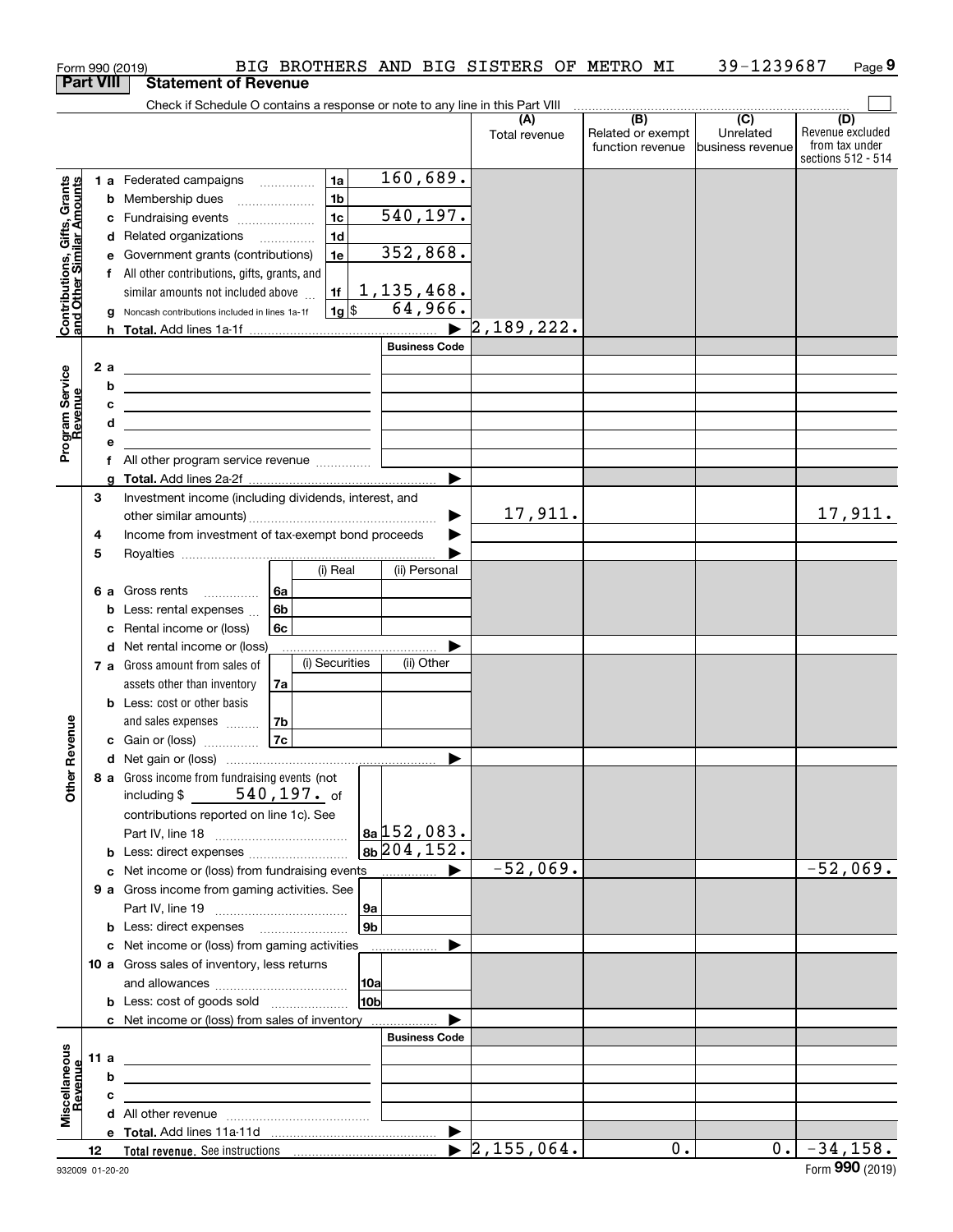#### $_{\rm Form}$ 990 (2019) BIG BROTHERS AND BIG SISTERS OF METRO MI  $\,$  39-1239687  $\,$   $_{\rm Page}$ **10 Part IX Statement of Functional Expenses**

*Section 501(c)(3) and 501(c)(4) organizations must complete all columns. All other organizations must complete column (A).*

|              | Check if Schedule O contains a response or note to any line in this Part IX                          |                       |                                                 |                                                      |                                 |  |  |  |  |  |  |
|--------------|------------------------------------------------------------------------------------------------------|-----------------------|-------------------------------------------------|------------------------------------------------------|---------------------------------|--|--|--|--|--|--|
|              | Do not include amounts reported on lines 6b.<br>7b, 8b, 9b, and 10b of Part VIII.                    | (A)<br>Total expenses | $\overline{(B)}$<br>Program service<br>expenses | $\overline{C}$<br>Management and<br>general expenses | (D)<br>Fundraising<br>expenses  |  |  |  |  |  |  |
| 1.           | Grants and other assistance to domestic organizations                                                |                       |                                                 |                                                      |                                 |  |  |  |  |  |  |
|              | and domestic governments. See Part IV, line 21                                                       |                       |                                                 |                                                      |                                 |  |  |  |  |  |  |
| $\mathbf{2}$ | Grants and other assistance to domestic                                                              |                       |                                                 |                                                      |                                 |  |  |  |  |  |  |
|              | individuals. See Part IV, line 22                                                                    |                       |                                                 |                                                      |                                 |  |  |  |  |  |  |
| 3            | Grants and other assistance to foreign                                                               |                       |                                                 |                                                      |                                 |  |  |  |  |  |  |
|              | organizations, foreign governments, and foreign                                                      |                       |                                                 |                                                      |                                 |  |  |  |  |  |  |
|              | individuals. See Part IV, lines 15 and 16                                                            |                       |                                                 |                                                      |                                 |  |  |  |  |  |  |
| 4            | Benefits paid to or for members                                                                      |                       |                                                 |                                                      |                                 |  |  |  |  |  |  |
| 5            | Compensation of current officers, directors,                                                         |                       |                                                 |                                                      |                                 |  |  |  |  |  |  |
|              | trustees, and key employees                                                                          | 365,878.              | 191,348.                                        | 120,691.                                             | 53,839.                         |  |  |  |  |  |  |
| 6            | Compensation not included above to disqualified                                                      |                       |                                                 |                                                      |                                 |  |  |  |  |  |  |
|              | persons (as defined under section 4958(f)(1)) and                                                    |                       |                                                 |                                                      |                                 |  |  |  |  |  |  |
|              | persons described in section $4958(c)(3)(B)$                                                         |                       |                                                 |                                                      |                                 |  |  |  |  |  |  |
| 7            | Other salaries and wages                                                                             | 1, 118, 712.          | 782,824.                                        | 83,772.                                              | 252, 116.                       |  |  |  |  |  |  |
| 8            | Pension plan accruals and contributions (include                                                     |                       |                                                 |                                                      |                                 |  |  |  |  |  |  |
|              | section 401(k) and 403(b) employer contributions)                                                    | <u>17,131.</u>        | 12,939.                                         | $\frac{1,094.}{6,214.}$                              | 3,098.                          |  |  |  |  |  |  |
| 9            |                                                                                                      | 93,171.               | 68,532.                                         |                                                      | 18,425.                         |  |  |  |  |  |  |
| 10           |                                                                                                      | 109,331.              | 73, 176.                                        | 14,396.                                              | 21,759.                         |  |  |  |  |  |  |
| 11           | Fees for services (nonemployees):                                                                    |                       |                                                 |                                                      |                                 |  |  |  |  |  |  |
| a            |                                                                                                      |                       |                                                 |                                                      |                                 |  |  |  |  |  |  |
| b            |                                                                                                      |                       |                                                 |                                                      |                                 |  |  |  |  |  |  |
| c            |                                                                                                      | 20,013.               |                                                 | 20,013.                                              |                                 |  |  |  |  |  |  |
| d            |                                                                                                      |                       |                                                 |                                                      |                                 |  |  |  |  |  |  |
| e            | Professional fundraising services. See Part IV, line 17                                              |                       |                                                 |                                                      |                                 |  |  |  |  |  |  |
| f            | Investment management fees                                                                           |                       |                                                 |                                                      |                                 |  |  |  |  |  |  |
| q            | Other. (If line 11g amount exceeds 10% of line 25,                                                   |                       |                                                 |                                                      |                                 |  |  |  |  |  |  |
|              | column (A) amount, list line 11g expenses on Sch O.)                                                 | 61,083.               | 58,797.                                         | 483.                                                 | $\frac{1,803.}{1,286.}$         |  |  |  |  |  |  |
| 12           |                                                                                                      | $\overline{5,728}$ .  | 4,442.                                          |                                                      |                                 |  |  |  |  |  |  |
| 13           |                                                                                                      | 101, 744.<br>46, 287. | 66, 720.                                        | 18,833.                                              | 16, 191.                        |  |  |  |  |  |  |
| 14           |                                                                                                      |                       | 22,071.                                         | 2,478.                                               | 21,738.                         |  |  |  |  |  |  |
| 15           |                                                                                                      |                       |                                                 |                                                      |                                 |  |  |  |  |  |  |
| 16           |                                                                                                      | 101,570.<br>13,887.   | 76, 131.<br>10,711.                             | 8,554.<br>1,432.                                     | 16,885.<br>$\overline{1,744}$ . |  |  |  |  |  |  |
| 17           | Travel                                                                                               |                       |                                                 |                                                      |                                 |  |  |  |  |  |  |
| 18           | Payments of travel or entertainment expenses                                                         |                       |                                                 |                                                      |                                 |  |  |  |  |  |  |
|              | for any federal, state, or local public officials                                                    | 7,376.                | $\overline{2,987}$ .                            | 3,639.                                               | 750.                            |  |  |  |  |  |  |
| 19           | Conferences, conventions, and meetings                                                               |                       |                                                 |                                                      |                                 |  |  |  |  |  |  |
| 20<br>21     | Interest                                                                                             | 26,000.               | 19,500.                                         | 2,600.                                               | 3,900.                          |  |  |  |  |  |  |
| 22           | Depreciation, depletion, and amortization                                                            | 4,589.                | 3,442.                                          | 383.                                                 | 764.                            |  |  |  |  |  |  |
| 23           | Insurance                                                                                            | 58,465.               | 44,877.                                         | 4,806.                                               | 8,782.                          |  |  |  |  |  |  |
| 24           | Other expenses. Itemize expenses not covered                                                         |                       |                                                 |                                                      |                                 |  |  |  |  |  |  |
|              | above (List miscellaneous expenses on line 24e. If                                                   |                       |                                                 |                                                      |                                 |  |  |  |  |  |  |
|              | line 24e amount exceeds 10% of line 25, column (A)<br>amount, list line 24e expenses on Schedule O.) |                       |                                                 |                                                      |                                 |  |  |  |  |  |  |
| a            | PROGRAM ACTIVITIES                                                                                   | 27,713.               | 22,530.                                         | 2,972.                                               | $\overline{2,211.}$             |  |  |  |  |  |  |
| b            | <b>BAD DEBT EXPENSE</b>                                                                              | 24,000.               |                                                 | 24,000.                                              |                                 |  |  |  |  |  |  |
| C            | VOLUNTEER EXPENSE                                                                                    | 4,014.                | 1,656.                                          | 983.                                                 | 1,375.                          |  |  |  |  |  |  |
| d            | VOLUNTEER EVENTS & CULT                                                                              | 3,180.                | 3,180.                                          |                                                      |                                 |  |  |  |  |  |  |
| е            | All other expenses                                                                                   | $-512.$               |                                                 | $-512.$                                              |                                 |  |  |  |  |  |  |
| 25           | Total functional expenses. Add lines 1 through 24e                                                   | 2, 209, 360.          | 1,465,863.                                      | 316,831.                                             | 426,666.                        |  |  |  |  |  |  |
| 26           | Joint costs. Complete this line only if the organization                                             |                       |                                                 |                                                      |                                 |  |  |  |  |  |  |
|              | reported in column (B) joint costs from a combined                                                   |                       |                                                 |                                                      |                                 |  |  |  |  |  |  |
|              | educational campaign and fundraising solicitation.                                                   |                       |                                                 |                                                      |                                 |  |  |  |  |  |  |
|              | Check here $\blacktriangleright$<br>if following SOP 98-2 (ASC 958-720)                              |                       |                                                 |                                                      |                                 |  |  |  |  |  |  |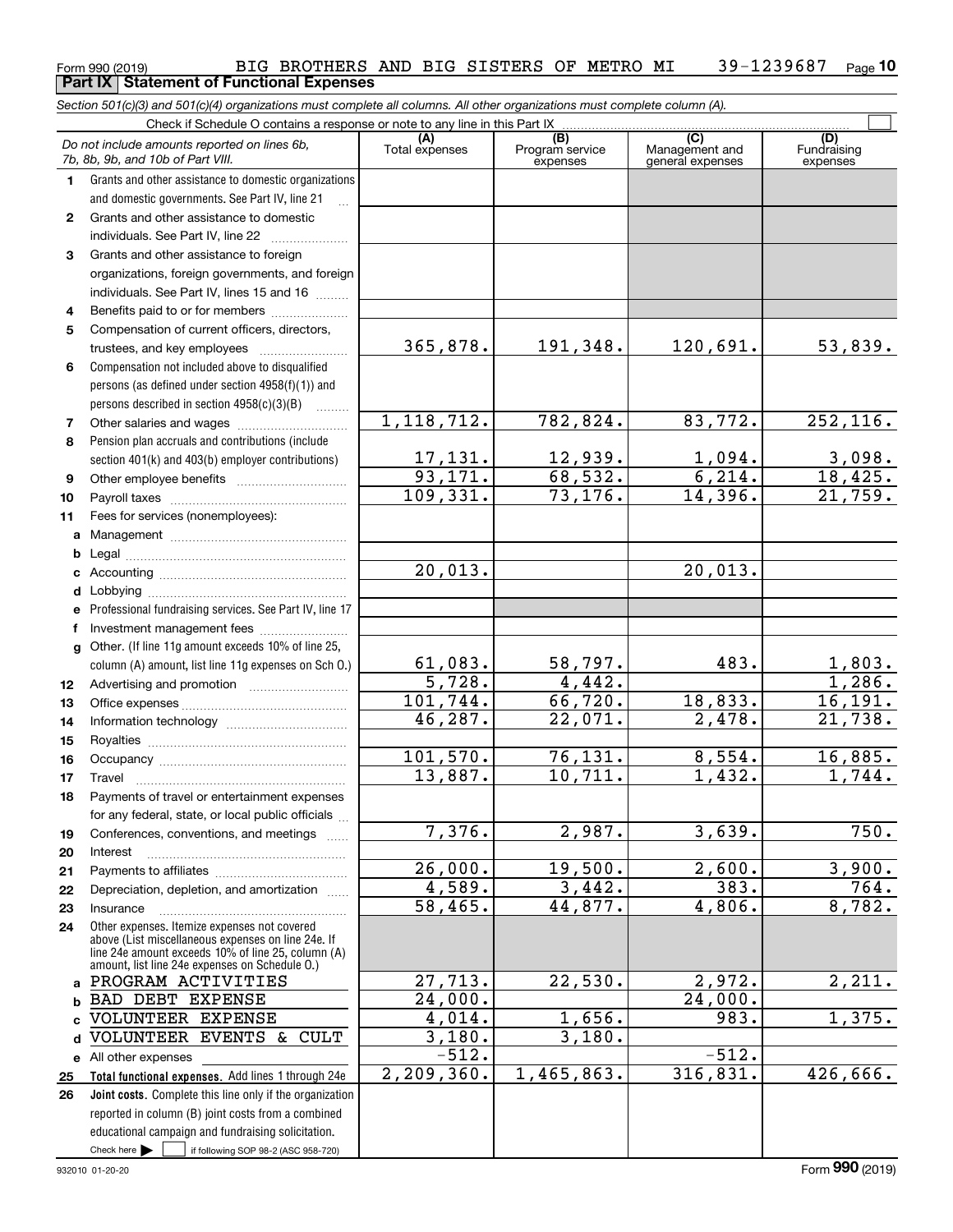**26**

**2728**

**Net Assets or Fund Balances**

Net Assets or Fund Balances

| <b>00100101</b> |                          | ------- |
|-----------------|--------------------------|---------|
|                 | <b>X</b>   Balance Sheet |         |

|             | Part X   | <b>Balance Sheet</b>                                                                                                                                                                                                           |  |                     |                          |                 |                    |
|-------------|----------|--------------------------------------------------------------------------------------------------------------------------------------------------------------------------------------------------------------------------------|--|---------------------|--------------------------|-----------------|--------------------|
|             |          |                                                                                                                                                                                                                                |  |                     |                          |                 |                    |
|             |          |                                                                                                                                                                                                                                |  |                     | (A)<br>Beginning of year |                 | (B)<br>End of year |
|             | 1.       |                                                                                                                                                                                                                                |  |                     | 287,065.                 | $\mathbf{1}$    | 368,026.           |
|             | 2        |                                                                                                                                                                                                                                |  |                     | 1,496,955.               | $\mathbf{2}$    | 1,792,635.         |
|             | 3        |                                                                                                                                                                                                                                |  |                     | 477,339.                 | 3               | 299,347.           |
|             | 4        |                                                                                                                                                                                                                                |  |                     |                          | 4               |                    |
|             | 5        | Loans and other receivables from any current or former officer, director,                                                                                                                                                      |  |                     |                          |                 |                    |
|             |          | trustee, key employee, creator or founder, substantial contributor, or 35%                                                                                                                                                     |  |                     |                          |                 |                    |
|             |          | controlled entity or family member of any of these persons                                                                                                                                                                     |  |                     |                          | 5               |                    |
| Assets      | 6        | Loans and other receivables from other disqualified persons (as defined                                                                                                                                                        |  |                     |                          |                 |                    |
|             |          | under section 4958(f)(1)), and persons described in section 4958(c)(3)(B)                                                                                                                                                      |  |                     |                          | 6               |                    |
|             | 7        | Notes and loans receivable, net example and some series and loans receivable, net                                                                                                                                              |  |                     |                          | $\overline{7}$  |                    |
|             | 8        |                                                                                                                                                                                                                                |  |                     |                          | 8               |                    |
|             | 9        | Prepaid expenses and deferred charges                                                                                                                                                                                          |  |                     | 37,185.                  | 9               | 41,851.            |
|             |          | <b>10a</b> Land, buildings, and equipment: cost or other                                                                                                                                                                       |  |                     |                          |                 |                    |
|             |          | basis. Complete Part VI of Schedule D  10a                                                                                                                                                                                     |  | 121,375.            |                          |                 |                    |
|             |          | $\begin{array}{c c c c c} \hline & 10b & \hline \end{array}$<br><b>b</b> Less: accumulated depreciation                                                                                                                        |  | 104, 795.           | 9,250.                   | 10 <sub>c</sub> | 16,580.            |
|             | 11       |                                                                                                                                                                                                                                |  |                     |                          | 11              |                    |
|             | 12       |                                                                                                                                                                                                                                |  |                     | 203,943.                 | 12              | 205,028.           |
|             | 13       |                                                                                                                                                                                                                                |  |                     |                          | 13              |                    |
|             | 14       |                                                                                                                                                                                                                                |  |                     |                          | 14              |                    |
|             | 15       |                                                                                                                                                                                                                                |  |                     |                          | 15              |                    |
|             | 16       |                                                                                                                                                                                                                                |  |                     | 2,511,737.               | 16              | 2,723,467.         |
|             | 17       |                                                                                                                                                                                                                                |  |                     | 111,473.                 | 17              | 103, 364.          |
|             | 18       |                                                                                                                                                                                                                                |  |                     |                          | 18              |                    |
|             | 19       | Deferred revenue manual contracts and contracts are all the contracts and contracts are contracted and contracts are contracted and contract are contracted and contract are contracted and contract are contracted and contra |  |                     |                          | 19              |                    |
|             | 20       |                                                                                                                                                                                                                                |  |                     |                          | 20              |                    |
|             | 21       | Escrow or custodial account liability. Complete Part IV of Schedule D                                                                                                                                                          |  | 1.1.1.1.1.1.1.1.1.1 |                          | 21              |                    |
|             | 22       | Loans and other payables to any current or former officer, director,                                                                                                                                                           |  |                     |                          |                 |                    |
|             |          | trustee, key employee, creator or founder, substantial contributor, or 35%                                                                                                                                                     |  |                     |                          |                 |                    |
| Liabilities |          | controlled entity or family member of any of these persons                                                                                                                                                                     |  |                     |                          | 22              |                    |
|             | 23<br>24 | Secured mortgages and notes payable to unrelated third parties                                                                                                                                                                 |  |                     |                          | 23<br>24        | 274,500.           |
|             | 25       | Other liabilities (including federal income tax, payables to related third                                                                                                                                                     |  |                     |                          |                 |                    |
|             |          | parties, and other liabilities not included on lines 17-24). Complete Part X                                                                                                                                                   |  |                     |                          |                 |                    |

**Total liabilities.**  Add lines 17 through 25

Net assets without donor restrictions ~~~~~~~~~~~~~~~~~~~~ Net assets with donor restrictions ~~~~~~~~~~~~~~~~~~~~~~

Capital stock or trust principal, or current funds ~~~~~~~~~~~~~~~ Paid-in or capital surplus, or land, building, or equipment fund www.commun.com Retained earnings, endowment, accumulated income, or other funds we have all the Total net assets or fund balances ~~~~~~~~~~~~~~~~~~~~~~

of Schedule D ~~~~~~~~~~~~~~~~~~~~~~~~~~~~~~~

**Organizations that do not follow FASB ASC 958, check here** |

**Organizations that follow FASB ASC 958, check here** | X

**and complete lines 27, 28, 32, and 33.**

**and complete lines 29 through 33.**

Total liabilities and net assets/fund balances

## $_{\rm Form}$ 990 (2019) BIG BROTHERS AND BIG SISTERS OF METRO MI  $\,$  39-1239687  $\,$   $_{\rm Page}$

 $\overline{641,219.}$  28 545,983.

**2526**

 $112,923.$   $26$  377,864.

1,450.

**2728**

 $1,757,595.$  |  $27$  | 1,799,620.

 $2,398,814.$   $32$   $2,345,603.$  $2,511,737.$  33  $2,723,467.$ 

Form (2019) **990**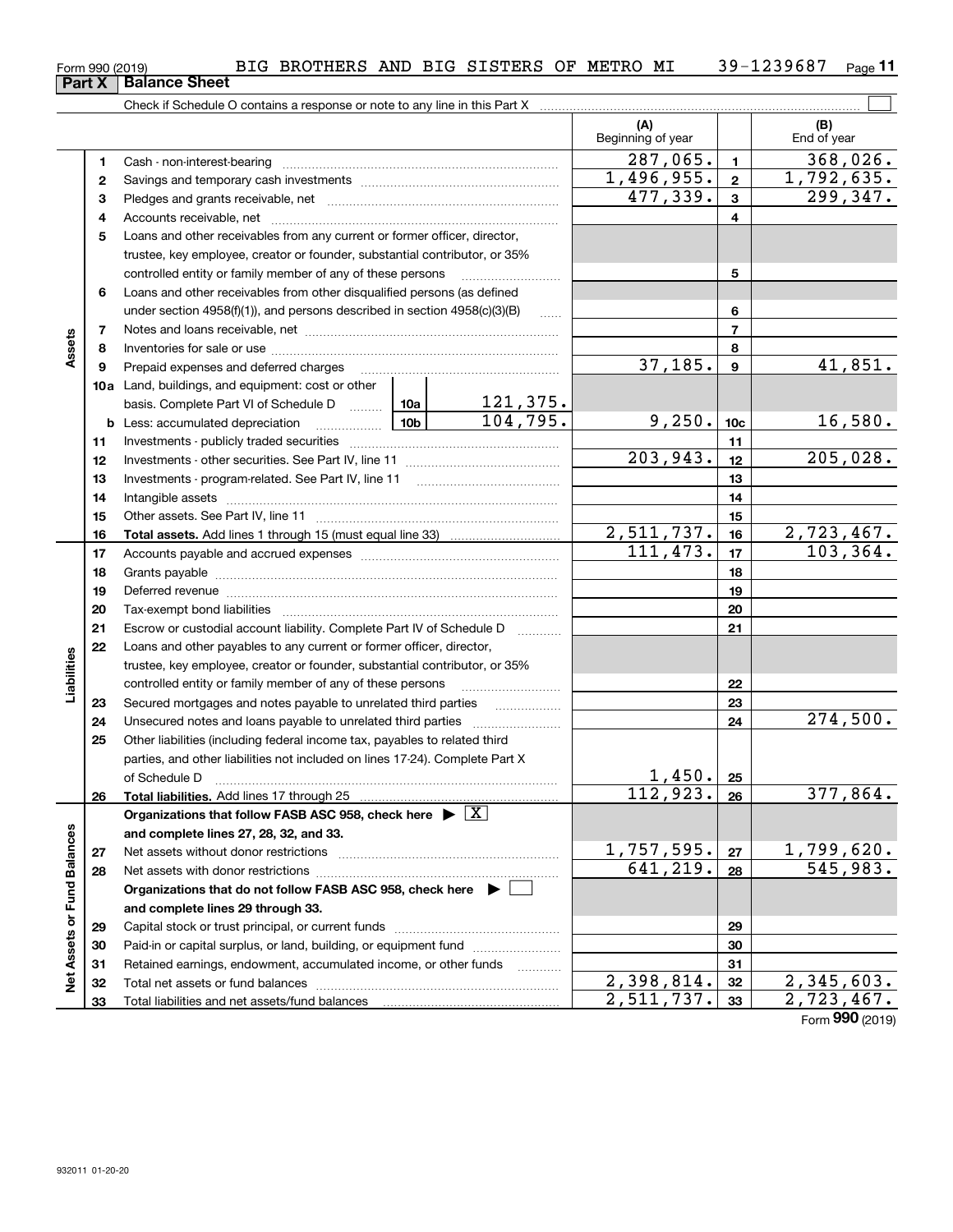|    | BIG BROTHERS AND BIG SISTERS OF METRO MI<br>Form 990 (2019)                                                                     |       |                | 39-1239687     |            | Page 12                 |
|----|---------------------------------------------------------------------------------------------------------------------------------|-------|----------------|----------------|------------|-------------------------|
|    | <b>Reconciliation of Net Assets</b><br>Part XI I                                                                                |       |                |                |            |                         |
|    |                                                                                                                                 |       |                |                |            |                         |
|    |                                                                                                                                 |       |                |                |            |                         |
| 1  | Total revenue (must equal Part VIII, column (A), line 12)                                                                       |       | $\mathbf{1}$   | $2,155,064$ .  |            |                         |
| 2  |                                                                                                                                 |       | $\overline{2}$ | 2,209,360.     |            |                         |
| з  | Revenue less expenses. Subtract line 2 from line 1                                                                              |       | 3              |                | $-54,296.$ |                         |
| 4  |                                                                                                                                 |       | $\overline{4}$ | 2,398,814.     |            |                         |
| 5  | Net unrealized gains (losses) on investments                                                                                    |       | 5              |                | 1,085.     |                         |
| 6  |                                                                                                                                 |       | 6              |                |            |                         |
| 7  | Investment expenses www.communication.com/www.communication.com/www.communication.com/www.com                                   |       | $\overline{7}$ |                |            |                         |
| 8  | Prior period adjustments                                                                                                        |       | 8              |                |            |                         |
| 9  | Other changes in net assets or fund balances (explain on Schedule O)                                                            |       | 9              |                |            | 0.                      |
| 10 | Net assets or fund balances at end of year. Combine lines 3 through 9 (must equal Part X, line 32,                              |       |                |                |            |                         |
|    | column (B))                                                                                                                     |       | 10             | 2,345,603.     |            |                         |
|    | Part XII Financial Statements and Reporting                                                                                     |       |                |                |            |                         |
|    |                                                                                                                                 |       |                |                |            | $\overline{\mathbf{X}}$ |
|    |                                                                                                                                 |       |                |                | <b>Yes</b> | <b>No</b>               |
| 1  | $ X $ Accrual<br>Accounting method used to prepare the Form 990: <u>June</u> Cash                                               | Other |                |                |            |                         |
|    | If the organization changed its method of accounting from a prior year or checked "Other," explain in Schedule O.               |       |                |                |            |                         |
|    | 2a Were the organization's financial statements compiled or reviewed by an independent accountant?                              |       |                | 2a             |            | X                       |
|    | If "Yes," check a box below to indicate whether the financial statements for the year were compiled or reviewed on a            |       |                |                |            |                         |
|    | separate basis, consolidated basis, or both:                                                                                    |       |                |                |            |                         |
|    | Consolidated basis<br>Separate basis<br>Both consolidated and separate basis                                                    |       |                |                |            |                         |
|    | <b>b</b> Were the organization's financial statements audited by an independent accountant?                                     |       |                | 2 <sub>b</sub> | Х          |                         |
|    | If "Yes," check a box below to indicate whether the financial statements for the year were audited on a separate basis,         |       |                |                |            |                         |
|    | consolidated basis, or both:                                                                                                    |       |                |                |            |                         |
|    | $X$ Separate basis<br>Consolidated basis<br>Both consolidated and separate basis                                                |       |                |                |            |                         |
| c  | If "Yes" to line 2a or 2b, does the organization have a committee that assumes responsibility for oversight of the audit,       |       |                |                |            |                         |
|    | review, or compilation of its financial statements and selection of an independent accountant?                                  |       |                | 2c             | х          |                         |
|    | If the organization changed either its oversight process or selection process during the tax year, explain on Schedule O.       |       |                |                |            |                         |
|    | 3a As a result of a federal award, was the organization required to undergo an audit or audits as set forth in the Single Audit |       |                |                |            |                         |
|    |                                                                                                                                 |       |                | За             |            | x                       |
|    | b If "Yes," did the organization undergo the required audit or audits? If the organization did not undergo the required audit   |       |                |                |            |                         |
|    | or audits, explain why on Schedule O and describe any steps taken to undergo such audits                                        |       |                | 3b             |            |                         |

Form (2019) **990**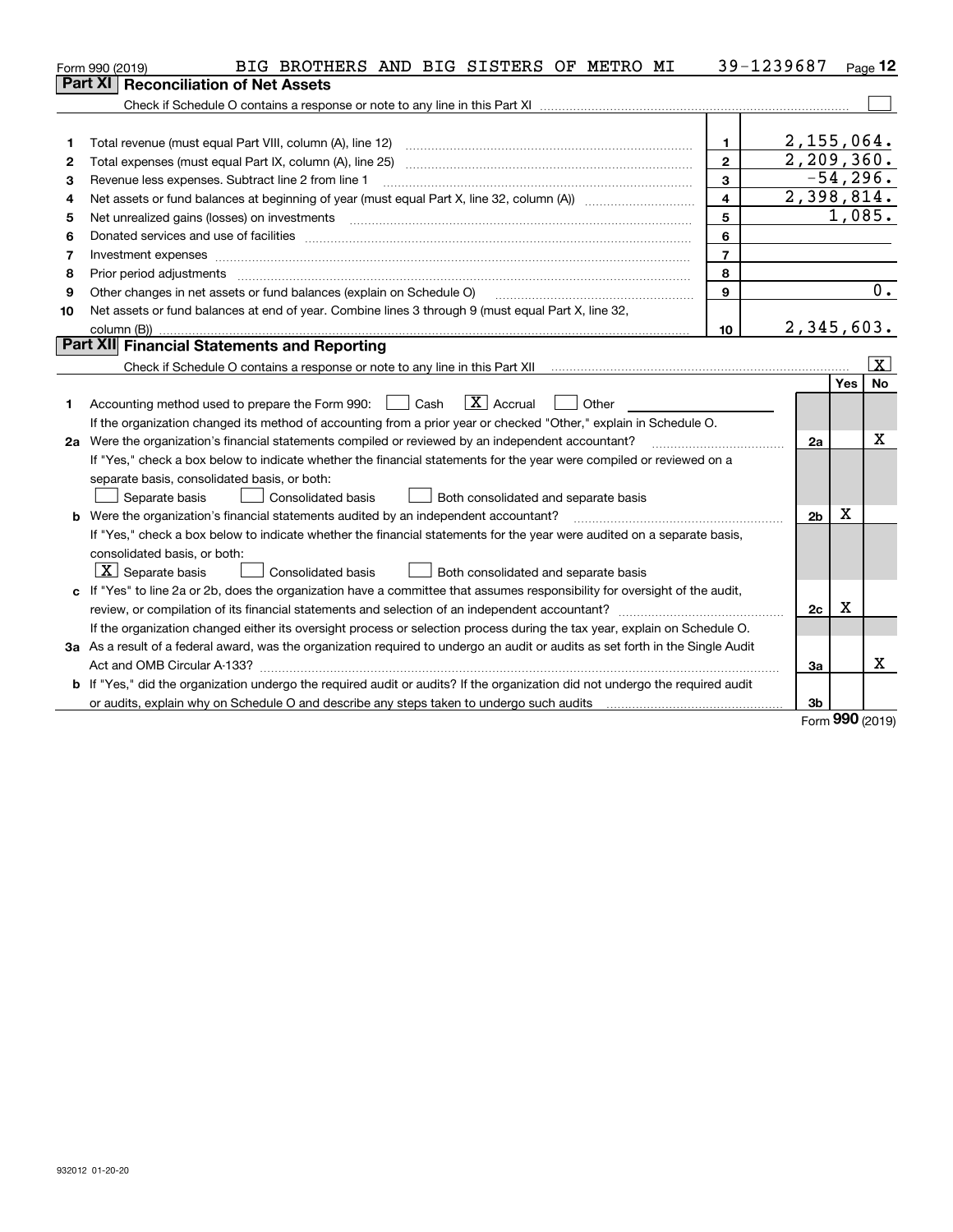| <b>SCHEDULE A</b> |  |
|-------------------|--|
|-------------------|--|

Department of the Treasury Internal Revenue Service

**Total**

|  |  | (Form 990 or 990-EZ) |  |
|--|--|----------------------|--|

## **Public Charity Status and Public Support**

**Complete if the organization is a section 501(c)(3) organization or a section 4947(a)(1) nonexempt charitable trust. | Attach to Form 990 or Form 990-EZ.** 

| ▶ Go to www.irs.gov/Form990 for instructions and the latest information. |  |  |  |
|--------------------------------------------------------------------------|--|--|--|
|                                                                          |  |  |  |

| OMB No. 1545-0047                   |
|-------------------------------------|
| 2019                                |
| <b>Open to Public</b><br>Inspection |

|        |                   | Name of the organization                                                                                                                                                                                                                           |                                                                                                                           |                                                       |     |                                                                |                            |  | <b>Employer identification number</b> |  |  |
|--------|-------------------|----------------------------------------------------------------------------------------------------------------------------------------------------------------------------------------------------------------------------------------------------|---------------------------------------------------------------------------------------------------------------------------|-------------------------------------------------------|-----|----------------------------------------------------------------|----------------------------|--|---------------------------------------|--|--|
| Part I |                   | Reason for Public Charity Status (All organizations must complete this part.) See instructions.                                                                                                                                                    |                                                                                                                           | BIG BROTHERS AND BIG SISTERS OF METRO MI              |     |                                                                |                            |  | 39-1239687                            |  |  |
|        |                   |                                                                                                                                                                                                                                                    |                                                                                                                           |                                                       |     |                                                                |                            |  |                                       |  |  |
| 1.     |                   | The organization is not a private foundation because it is: (For lines 1 through 12, check only one box.)<br>A church, convention of churches, or association of churches described in section 170(b)(1)(A)(i).                                    |                                                                                                                           |                                                       |     |                                                                |                            |  |                                       |  |  |
| 2      |                   | A school described in section 170(b)(1)(A)(ii). (Attach Schedule E (Form 990 or 990-EZ).)                                                                                                                                                          |                                                                                                                           |                                                       |     |                                                                |                            |  |                                       |  |  |
| з      |                   |                                                                                                                                                                                                                                                    |                                                                                                                           |                                                       |     |                                                                |                            |  |                                       |  |  |
| 4      |                   | A hospital or a cooperative hospital service organization described in section $170(b)(1)(A)(iii)$ .<br>A medical research organization operated in conjunction with a hospital described in section 170(b)(1)(A)(iii). Enter the hospital's name, |                                                                                                                           |                                                       |     |                                                                |                            |  |                                       |  |  |
|        |                   | city, and state:                                                                                                                                                                                                                                   |                                                                                                                           |                                                       |     |                                                                |                            |  |                                       |  |  |
| 5      |                   |                                                                                                                                                                                                                                                    | An organization operated for the benefit of a college or university owned or operated by a governmental unit described in |                                                       |     |                                                                |                            |  |                                       |  |  |
|        |                   | section 170(b)(1)(A)(iv). (Complete Part II.)                                                                                                                                                                                                      |                                                                                                                           |                                                       |     |                                                                |                            |  |                                       |  |  |
| 6      |                   | A federal, state, or local government or governmental unit described in section 170(b)(1)(A)(v).                                                                                                                                                   |                                                                                                                           |                                                       |     |                                                                |                            |  |                                       |  |  |
|        | $7 \vert X \vert$ | An organization that normally receives a substantial part of its support from a governmental unit or from the general public described in                                                                                                          |                                                                                                                           |                                                       |     |                                                                |                            |  |                                       |  |  |
|        |                   | section 170(b)(1)(A)(vi). (Complete Part II.)                                                                                                                                                                                                      |                                                                                                                           |                                                       |     |                                                                |                            |  |                                       |  |  |
| 8      |                   | A community trust described in section 170(b)(1)(A)(vi). (Complete Part II.)                                                                                                                                                                       |                                                                                                                           |                                                       |     |                                                                |                            |  |                                       |  |  |
| 9      |                   | An agricultural research organization described in section 170(b)(1)(A)(ix) operated in conjunction with a land-grant college                                                                                                                      |                                                                                                                           |                                                       |     |                                                                |                            |  |                                       |  |  |
|        |                   | or university or a non-land-grant college of agriculture (see instructions). Enter the name, city, and state of the college or                                                                                                                     |                                                                                                                           |                                                       |     |                                                                |                            |  |                                       |  |  |
|        |                   | university:                                                                                                                                                                                                                                        |                                                                                                                           |                                                       |     |                                                                |                            |  |                                       |  |  |
| 10     |                   | An organization that normally receives: (1) more than 33 1/3% of its support from contributions, membership fees, and gross receipts from                                                                                                          |                                                                                                                           |                                                       |     |                                                                |                            |  |                                       |  |  |
|        |                   | activities related to its exempt functions - subject to certain exceptions, and (2) no more than 33 1/3% of its support from gross investment                                                                                                      |                                                                                                                           |                                                       |     |                                                                |                            |  |                                       |  |  |
|        |                   | income and unrelated business taxable income (less section 511 tax) from businesses acquired by the organization after June 30, 1975.                                                                                                              |                                                                                                                           |                                                       |     |                                                                |                            |  |                                       |  |  |
|        |                   | See section 509(a)(2). (Complete Part III.)                                                                                                                                                                                                        |                                                                                                                           |                                                       |     |                                                                |                            |  |                                       |  |  |
| 11     |                   | An organization organized and operated exclusively to test for public safety. See section 509(a)(4).                                                                                                                                               |                                                                                                                           |                                                       |     |                                                                |                            |  |                                       |  |  |
| 12     |                   | An organization organized and operated exclusively for the benefit of, to perform the functions of, or to carry out the purposes of one or                                                                                                         |                                                                                                                           |                                                       |     |                                                                |                            |  |                                       |  |  |
|        |                   | more publicly supported organizations described in section 509(a)(1) or section 509(a)(2). See section 509(a)(3). Check the box in                                                                                                                 |                                                                                                                           |                                                       |     |                                                                |                            |  |                                       |  |  |
|        |                   | lines 12a through 12d that describes the type of supporting organization and complete lines 12e, 12f, and 12g.                                                                                                                                     |                                                                                                                           |                                                       |     |                                                                |                            |  |                                       |  |  |
| а      |                   | Type I. A supporting organization operated, supervised, or controlled by its supported organization(s), typically by giving                                                                                                                        |                                                                                                                           |                                                       |     |                                                                |                            |  |                                       |  |  |
|        |                   | the supported organization(s) the power to regularly appoint or elect a majority of the directors or trustees of the supporting                                                                                                                    |                                                                                                                           |                                                       |     |                                                                |                            |  |                                       |  |  |
|        |                   | organization. You must complete Part IV, Sections A and B.                                                                                                                                                                                         |                                                                                                                           |                                                       |     |                                                                |                            |  |                                       |  |  |
| b      |                   | Type II. A supporting organization supervised or controlled in connection with its supported organization(s), by having                                                                                                                            |                                                                                                                           |                                                       |     |                                                                |                            |  |                                       |  |  |
|        |                   | control or management of the supporting organization vested in the same persons that control or manage the supported                                                                                                                               |                                                                                                                           |                                                       |     |                                                                |                            |  |                                       |  |  |
|        |                   | organization(s). You must complete Part IV, Sections A and C.                                                                                                                                                                                      |                                                                                                                           |                                                       |     |                                                                |                            |  |                                       |  |  |
| с      |                   | Type III functionally integrated. A supporting organization operated in connection with, and functionally integrated with,                                                                                                                         |                                                                                                                           |                                                       |     |                                                                |                            |  |                                       |  |  |
|        |                   | its supported organization(s) (see instructions). You must complete Part IV, Sections A, D, and E.                                                                                                                                                 |                                                                                                                           |                                                       |     |                                                                |                            |  |                                       |  |  |
| d      |                   | Type III non-functionally integrated. A supporting organization operated in connection with its supported organization(s)                                                                                                                          |                                                                                                                           |                                                       |     |                                                                |                            |  |                                       |  |  |
|        |                   | that is not functionally integrated. The organization generally must satisfy a distribution requirement and an attentiveness                                                                                                                       |                                                                                                                           |                                                       |     |                                                                |                            |  |                                       |  |  |
|        |                   | requirement (see instructions). You must complete Part IV, Sections A and D, and Part V.                                                                                                                                                           |                                                                                                                           |                                                       |     |                                                                |                            |  |                                       |  |  |
|        |                   | Check this box if the organization received a written determination from the IRS that it is a Type I, Type II, Type III                                                                                                                            |                                                                                                                           |                                                       |     |                                                                |                            |  |                                       |  |  |
|        |                   | functionally integrated, or Type III non-functionally integrated supporting organization.<br>f Enter the number of supported organizations                                                                                                         |                                                                                                                           |                                                       |     |                                                                |                            |  |                                       |  |  |
|        |                   | g Provide the following information about the supported organization(s).                                                                                                                                                                           |                                                                                                                           |                                                       |     |                                                                |                            |  |                                       |  |  |
|        |                   | (i) Name of supported                                                                                                                                                                                                                              | (ii) EIN                                                                                                                  | (iii) Type of organization                            |     | (iv) Is the organization listed<br>in your governing document? | (v) Amount of monetary     |  | (vi) Amount of other                  |  |  |
|        |                   | organization                                                                                                                                                                                                                                       |                                                                                                                           | (described on lines 1-10<br>above (see instructions)) | Yes | No                                                             | support (see instructions) |  | support (see instructions)            |  |  |
|        |                   |                                                                                                                                                                                                                                                    |                                                                                                                           |                                                       |     |                                                                |                            |  |                                       |  |  |
|        |                   |                                                                                                                                                                                                                                                    |                                                                                                                           |                                                       |     |                                                                |                            |  |                                       |  |  |
|        |                   |                                                                                                                                                                                                                                                    |                                                                                                                           |                                                       |     |                                                                |                            |  |                                       |  |  |
|        |                   |                                                                                                                                                                                                                                                    |                                                                                                                           |                                                       |     |                                                                |                            |  |                                       |  |  |
|        |                   |                                                                                                                                                                                                                                                    |                                                                                                                           |                                                       |     |                                                                |                            |  |                                       |  |  |
|        |                   |                                                                                                                                                                                                                                                    |                                                                                                                           |                                                       |     |                                                                |                            |  |                                       |  |  |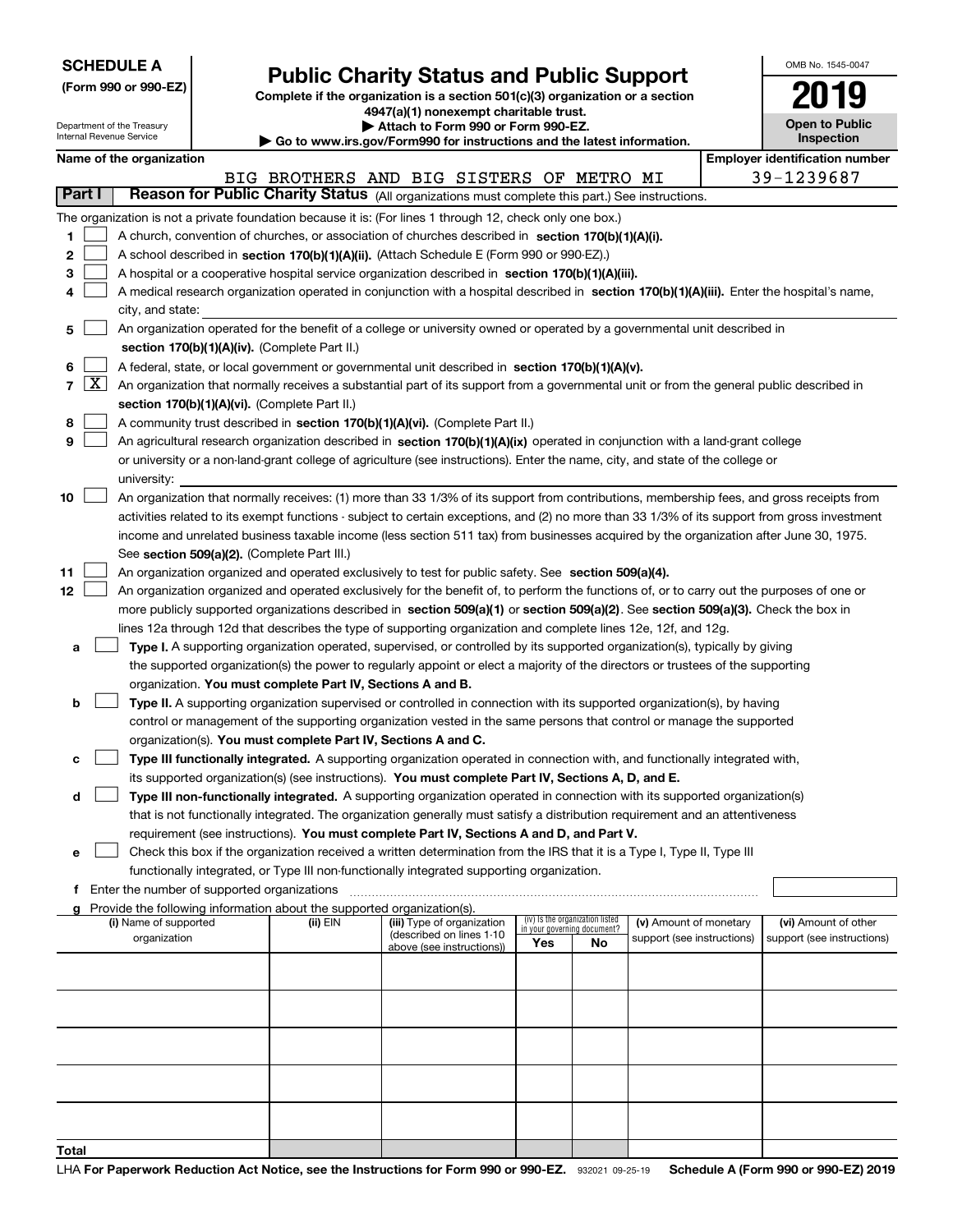#### Schedule A (Form 990 or 990-EZ) 2019 BIG BROTHERS AND BIG SISTERS OF METRO MI 39-1239687 Page **2 Part II Support Schedule for Organizations Described in Sections 170(b)(1)(A)(iv) and 170(b)(1)(A)(vi)**

(Complete only if you checked the box on line 5, 7, or 8 of Part I or if the organization failed to qualify under Part III. If the organization fails to qualify under the tests listed below, please complete Part III.)

| Calendar year (or fiscal year beginning in)<br>(a) 2015<br>$(b)$ 2016<br>$(c)$ 2017<br>$(d)$ 2018<br>(e) 2019<br>(f) Total<br>1 Gifts, grants, contributions, and<br>membership fees received. (Do not<br>2307513.<br>2250037.<br>2189222.11677293.<br>2163749.<br>2766772.<br>include any "unusual grants.")<br>2 Tax revenues levied for the organ-<br>ization's benefit and either paid to<br>or expended on its behalf<br>3 The value of services or facilities<br>furnished by a governmental unit to<br>the organization without charge<br>2163749.<br>2307513.<br>2250037.<br>2189222.11677293.<br>2766772.<br>4 Total. Add lines 1 through 3<br>The portion of total contributions<br>5.<br>by each person (other than a<br>governmental unit or publicly<br>supported organization) included<br>on line 1 that exceeds 2% of the<br>amount shown on line 11,<br>column (f)<br>504,794.<br>$\overline{11172499}$ .<br>6 Public support. Subtract line 5 from line 4.<br><b>Section B. Total Support</b><br>Calendar year (or fiscal year beginning in)<br>(b) 2016<br>(c) 2017<br>$(d)$ 2018<br>(a) 2015<br>(e) 2019<br>(f) Total<br>2189222.11677293.<br>2163749.<br>2307513.<br>2250037.<br>2766772.<br><b>7</b> Amounts from line 4<br>Gross income from interest,<br>8<br>dividends, payments received on<br>securities loans, rents, royalties,<br>751.<br>865.<br>48.<br>17,911.<br>6,916.<br>26,491.<br>and income from similar sources<br>9 Net income from unrelated business<br>activities, whether or not the<br>business is regularly carried on<br>10 Other income. Do not include gain<br>or loss from the sale of capital<br>64,750.<br>21,763.<br>86, 513.<br>assets (Explain in Part VI.)<br>11790297.<br>11 Total support. Add lines 7 through 10<br>12<br><b>12</b> Gross receipts from related activities, etc. (see instructions)<br>13 First five years. If the Form 990 is for the organization's first, second, third, fourth, or fifth tax year as a section 501(c)(3)<br>organization, check this box and stop here<br>Section C. Computation of Public Support Percentage<br>94.76<br>14<br>%<br>14 Public support percentage for 2019 (line 6, column (f) divided by line 11, column (f) <i>manumumumumum</i><br>93.80<br>15<br>%<br>16a 33 1/3% support test - 2019. If the organization did not check the box on line 13, and line 14 is 33 1/3% or more, check this box and<br>$\blacktriangleright$ $\boxed{\text{X}}$<br>stop here. The organization qualifies as a publicly supported organization<br>b 33 1/3% support test - 2018. If the organization did not check a box on line 13 or 16a, and line 15 is 33 1/3% or more, check this box<br>and stop here. The organization qualifies as a publicly supported organization<br>17a 10% -facts-and-circumstances test - 2019. If the organization did not check a box on line 13, 16a, or 16b, and line 14 is 10% or more,<br>and if the organization meets the "facts-and-circumstances" test, check this box and stop here. Explain in Part VI how the organization<br>meets the "facts-and-circumstances" test. The organization qualifies as a publicly supported organization<br><b>b 10% -facts-and-circumstances test - 2018.</b> If the organization did not check a box on line 13, 16a, 16b, or 17a, and line 15 is 10% or<br>more, and if the organization meets the "facts-and-circumstances" test, check this box and stop here. Explain in Part VI how the<br>organization meets the "facts-and-circumstances" test. The organization qualifies as a publicly supported organization | <b>Section A. Public Support</b> |  |  |  |
|--------------------------------------------------------------------------------------------------------------------------------------------------------------------------------------------------------------------------------------------------------------------------------------------------------------------------------------------------------------------------------------------------------------------------------------------------------------------------------------------------------------------------------------------------------------------------------------------------------------------------------------------------------------------------------------------------------------------------------------------------------------------------------------------------------------------------------------------------------------------------------------------------------------------------------------------------------------------------------------------------------------------------------------------------------------------------------------------------------------------------------------------------------------------------------------------------------------------------------------------------------------------------------------------------------------------------------------------------------------------------------------------------------------------------------------------------------------------------------------------------------------------------------------------------------------------------------------------------------------------------------------------------------------------------------------------------------------------------------------------------------------------------------------------------------------------------------------------------------------------------------------------------------------------------------------------------------------------------------------------------------------------------------------------------------------------------------------------------------------------------------------------------------------------------------------------------------------------------------------------------------------------------------------------------------------------------------------------------------------------------------------------------------------------------------------------------------------------------------------------------------------------------------------------------------------------------------------------------------------------------------------------------------------------------------------------------------------------------------------------------------------------------------------------------------------------------------------------------------------------------------------------------------------------------------------------------------------------------------------------------------------------------------------------------------------------------------------------------------------------------------------------------------------------------------------------------------------------------------------------------------------------------------------------------------------------------------------------------------------------------------------------------------------------------------------------------------------------------------------------------------------------------------------------------------------------------------------------------|----------------------------------|--|--|--|
|                                                                                                                                                                                                                                                                                                                                                                                                                                                                                                                                                                                                                                                                                                                                                                                                                                                                                                                                                                                                                                                                                                                                                                                                                                                                                                                                                                                                                                                                                                                                                                                                                                                                                                                                                                                                                                                                                                                                                                                                                                                                                                                                                                                                                                                                                                                                                                                                                                                                                                                                                                                                                                                                                                                                                                                                                                                                                                                                                                                                                                                                                                                                                                                                                                                                                                                                                                                                                                                                                                                                                                                                  |                                  |  |  |  |
|                                                                                                                                                                                                                                                                                                                                                                                                                                                                                                                                                                                                                                                                                                                                                                                                                                                                                                                                                                                                                                                                                                                                                                                                                                                                                                                                                                                                                                                                                                                                                                                                                                                                                                                                                                                                                                                                                                                                                                                                                                                                                                                                                                                                                                                                                                                                                                                                                                                                                                                                                                                                                                                                                                                                                                                                                                                                                                                                                                                                                                                                                                                                                                                                                                                                                                                                                                                                                                                                                                                                                                                                  |                                  |  |  |  |
|                                                                                                                                                                                                                                                                                                                                                                                                                                                                                                                                                                                                                                                                                                                                                                                                                                                                                                                                                                                                                                                                                                                                                                                                                                                                                                                                                                                                                                                                                                                                                                                                                                                                                                                                                                                                                                                                                                                                                                                                                                                                                                                                                                                                                                                                                                                                                                                                                                                                                                                                                                                                                                                                                                                                                                                                                                                                                                                                                                                                                                                                                                                                                                                                                                                                                                                                                                                                                                                                                                                                                                                                  |                                  |  |  |  |
|                                                                                                                                                                                                                                                                                                                                                                                                                                                                                                                                                                                                                                                                                                                                                                                                                                                                                                                                                                                                                                                                                                                                                                                                                                                                                                                                                                                                                                                                                                                                                                                                                                                                                                                                                                                                                                                                                                                                                                                                                                                                                                                                                                                                                                                                                                                                                                                                                                                                                                                                                                                                                                                                                                                                                                                                                                                                                                                                                                                                                                                                                                                                                                                                                                                                                                                                                                                                                                                                                                                                                                                                  |                                  |  |  |  |
|                                                                                                                                                                                                                                                                                                                                                                                                                                                                                                                                                                                                                                                                                                                                                                                                                                                                                                                                                                                                                                                                                                                                                                                                                                                                                                                                                                                                                                                                                                                                                                                                                                                                                                                                                                                                                                                                                                                                                                                                                                                                                                                                                                                                                                                                                                                                                                                                                                                                                                                                                                                                                                                                                                                                                                                                                                                                                                                                                                                                                                                                                                                                                                                                                                                                                                                                                                                                                                                                                                                                                                                                  |                                  |  |  |  |
|                                                                                                                                                                                                                                                                                                                                                                                                                                                                                                                                                                                                                                                                                                                                                                                                                                                                                                                                                                                                                                                                                                                                                                                                                                                                                                                                                                                                                                                                                                                                                                                                                                                                                                                                                                                                                                                                                                                                                                                                                                                                                                                                                                                                                                                                                                                                                                                                                                                                                                                                                                                                                                                                                                                                                                                                                                                                                                                                                                                                                                                                                                                                                                                                                                                                                                                                                                                                                                                                                                                                                                                                  |                                  |  |  |  |
|                                                                                                                                                                                                                                                                                                                                                                                                                                                                                                                                                                                                                                                                                                                                                                                                                                                                                                                                                                                                                                                                                                                                                                                                                                                                                                                                                                                                                                                                                                                                                                                                                                                                                                                                                                                                                                                                                                                                                                                                                                                                                                                                                                                                                                                                                                                                                                                                                                                                                                                                                                                                                                                                                                                                                                                                                                                                                                                                                                                                                                                                                                                                                                                                                                                                                                                                                                                                                                                                                                                                                                                                  |                                  |  |  |  |
|                                                                                                                                                                                                                                                                                                                                                                                                                                                                                                                                                                                                                                                                                                                                                                                                                                                                                                                                                                                                                                                                                                                                                                                                                                                                                                                                                                                                                                                                                                                                                                                                                                                                                                                                                                                                                                                                                                                                                                                                                                                                                                                                                                                                                                                                                                                                                                                                                                                                                                                                                                                                                                                                                                                                                                                                                                                                                                                                                                                                                                                                                                                                                                                                                                                                                                                                                                                                                                                                                                                                                                                                  |                                  |  |  |  |
|                                                                                                                                                                                                                                                                                                                                                                                                                                                                                                                                                                                                                                                                                                                                                                                                                                                                                                                                                                                                                                                                                                                                                                                                                                                                                                                                                                                                                                                                                                                                                                                                                                                                                                                                                                                                                                                                                                                                                                                                                                                                                                                                                                                                                                                                                                                                                                                                                                                                                                                                                                                                                                                                                                                                                                                                                                                                                                                                                                                                                                                                                                                                                                                                                                                                                                                                                                                                                                                                                                                                                                                                  |                                  |  |  |  |
|                                                                                                                                                                                                                                                                                                                                                                                                                                                                                                                                                                                                                                                                                                                                                                                                                                                                                                                                                                                                                                                                                                                                                                                                                                                                                                                                                                                                                                                                                                                                                                                                                                                                                                                                                                                                                                                                                                                                                                                                                                                                                                                                                                                                                                                                                                                                                                                                                                                                                                                                                                                                                                                                                                                                                                                                                                                                                                                                                                                                                                                                                                                                                                                                                                                                                                                                                                                                                                                                                                                                                                                                  |                                  |  |  |  |
|                                                                                                                                                                                                                                                                                                                                                                                                                                                                                                                                                                                                                                                                                                                                                                                                                                                                                                                                                                                                                                                                                                                                                                                                                                                                                                                                                                                                                                                                                                                                                                                                                                                                                                                                                                                                                                                                                                                                                                                                                                                                                                                                                                                                                                                                                                                                                                                                                                                                                                                                                                                                                                                                                                                                                                                                                                                                                                                                                                                                                                                                                                                                                                                                                                                                                                                                                                                                                                                                                                                                                                                                  |                                  |  |  |  |
|                                                                                                                                                                                                                                                                                                                                                                                                                                                                                                                                                                                                                                                                                                                                                                                                                                                                                                                                                                                                                                                                                                                                                                                                                                                                                                                                                                                                                                                                                                                                                                                                                                                                                                                                                                                                                                                                                                                                                                                                                                                                                                                                                                                                                                                                                                                                                                                                                                                                                                                                                                                                                                                                                                                                                                                                                                                                                                                                                                                                                                                                                                                                                                                                                                                                                                                                                                                                                                                                                                                                                                                                  |                                  |  |  |  |
|                                                                                                                                                                                                                                                                                                                                                                                                                                                                                                                                                                                                                                                                                                                                                                                                                                                                                                                                                                                                                                                                                                                                                                                                                                                                                                                                                                                                                                                                                                                                                                                                                                                                                                                                                                                                                                                                                                                                                                                                                                                                                                                                                                                                                                                                                                                                                                                                                                                                                                                                                                                                                                                                                                                                                                                                                                                                                                                                                                                                                                                                                                                                                                                                                                                                                                                                                                                                                                                                                                                                                                                                  |                                  |  |  |  |
|                                                                                                                                                                                                                                                                                                                                                                                                                                                                                                                                                                                                                                                                                                                                                                                                                                                                                                                                                                                                                                                                                                                                                                                                                                                                                                                                                                                                                                                                                                                                                                                                                                                                                                                                                                                                                                                                                                                                                                                                                                                                                                                                                                                                                                                                                                                                                                                                                                                                                                                                                                                                                                                                                                                                                                                                                                                                                                                                                                                                                                                                                                                                                                                                                                                                                                                                                                                                                                                                                                                                                                                                  |                                  |  |  |  |
|                                                                                                                                                                                                                                                                                                                                                                                                                                                                                                                                                                                                                                                                                                                                                                                                                                                                                                                                                                                                                                                                                                                                                                                                                                                                                                                                                                                                                                                                                                                                                                                                                                                                                                                                                                                                                                                                                                                                                                                                                                                                                                                                                                                                                                                                                                                                                                                                                                                                                                                                                                                                                                                                                                                                                                                                                                                                                                                                                                                                                                                                                                                                                                                                                                                                                                                                                                                                                                                                                                                                                                                                  |                                  |  |  |  |
|                                                                                                                                                                                                                                                                                                                                                                                                                                                                                                                                                                                                                                                                                                                                                                                                                                                                                                                                                                                                                                                                                                                                                                                                                                                                                                                                                                                                                                                                                                                                                                                                                                                                                                                                                                                                                                                                                                                                                                                                                                                                                                                                                                                                                                                                                                                                                                                                                                                                                                                                                                                                                                                                                                                                                                                                                                                                                                                                                                                                                                                                                                                                                                                                                                                                                                                                                                                                                                                                                                                                                                                                  |                                  |  |  |  |
|                                                                                                                                                                                                                                                                                                                                                                                                                                                                                                                                                                                                                                                                                                                                                                                                                                                                                                                                                                                                                                                                                                                                                                                                                                                                                                                                                                                                                                                                                                                                                                                                                                                                                                                                                                                                                                                                                                                                                                                                                                                                                                                                                                                                                                                                                                                                                                                                                                                                                                                                                                                                                                                                                                                                                                                                                                                                                                                                                                                                                                                                                                                                                                                                                                                                                                                                                                                                                                                                                                                                                                                                  |                                  |  |  |  |
|                                                                                                                                                                                                                                                                                                                                                                                                                                                                                                                                                                                                                                                                                                                                                                                                                                                                                                                                                                                                                                                                                                                                                                                                                                                                                                                                                                                                                                                                                                                                                                                                                                                                                                                                                                                                                                                                                                                                                                                                                                                                                                                                                                                                                                                                                                                                                                                                                                                                                                                                                                                                                                                                                                                                                                                                                                                                                                                                                                                                                                                                                                                                                                                                                                                                                                                                                                                                                                                                                                                                                                                                  |                                  |  |  |  |
|                                                                                                                                                                                                                                                                                                                                                                                                                                                                                                                                                                                                                                                                                                                                                                                                                                                                                                                                                                                                                                                                                                                                                                                                                                                                                                                                                                                                                                                                                                                                                                                                                                                                                                                                                                                                                                                                                                                                                                                                                                                                                                                                                                                                                                                                                                                                                                                                                                                                                                                                                                                                                                                                                                                                                                                                                                                                                                                                                                                                                                                                                                                                                                                                                                                                                                                                                                                                                                                                                                                                                                                                  |                                  |  |  |  |
|                                                                                                                                                                                                                                                                                                                                                                                                                                                                                                                                                                                                                                                                                                                                                                                                                                                                                                                                                                                                                                                                                                                                                                                                                                                                                                                                                                                                                                                                                                                                                                                                                                                                                                                                                                                                                                                                                                                                                                                                                                                                                                                                                                                                                                                                                                                                                                                                                                                                                                                                                                                                                                                                                                                                                                                                                                                                                                                                                                                                                                                                                                                                                                                                                                                                                                                                                                                                                                                                                                                                                                                                  |                                  |  |  |  |
|                                                                                                                                                                                                                                                                                                                                                                                                                                                                                                                                                                                                                                                                                                                                                                                                                                                                                                                                                                                                                                                                                                                                                                                                                                                                                                                                                                                                                                                                                                                                                                                                                                                                                                                                                                                                                                                                                                                                                                                                                                                                                                                                                                                                                                                                                                                                                                                                                                                                                                                                                                                                                                                                                                                                                                                                                                                                                                                                                                                                                                                                                                                                                                                                                                                                                                                                                                                                                                                                                                                                                                                                  |                                  |  |  |  |
|                                                                                                                                                                                                                                                                                                                                                                                                                                                                                                                                                                                                                                                                                                                                                                                                                                                                                                                                                                                                                                                                                                                                                                                                                                                                                                                                                                                                                                                                                                                                                                                                                                                                                                                                                                                                                                                                                                                                                                                                                                                                                                                                                                                                                                                                                                                                                                                                                                                                                                                                                                                                                                                                                                                                                                                                                                                                                                                                                                                                                                                                                                                                                                                                                                                                                                                                                                                                                                                                                                                                                                                                  |                                  |  |  |  |
|                                                                                                                                                                                                                                                                                                                                                                                                                                                                                                                                                                                                                                                                                                                                                                                                                                                                                                                                                                                                                                                                                                                                                                                                                                                                                                                                                                                                                                                                                                                                                                                                                                                                                                                                                                                                                                                                                                                                                                                                                                                                                                                                                                                                                                                                                                                                                                                                                                                                                                                                                                                                                                                                                                                                                                                                                                                                                                                                                                                                                                                                                                                                                                                                                                                                                                                                                                                                                                                                                                                                                                                                  |                                  |  |  |  |
|                                                                                                                                                                                                                                                                                                                                                                                                                                                                                                                                                                                                                                                                                                                                                                                                                                                                                                                                                                                                                                                                                                                                                                                                                                                                                                                                                                                                                                                                                                                                                                                                                                                                                                                                                                                                                                                                                                                                                                                                                                                                                                                                                                                                                                                                                                                                                                                                                                                                                                                                                                                                                                                                                                                                                                                                                                                                                                                                                                                                                                                                                                                                                                                                                                                                                                                                                                                                                                                                                                                                                                                                  |                                  |  |  |  |
|                                                                                                                                                                                                                                                                                                                                                                                                                                                                                                                                                                                                                                                                                                                                                                                                                                                                                                                                                                                                                                                                                                                                                                                                                                                                                                                                                                                                                                                                                                                                                                                                                                                                                                                                                                                                                                                                                                                                                                                                                                                                                                                                                                                                                                                                                                                                                                                                                                                                                                                                                                                                                                                                                                                                                                                                                                                                                                                                                                                                                                                                                                                                                                                                                                                                                                                                                                                                                                                                                                                                                                                                  |                                  |  |  |  |
|                                                                                                                                                                                                                                                                                                                                                                                                                                                                                                                                                                                                                                                                                                                                                                                                                                                                                                                                                                                                                                                                                                                                                                                                                                                                                                                                                                                                                                                                                                                                                                                                                                                                                                                                                                                                                                                                                                                                                                                                                                                                                                                                                                                                                                                                                                                                                                                                                                                                                                                                                                                                                                                                                                                                                                                                                                                                                                                                                                                                                                                                                                                                                                                                                                                                                                                                                                                                                                                                                                                                                                                                  |                                  |  |  |  |
|                                                                                                                                                                                                                                                                                                                                                                                                                                                                                                                                                                                                                                                                                                                                                                                                                                                                                                                                                                                                                                                                                                                                                                                                                                                                                                                                                                                                                                                                                                                                                                                                                                                                                                                                                                                                                                                                                                                                                                                                                                                                                                                                                                                                                                                                                                                                                                                                                                                                                                                                                                                                                                                                                                                                                                                                                                                                                                                                                                                                                                                                                                                                                                                                                                                                                                                                                                                                                                                                                                                                                                                                  |                                  |  |  |  |
|                                                                                                                                                                                                                                                                                                                                                                                                                                                                                                                                                                                                                                                                                                                                                                                                                                                                                                                                                                                                                                                                                                                                                                                                                                                                                                                                                                                                                                                                                                                                                                                                                                                                                                                                                                                                                                                                                                                                                                                                                                                                                                                                                                                                                                                                                                                                                                                                                                                                                                                                                                                                                                                                                                                                                                                                                                                                                                                                                                                                                                                                                                                                                                                                                                                                                                                                                                                                                                                                                                                                                                                                  |                                  |  |  |  |
|                                                                                                                                                                                                                                                                                                                                                                                                                                                                                                                                                                                                                                                                                                                                                                                                                                                                                                                                                                                                                                                                                                                                                                                                                                                                                                                                                                                                                                                                                                                                                                                                                                                                                                                                                                                                                                                                                                                                                                                                                                                                                                                                                                                                                                                                                                                                                                                                                                                                                                                                                                                                                                                                                                                                                                                                                                                                                                                                                                                                                                                                                                                                                                                                                                                                                                                                                                                                                                                                                                                                                                                                  |                                  |  |  |  |
|                                                                                                                                                                                                                                                                                                                                                                                                                                                                                                                                                                                                                                                                                                                                                                                                                                                                                                                                                                                                                                                                                                                                                                                                                                                                                                                                                                                                                                                                                                                                                                                                                                                                                                                                                                                                                                                                                                                                                                                                                                                                                                                                                                                                                                                                                                                                                                                                                                                                                                                                                                                                                                                                                                                                                                                                                                                                                                                                                                                                                                                                                                                                                                                                                                                                                                                                                                                                                                                                                                                                                                                                  |                                  |  |  |  |
|                                                                                                                                                                                                                                                                                                                                                                                                                                                                                                                                                                                                                                                                                                                                                                                                                                                                                                                                                                                                                                                                                                                                                                                                                                                                                                                                                                                                                                                                                                                                                                                                                                                                                                                                                                                                                                                                                                                                                                                                                                                                                                                                                                                                                                                                                                                                                                                                                                                                                                                                                                                                                                                                                                                                                                                                                                                                                                                                                                                                                                                                                                                                                                                                                                                                                                                                                                                                                                                                                                                                                                                                  |                                  |  |  |  |
|                                                                                                                                                                                                                                                                                                                                                                                                                                                                                                                                                                                                                                                                                                                                                                                                                                                                                                                                                                                                                                                                                                                                                                                                                                                                                                                                                                                                                                                                                                                                                                                                                                                                                                                                                                                                                                                                                                                                                                                                                                                                                                                                                                                                                                                                                                                                                                                                                                                                                                                                                                                                                                                                                                                                                                                                                                                                                                                                                                                                                                                                                                                                                                                                                                                                                                                                                                                                                                                                                                                                                                                                  |                                  |  |  |  |
|                                                                                                                                                                                                                                                                                                                                                                                                                                                                                                                                                                                                                                                                                                                                                                                                                                                                                                                                                                                                                                                                                                                                                                                                                                                                                                                                                                                                                                                                                                                                                                                                                                                                                                                                                                                                                                                                                                                                                                                                                                                                                                                                                                                                                                                                                                                                                                                                                                                                                                                                                                                                                                                                                                                                                                                                                                                                                                                                                                                                                                                                                                                                                                                                                                                                                                                                                                                                                                                                                                                                                                                                  |                                  |  |  |  |
|                                                                                                                                                                                                                                                                                                                                                                                                                                                                                                                                                                                                                                                                                                                                                                                                                                                                                                                                                                                                                                                                                                                                                                                                                                                                                                                                                                                                                                                                                                                                                                                                                                                                                                                                                                                                                                                                                                                                                                                                                                                                                                                                                                                                                                                                                                                                                                                                                                                                                                                                                                                                                                                                                                                                                                                                                                                                                                                                                                                                                                                                                                                                                                                                                                                                                                                                                                                                                                                                                                                                                                                                  |                                  |  |  |  |
|                                                                                                                                                                                                                                                                                                                                                                                                                                                                                                                                                                                                                                                                                                                                                                                                                                                                                                                                                                                                                                                                                                                                                                                                                                                                                                                                                                                                                                                                                                                                                                                                                                                                                                                                                                                                                                                                                                                                                                                                                                                                                                                                                                                                                                                                                                                                                                                                                                                                                                                                                                                                                                                                                                                                                                                                                                                                                                                                                                                                                                                                                                                                                                                                                                                                                                                                                                                                                                                                                                                                                                                                  |                                  |  |  |  |
|                                                                                                                                                                                                                                                                                                                                                                                                                                                                                                                                                                                                                                                                                                                                                                                                                                                                                                                                                                                                                                                                                                                                                                                                                                                                                                                                                                                                                                                                                                                                                                                                                                                                                                                                                                                                                                                                                                                                                                                                                                                                                                                                                                                                                                                                                                                                                                                                                                                                                                                                                                                                                                                                                                                                                                                                                                                                                                                                                                                                                                                                                                                                                                                                                                                                                                                                                                                                                                                                                                                                                                                                  |                                  |  |  |  |
|                                                                                                                                                                                                                                                                                                                                                                                                                                                                                                                                                                                                                                                                                                                                                                                                                                                                                                                                                                                                                                                                                                                                                                                                                                                                                                                                                                                                                                                                                                                                                                                                                                                                                                                                                                                                                                                                                                                                                                                                                                                                                                                                                                                                                                                                                                                                                                                                                                                                                                                                                                                                                                                                                                                                                                                                                                                                                                                                                                                                                                                                                                                                                                                                                                                                                                                                                                                                                                                                                                                                                                                                  |                                  |  |  |  |
|                                                                                                                                                                                                                                                                                                                                                                                                                                                                                                                                                                                                                                                                                                                                                                                                                                                                                                                                                                                                                                                                                                                                                                                                                                                                                                                                                                                                                                                                                                                                                                                                                                                                                                                                                                                                                                                                                                                                                                                                                                                                                                                                                                                                                                                                                                                                                                                                                                                                                                                                                                                                                                                                                                                                                                                                                                                                                                                                                                                                                                                                                                                                                                                                                                                                                                                                                                                                                                                                                                                                                                                                  |                                  |  |  |  |
|                                                                                                                                                                                                                                                                                                                                                                                                                                                                                                                                                                                                                                                                                                                                                                                                                                                                                                                                                                                                                                                                                                                                                                                                                                                                                                                                                                                                                                                                                                                                                                                                                                                                                                                                                                                                                                                                                                                                                                                                                                                                                                                                                                                                                                                                                                                                                                                                                                                                                                                                                                                                                                                                                                                                                                                                                                                                                                                                                                                                                                                                                                                                                                                                                                                                                                                                                                                                                                                                                                                                                                                                  |                                  |  |  |  |
|                                                                                                                                                                                                                                                                                                                                                                                                                                                                                                                                                                                                                                                                                                                                                                                                                                                                                                                                                                                                                                                                                                                                                                                                                                                                                                                                                                                                                                                                                                                                                                                                                                                                                                                                                                                                                                                                                                                                                                                                                                                                                                                                                                                                                                                                                                                                                                                                                                                                                                                                                                                                                                                                                                                                                                                                                                                                                                                                                                                                                                                                                                                                                                                                                                                                                                                                                                                                                                                                                                                                                                                                  |                                  |  |  |  |
|                                                                                                                                                                                                                                                                                                                                                                                                                                                                                                                                                                                                                                                                                                                                                                                                                                                                                                                                                                                                                                                                                                                                                                                                                                                                                                                                                                                                                                                                                                                                                                                                                                                                                                                                                                                                                                                                                                                                                                                                                                                                                                                                                                                                                                                                                                                                                                                                                                                                                                                                                                                                                                                                                                                                                                                                                                                                                                                                                                                                                                                                                                                                                                                                                                                                                                                                                                                                                                                                                                                                                                                                  |                                  |  |  |  |
|                                                                                                                                                                                                                                                                                                                                                                                                                                                                                                                                                                                                                                                                                                                                                                                                                                                                                                                                                                                                                                                                                                                                                                                                                                                                                                                                                                                                                                                                                                                                                                                                                                                                                                                                                                                                                                                                                                                                                                                                                                                                                                                                                                                                                                                                                                                                                                                                                                                                                                                                                                                                                                                                                                                                                                                                                                                                                                                                                                                                                                                                                                                                                                                                                                                                                                                                                                                                                                                                                                                                                                                                  |                                  |  |  |  |
|                                                                                                                                                                                                                                                                                                                                                                                                                                                                                                                                                                                                                                                                                                                                                                                                                                                                                                                                                                                                                                                                                                                                                                                                                                                                                                                                                                                                                                                                                                                                                                                                                                                                                                                                                                                                                                                                                                                                                                                                                                                                                                                                                                                                                                                                                                                                                                                                                                                                                                                                                                                                                                                                                                                                                                                                                                                                                                                                                                                                                                                                                                                                                                                                                                                                                                                                                                                                                                                                                                                                                                                                  |                                  |  |  |  |
|                                                                                                                                                                                                                                                                                                                                                                                                                                                                                                                                                                                                                                                                                                                                                                                                                                                                                                                                                                                                                                                                                                                                                                                                                                                                                                                                                                                                                                                                                                                                                                                                                                                                                                                                                                                                                                                                                                                                                                                                                                                                                                                                                                                                                                                                                                                                                                                                                                                                                                                                                                                                                                                                                                                                                                                                                                                                                                                                                                                                                                                                                                                                                                                                                                                                                                                                                                                                                                                                                                                                                                                                  |                                  |  |  |  |
|                                                                                                                                                                                                                                                                                                                                                                                                                                                                                                                                                                                                                                                                                                                                                                                                                                                                                                                                                                                                                                                                                                                                                                                                                                                                                                                                                                                                                                                                                                                                                                                                                                                                                                                                                                                                                                                                                                                                                                                                                                                                                                                                                                                                                                                                                                                                                                                                                                                                                                                                                                                                                                                                                                                                                                                                                                                                                                                                                                                                                                                                                                                                                                                                                                                                                                                                                                                                                                                                                                                                                                                                  |                                  |  |  |  |
|                                                                                                                                                                                                                                                                                                                                                                                                                                                                                                                                                                                                                                                                                                                                                                                                                                                                                                                                                                                                                                                                                                                                                                                                                                                                                                                                                                                                                                                                                                                                                                                                                                                                                                                                                                                                                                                                                                                                                                                                                                                                                                                                                                                                                                                                                                                                                                                                                                                                                                                                                                                                                                                                                                                                                                                                                                                                                                                                                                                                                                                                                                                                                                                                                                                                                                                                                                                                                                                                                                                                                                                                  |                                  |  |  |  |
|                                                                                                                                                                                                                                                                                                                                                                                                                                                                                                                                                                                                                                                                                                                                                                                                                                                                                                                                                                                                                                                                                                                                                                                                                                                                                                                                                                                                                                                                                                                                                                                                                                                                                                                                                                                                                                                                                                                                                                                                                                                                                                                                                                                                                                                                                                                                                                                                                                                                                                                                                                                                                                                                                                                                                                                                                                                                                                                                                                                                                                                                                                                                                                                                                                                                                                                                                                                                                                                                                                                                                                                                  |                                  |  |  |  |
|                                                                                                                                                                                                                                                                                                                                                                                                                                                                                                                                                                                                                                                                                                                                                                                                                                                                                                                                                                                                                                                                                                                                                                                                                                                                                                                                                                                                                                                                                                                                                                                                                                                                                                                                                                                                                                                                                                                                                                                                                                                                                                                                                                                                                                                                                                                                                                                                                                                                                                                                                                                                                                                                                                                                                                                                                                                                                                                                                                                                                                                                                                                                                                                                                                                                                                                                                                                                                                                                                                                                                                                                  |                                  |  |  |  |
|                                                                                                                                                                                                                                                                                                                                                                                                                                                                                                                                                                                                                                                                                                                                                                                                                                                                                                                                                                                                                                                                                                                                                                                                                                                                                                                                                                                                                                                                                                                                                                                                                                                                                                                                                                                                                                                                                                                                                                                                                                                                                                                                                                                                                                                                                                                                                                                                                                                                                                                                                                                                                                                                                                                                                                                                                                                                                                                                                                                                                                                                                                                                                                                                                                                                                                                                                                                                                                                                                                                                                                                                  |                                  |  |  |  |
|                                                                                                                                                                                                                                                                                                                                                                                                                                                                                                                                                                                                                                                                                                                                                                                                                                                                                                                                                                                                                                                                                                                                                                                                                                                                                                                                                                                                                                                                                                                                                                                                                                                                                                                                                                                                                                                                                                                                                                                                                                                                                                                                                                                                                                                                                                                                                                                                                                                                                                                                                                                                                                                                                                                                                                                                                                                                                                                                                                                                                                                                                                                                                                                                                                                                                                                                                                                                                                                                                                                                                                                                  |                                  |  |  |  |
| 18 Private foundation. If the organization did not check a box on line 13, 16a, 16b, 17a, or 17b, check this box and see instructions                                                                                                                                                                                                                                                                                                                                                                                                                                                                                                                                                                                                                                                                                                                                                                                                                                                                                                                                                                                                                                                                                                                                                                                                                                                                                                                                                                                                                                                                                                                                                                                                                                                                                                                                                                                                                                                                                                                                                                                                                                                                                                                                                                                                                                                                                                                                                                                                                                                                                                                                                                                                                                                                                                                                                                                                                                                                                                                                                                                                                                                                                                                                                                                                                                                                                                                                                                                                                                                            |                                  |  |  |  |

**Schedule A (Form 990 or 990-EZ) 2019**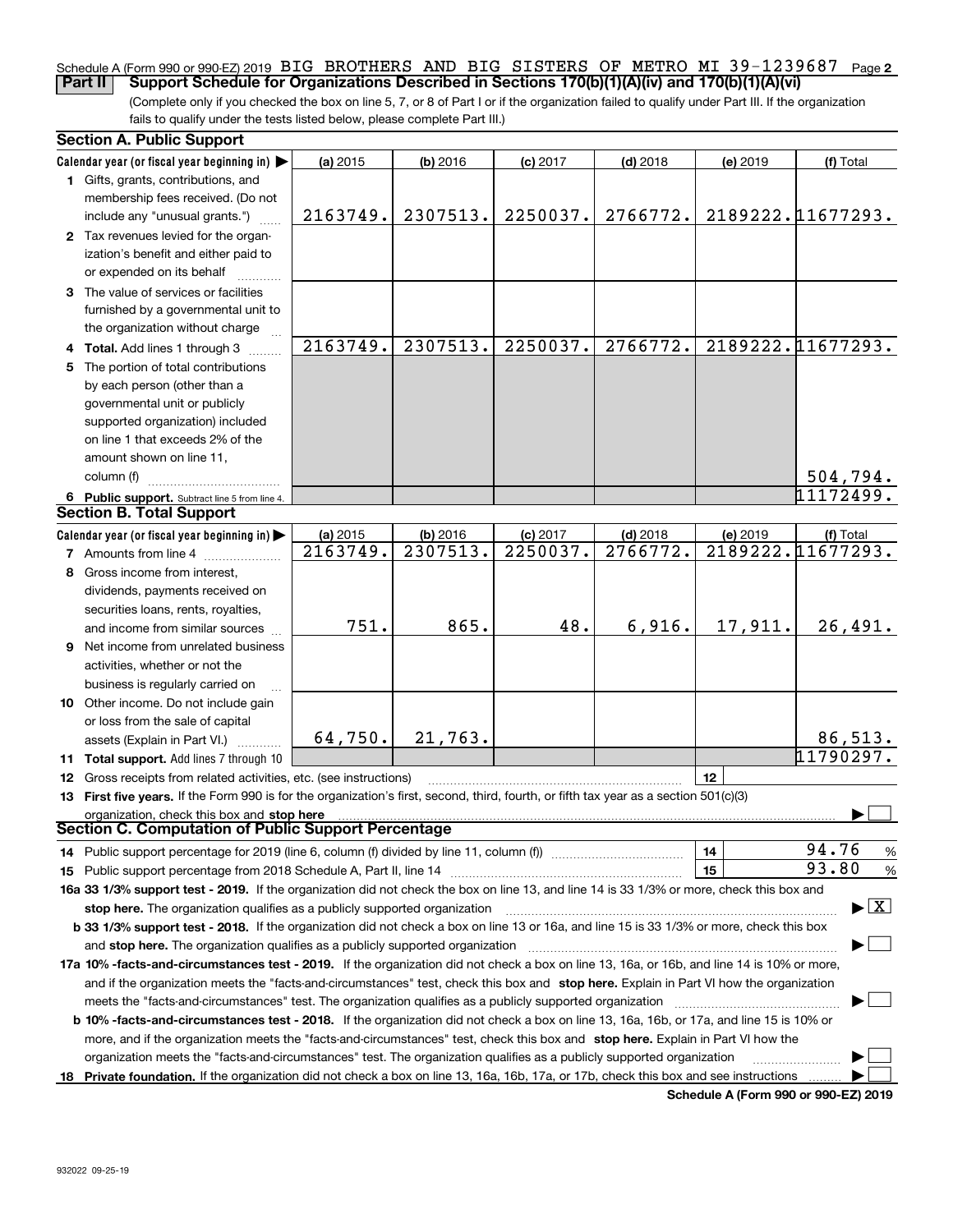#### **3** Schedule A (Form 990 or 990-EZ) 2019 Page BIG BROTHERS AND BIG SISTERS OF METRO MI 39-1239687**Part III** | Support Schedule for Organizations Described in Section 509(a)(2)

(Complete only if you checked the box on line 10 of Part I or if the organization failed to qualify under Part II. If the organization fails to qualify under the tests listed below, please complete Part II.)

|    | <b>Section A. Public Support</b>                                                                                                                                                                                               |          |          |                 |                                                                                                                        |          |             |
|----|--------------------------------------------------------------------------------------------------------------------------------------------------------------------------------------------------------------------------------|----------|----------|-----------------|------------------------------------------------------------------------------------------------------------------------|----------|-------------|
|    | Calendar year (or fiscal year beginning in) $\blacktriangleright$                                                                                                                                                              | (a) 2015 | (b) 2016 | $(c)$ 2017      | $(d)$ 2018                                                                                                             | (e) 2019 | (f) Total   |
|    | 1 Gifts, grants, contributions, and                                                                                                                                                                                            |          |          |                 |                                                                                                                        |          |             |
|    | membership fees received. (Do not                                                                                                                                                                                              |          |          |                 |                                                                                                                        |          |             |
|    | include any "unusual grants.")                                                                                                                                                                                                 |          |          |                 |                                                                                                                        |          |             |
|    | <b>2</b> Gross receipts from admissions,                                                                                                                                                                                       |          |          |                 |                                                                                                                        |          |             |
|    | merchandise sold or services per-                                                                                                                                                                                              |          |          |                 |                                                                                                                        |          |             |
|    | formed, or facilities furnished in                                                                                                                                                                                             |          |          |                 |                                                                                                                        |          |             |
|    | any activity that is related to the                                                                                                                                                                                            |          |          |                 |                                                                                                                        |          |             |
|    | organization's tax-exempt purpose                                                                                                                                                                                              |          |          |                 |                                                                                                                        |          |             |
|    | 3 Gross receipts from activities that                                                                                                                                                                                          |          |          |                 |                                                                                                                        |          |             |
|    | are not an unrelated trade or bus-                                                                                                                                                                                             |          |          |                 |                                                                                                                        |          |             |
|    | iness under section 513                                                                                                                                                                                                        |          |          |                 |                                                                                                                        |          |             |
|    | 4 Tax revenues levied for the organ-                                                                                                                                                                                           |          |          |                 |                                                                                                                        |          |             |
|    | ization's benefit and either paid to                                                                                                                                                                                           |          |          |                 |                                                                                                                        |          |             |
|    | or expended on its behalf<br>.                                                                                                                                                                                                 |          |          |                 |                                                                                                                        |          |             |
|    | 5 The value of services or facilities                                                                                                                                                                                          |          |          |                 |                                                                                                                        |          |             |
|    | furnished by a governmental unit to                                                                                                                                                                                            |          |          |                 |                                                                                                                        |          |             |
|    | the organization without charge                                                                                                                                                                                                |          |          |                 |                                                                                                                        |          |             |
|    |                                                                                                                                                                                                                                |          |          |                 |                                                                                                                        |          |             |
|    | <b>6 Total.</b> Add lines 1 through 5                                                                                                                                                                                          |          |          |                 |                                                                                                                        |          |             |
|    | 7a Amounts included on lines 1, 2, and                                                                                                                                                                                         |          |          |                 |                                                                                                                        |          |             |
|    | 3 received from disqualified persons                                                                                                                                                                                           |          |          |                 |                                                                                                                        |          |             |
|    | <b>b</b> Amounts included on lines 2 and 3 received                                                                                                                                                                            |          |          |                 |                                                                                                                        |          |             |
|    | from other than disqualified persons that<br>exceed the greater of \$5,000 or 1% of the                                                                                                                                        |          |          |                 |                                                                                                                        |          |             |
|    | amount on line 13 for the year                                                                                                                                                                                                 |          |          |                 |                                                                                                                        |          |             |
|    | c Add lines 7a and 7b                                                                                                                                                                                                          |          |          |                 |                                                                                                                        |          |             |
|    | 8 Public support. (Subtract line 7c from line 6.)                                                                                                                                                                              |          |          |                 |                                                                                                                        |          |             |
|    | <b>Section B. Total Support</b>                                                                                                                                                                                                |          |          |                 |                                                                                                                        |          |             |
|    | Calendar year (or fiscal year beginning in) $\blacktriangleright$                                                                                                                                                              | (a) 2015 | (b) 2016 | <b>(c)</b> 2017 | $(d)$ 2018                                                                                                             | (e) 2019 | (f) Total   |
|    | 9 Amounts from line 6                                                                                                                                                                                                          |          |          |                 |                                                                                                                        |          |             |
|    | 10a Gross income from interest,                                                                                                                                                                                                |          |          |                 |                                                                                                                        |          |             |
|    | dividends, payments received on                                                                                                                                                                                                |          |          |                 |                                                                                                                        |          |             |
|    | securities loans, rents, royalties,                                                                                                                                                                                            |          |          |                 |                                                                                                                        |          |             |
|    | and income from similar sources                                                                                                                                                                                                |          |          |                 |                                                                                                                        |          |             |
|    | <b>b</b> Unrelated business taxable income                                                                                                                                                                                     |          |          |                 |                                                                                                                        |          |             |
|    | (less section 511 taxes) from businesses                                                                                                                                                                                       |          |          |                 |                                                                                                                        |          |             |
|    | acquired after June 30, 1975                                                                                                                                                                                                   |          |          |                 |                                                                                                                        |          |             |
|    | c Add lines 10a and 10b                                                                                                                                                                                                        |          |          |                 |                                                                                                                        |          |             |
|    | 11 Net income from unrelated business                                                                                                                                                                                          |          |          |                 |                                                                                                                        |          |             |
|    | activities not included in line 10b.                                                                                                                                                                                           |          |          |                 |                                                                                                                        |          |             |
|    | whether or not the business is<br>regularly carried on                                                                                                                                                                         |          |          |                 |                                                                                                                        |          |             |
|    | 12 Other income. Do not include gain                                                                                                                                                                                           |          |          |                 |                                                                                                                        |          |             |
|    | or loss from the sale of capital                                                                                                                                                                                               |          |          |                 |                                                                                                                        |          |             |
|    | assets (Explain in Part VI.)                                                                                                                                                                                                   |          |          |                 |                                                                                                                        |          |             |
|    | <b>13</b> Total support. (Add lines 9, 10c, 11, and 12.)                                                                                                                                                                       |          |          |                 |                                                                                                                        |          |             |
|    | 14 First five years. If the Form 990 is for the organization's first, second, third, fourth, or fifth tax year as a section 501(c)(3) organization,                                                                            |          |          |                 |                                                                                                                        |          |             |
|    | check this box and stop here measurements are all the state of the state of the state of the state of the state of the state of the state of the state of the state of the state of the state of the state of the state of the |          |          |                 |                                                                                                                        |          |             |
|    | <b>Section C. Computation of Public Support Percentage</b>                                                                                                                                                                     |          |          |                 |                                                                                                                        |          |             |
|    | 15 Public support percentage for 2019 (line 8, column (f), divided by line 13, column (f))                                                                                                                                     |          |          |                 | <u> 1986 - Jan Barthard Bartham Barthard Barthard Barthard Barthard Barthard Barthard Barthard Barthard Barthard B</u> | 15       | %           |
|    | 16 Public support percentage from 2018 Schedule A, Part III, line 15                                                                                                                                                           |          |          |                 |                                                                                                                        | 16       | %           |
|    | <b>Section D. Computation of Investment Income Percentage</b>                                                                                                                                                                  |          |          |                 |                                                                                                                        |          |             |
|    |                                                                                                                                                                                                                                |          |          |                 |                                                                                                                        | 17       | %           |
|    | <b>18</b> Investment income percentage from <b>2018</b> Schedule A, Part III, line 17                                                                                                                                          |          |          |                 |                                                                                                                        | 18       | %           |
|    | 19a 33 1/3% support tests - 2019. If the organization did not check the box on line 14, and line 15 is more than 33 1/3%, and line 17 is not                                                                                   |          |          |                 |                                                                                                                        |          |             |
|    | more than 33 1/3%, check this box and stop here. The organization qualifies as a publicly supported organization                                                                                                               |          |          |                 |                                                                                                                        |          | $\sim$<br>▶ |
|    | b 33 1/3% support tests - 2018. If the organization did not check a box on line 14 or line 19a, and line 16 is more than 33 1/3%, and                                                                                          |          |          |                 |                                                                                                                        |          |             |
|    | line 18 is not more than 33 1/3%, check this box and stop here. The organization qualifies as a publicly supported organization                                                                                                |          |          |                 |                                                                                                                        |          |             |
| 20 |                                                                                                                                                                                                                                |          |          |                 |                                                                                                                        |          |             |
|    |                                                                                                                                                                                                                                |          |          |                 |                                                                                                                        |          |             |

**Schedule A (Form 990 or 990-EZ) 2019**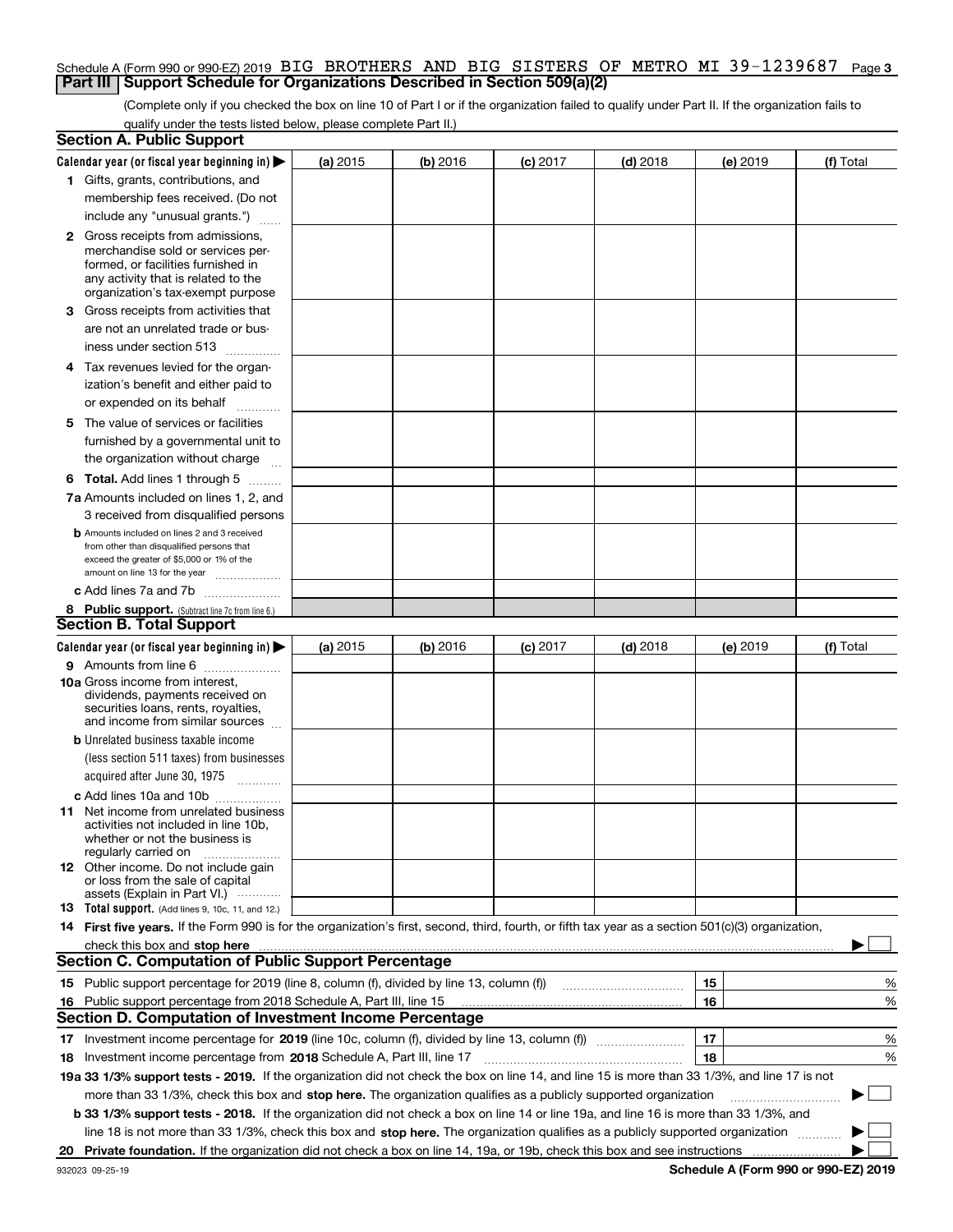#### Schedule A (Form 990 or 990-EZ) 2019 BIG BROTHERS AND BIG SISTERS OF METRO MI 39-1239687 Page 4

### **Part IV Supporting Organizations**

(Complete only if you checked a box in line 12 on Part I. If you checked 12a of Part I, complete Sections A and B. If you checked 12b of Part I, complete Sections A and C. If you checked 12c of Part I, complete Sections A, D, and E. If you checked 12d of Part I, complete Sections A and D, and complete Part V.)

#### **Section A. All Supporting Organizations**

- **1** Are all of the organization's supported organizations listed by name in the organization's governing documents? If "No," describe in **Part VI** how the supported organizations are designated. If designated by *class or purpose, describe the designation. If historic and continuing relationship, explain.*
- **2** Did the organization have any supported organization that does not have an IRS determination of status under section 509(a)(1) or (2)? If "Yes," explain in Part VI how the organization determined that the supported *organization was described in section 509(a)(1) or (2).*
- **3a** Did the organization have a supported organization described in section 501(c)(4), (5), or (6)? If "Yes," answer *(b) and (c) below.*
- **b** Did the organization confirm that each supported organization qualified under section 501(c)(4), (5), or (6) and satisfied the public support tests under section 509(a)(2)? If "Yes," describe in **Part VI** when and how the *organization made the determination.*
- **c**Did the organization ensure that all support to such organizations was used exclusively for section 170(c)(2)(B) purposes? If "Yes," explain in **Part VI** what controls the organization put in place to ensure such use.
- **4a***If* Was any supported organization not organized in the United States ("foreign supported organization")? *"Yes," and if you checked 12a or 12b in Part I, answer (b) and (c) below.*
- **b** Did the organization have ultimate control and discretion in deciding whether to make grants to the foreign supported organization? If "Yes," describe in **Part VI** how the organization had such control and discretion *despite being controlled or supervised by or in connection with its supported organizations.*
- **c** Did the organization support any foreign supported organization that does not have an IRS determination under sections 501(c)(3) and 509(a)(1) or (2)? If "Yes," explain in **Part VI** what controls the organization used *to ensure that all support to the foreign supported organization was used exclusively for section 170(c)(2)(B) purposes.*
- **5a***If "Yes,"* Did the organization add, substitute, or remove any supported organizations during the tax year? answer (b) and (c) below (if applicable). Also, provide detail in **Part VI,** including (i) the names and EIN *numbers of the supported organizations added, substituted, or removed; (ii) the reasons for each such action; (iii) the authority under the organization's organizing document authorizing such action; and (iv) how the action was accomplished (such as by amendment to the organizing document).*
- **b** Type I or Type II only. Was any added or substituted supported organization part of a class already designated in the organization's organizing document?
- **cSubstitutions only.**  Was the substitution the result of an event beyond the organization's control?
- **6** Did the organization provide support (whether in the form of grants or the provision of services or facilities) to **Part VI.** *If "Yes," provide detail in* support or benefit one or more of the filing organization's supported organizations? anyone other than (i) its supported organizations, (ii) individuals that are part of the charitable class benefited by one or more of its supported organizations, or (iii) other supporting organizations that also
- **7**Did the organization provide a grant, loan, compensation, or other similar payment to a substantial contributor *If "Yes," complete Part I of Schedule L (Form 990 or 990-EZ).* regard to a substantial contributor? (as defined in section 4958(c)(3)(C)), a family member of a substantial contributor, or a 35% controlled entity with
- **8** Did the organization make a loan to a disqualified person (as defined in section 4958) not described in line 7? *If "Yes," complete Part I of Schedule L (Form 990 or 990-EZ).*
- **9a** Was the organization controlled directly or indirectly at any time during the tax year by one or more in section 509(a)(1) or (2))? If "Yes," *provide detail in* <code>Part VI.</code> disqualified persons as defined in section 4946 (other than foundation managers and organizations described
- **b** Did one or more disqualified persons (as defined in line 9a) hold a controlling interest in any entity in which the supporting organization had an interest? If "Yes," provide detail in P**art VI**.
- **c**Did a disqualified person (as defined in line 9a) have an ownership interest in, or derive any personal benefit from, assets in which the supporting organization also had an interest? If "Yes," provide detail in P**art VI.**
- **10a** Was the organization subject to the excess business holdings rules of section 4943 because of section supporting organizations)? If "Yes," answer 10b below. 4943(f) (regarding certain Type II supporting organizations, and all Type III non-functionally integrated
- **b** Did the organization have any excess business holdings in the tax year? (Use Schedule C, Form 4720, to *determine whether the organization had excess business holdings.)*

**YesNo**

**10b**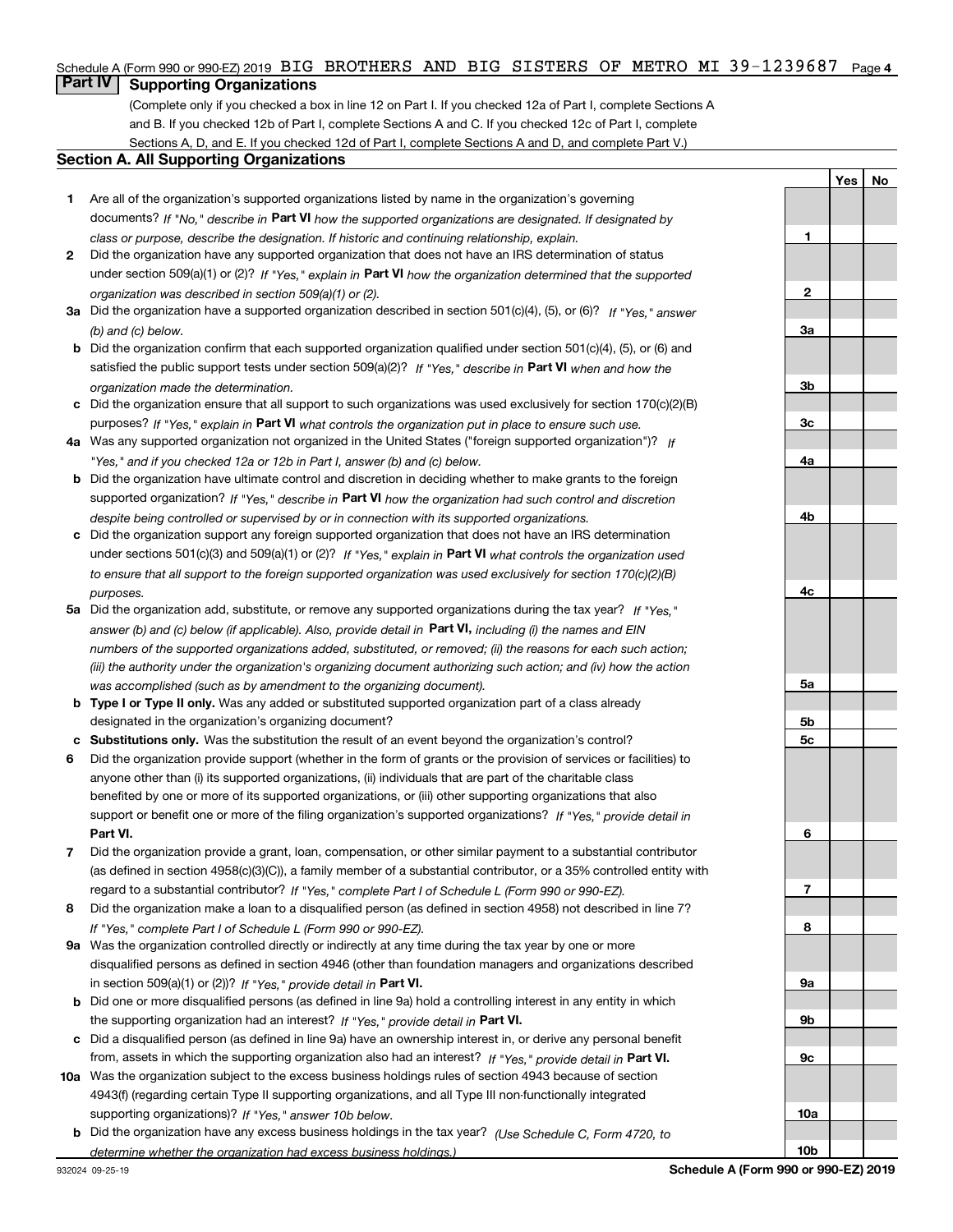### **5** Schedule A (Form 990 or 990-EZ) 2019 Page BIG BROTHERS AND BIG SISTERS OF METRO MI 39-1239687**Part IV Supporting Organizations** *(continued)* **Continueding Continueding Continueding Continueding Continueding Continueding Continueding Continueding Continueding Continueding Continueding Continueding Continueding Con**

|    |                                                                                                                                   |                 | Yes        | No |
|----|-----------------------------------------------------------------------------------------------------------------------------------|-----------------|------------|----|
| 11 | Has the organization accepted a gift or contribution from any of the following persons?                                           |                 |            |    |
|    | a A person who directly or indirectly controls, either alone or together with persons described in (b) and (c)                    |                 |            |    |
|    | below, the governing body of a supported organization?                                                                            | 11a             |            |    |
|    | <b>b</b> A family member of a person described in (a) above?                                                                      | 11 <sub>b</sub> |            |    |
|    | c A 35% controlled entity of a person described in (a) or (b) above? If "Yes" to a, b, or c, provide detail in Part VI.           | 11c             |            |    |
|    | <b>Section B. Type I Supporting Organizations</b>                                                                                 |                 |            |    |
|    |                                                                                                                                   |                 | Yes        | No |
| 1  | Did the directors, trustees, or membership of one or more supported organizations have the power to                               |                 |            |    |
|    | regularly appoint or elect at least a majority of the organization's directors or trustees at all times during the                |                 |            |    |
|    | tax year? If "No," describe in Part VI how the supported organization(s) effectively operated, supervised, or                     |                 |            |    |
|    |                                                                                                                                   |                 |            |    |
|    | controlled the organization's activities. If the organization had more than one supported organization,                           |                 |            |    |
|    | describe how the powers to appoint and/or remove directors or trustees were allocated among the supported                         |                 |            |    |
|    | organizations and what conditions or restrictions, if any, applied to such powers during the tax year.                            | 1               |            |    |
| 2  | Did the organization operate for the benefit of any supported organization other than the supported                               |                 |            |    |
|    | organization(s) that operated, supervised, or controlled the supporting organization? If "Yes," explain in                        |                 |            |    |
|    | Part VI how providing such benefit carried out the purposes of the supported organization(s) that operated,                       |                 |            |    |
|    | supervised, or controlled the supporting organization.                                                                            | 2               |            |    |
|    | <b>Section C. Type II Supporting Organizations</b>                                                                                |                 |            |    |
|    |                                                                                                                                   |                 | Yes        | No |
| 1  | Were a majority of the organization's directors or trustees during the tax year also a majority of the directors                  |                 |            |    |
|    | or trustees of each of the organization's supported organization(s)? If "No," describe in Part VI how control                     |                 |            |    |
|    | or management of the supporting organization was vested in the same persons that controlled or managed                            |                 |            |    |
|    | the supported organization(s).                                                                                                    | 1               |            |    |
|    | <b>Section D. All Type III Supporting Organizations</b>                                                                           |                 |            |    |
|    |                                                                                                                                   |                 | Yes        | No |
| 1  | Did the organization provide to each of its supported organizations, by the last day of the fifth month of the                    |                 |            |    |
|    | organization's tax year, (i) a written notice describing the type and amount of support provided during the prior tax             |                 |            |    |
|    | year, (ii) a copy of the Form 990 that was most recently filed as of the date of notification, and (iii) copies of the            |                 |            |    |
|    | organization's governing documents in effect on the date of notification, to the extent not previously provided?                  | 1               |            |    |
| 2  | Were any of the organization's officers, directors, or trustees either (i) appointed or elected by the supported                  |                 |            |    |
|    | organization(s) or (ii) serving on the governing body of a supported organization? If "No," explain in Part VI how                |                 |            |    |
|    | the organization maintained a close and continuous working relationship with the supported organization(s).                       | 2               |            |    |
| 3  | By reason of the relationship described in (2), did the organization's supported organizations have a                             |                 |            |    |
|    | significant voice in the organization's investment policies and in directing the use of the organization's                        |                 |            |    |
|    | income or assets at all times during the tax year? If "Yes," describe in Part VI the role the organization's                      |                 |            |    |
|    | supported organizations played in this regard.                                                                                    | 3               |            |    |
|    | Section E. Type III Functionally Integrated Supporting Organizations                                                              |                 |            |    |
| 1  | Check the box next to the method that the organization used to satisfy the Integral Part Test during the year (see instructions). |                 |            |    |
| a  | The organization satisfied the Activities Test. Complete line 2 below.                                                            |                 |            |    |
| b  | The organization is the parent of each of its supported organizations. Complete line 3 below.                                     |                 |            |    |
| с  | The organization supported a governmental entity. Describe in Part VI how you supported a government entity (see instructions),   |                 |            |    |
| 2  | Activities Test. Answer (a) and (b) below.                                                                                        |                 | <b>Yes</b> | No |
| а  | Did substantially all of the organization's activities during the tax year directly further the exempt purposes of                |                 |            |    |
|    | the supported organization(s) to which the organization was responsive? If "Yes," then in Part VI identify                        |                 |            |    |
|    | those supported organizations and explain how these activities directly furthered their exempt purposes,                          |                 |            |    |
|    |                                                                                                                                   |                 |            |    |
|    | how the organization was responsive to those supported organizations, and how the organization determined                         |                 |            |    |
|    | that these activities constituted substantially all of its activities.                                                            | 2a              |            |    |
|    | <b>b</b> Did the activities described in (a) constitute activities that, but for the organization's involvement, one or more      |                 |            |    |
|    | of the organization's supported organization(s) would have been engaged in? If "Yes," explain in Part VI the                      |                 |            |    |
|    | reasons for the organization's position that its supported organization(s) would have engaged in these                            |                 |            |    |
|    | activities but for the organization's involvement.                                                                                | 2b              |            |    |
| З  | Parent of Supported Organizations. Answer (a) and (b) below.                                                                      |                 |            |    |
| а  | Did the organization have the power to regularly appoint or elect a majority of the officers, directors, or                       |                 |            |    |
|    | trustees of each of the supported organizations? Provide details in Part VI.                                                      | За              |            |    |
|    | <b>b</b> Did the organization exercise a substantial degree of direction over the policies, programs, and activities of each      |                 |            |    |
|    | of its supported organizations? If "Yes." describe in Part VI the role played by the organization in this regard.                 | 3b              |            |    |
|    | <b>Cohodulo A (Form 000 or 000 EZ) 2010</b>                                                                                       |                 |            |    |

 $\mathbf{\tau}$ 

**Schedule A (Form 990 or 990-EZ) 2019**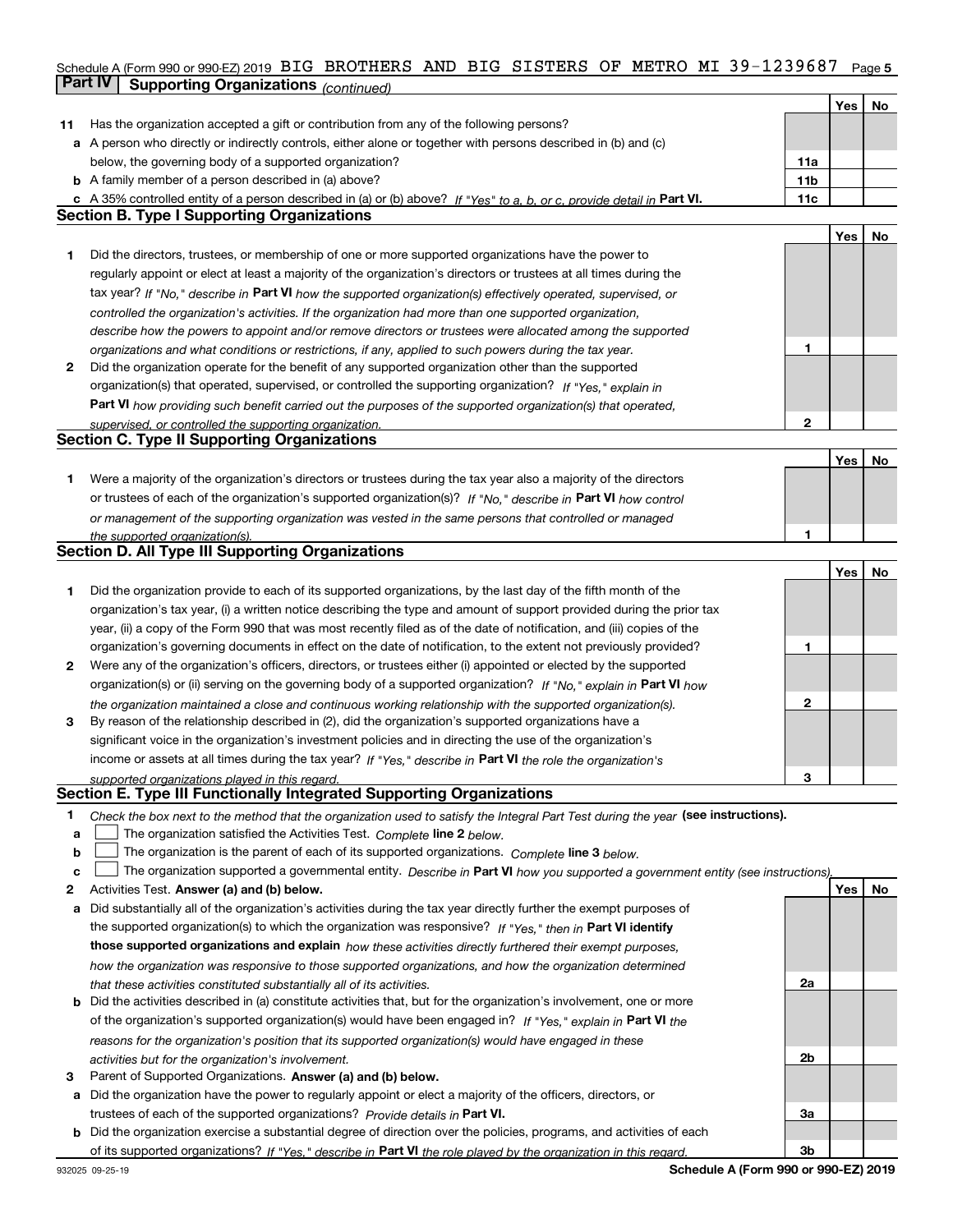|              | Schedule A (Form 990 or 990-EZ) 2019 BIG BROTHERS AND BIG SISTERS OF METRO MI 39-1239687 Page 6                                                   |                |                |                                |
|--------------|---------------------------------------------------------------------------------------------------------------------------------------------------|----------------|----------------|--------------------------------|
|              | <b>Part V</b><br>Type III Non-Functionally Integrated 509(a)(3) Supporting Organizations                                                          |                |                |                                |
| 1            | Check here if the organization satisfied the Integral Part Test as a qualifying trust on Nov. 20, 1970 (explain in Part VI). See instructions. Al |                |                |                                |
|              | other Type III non-functionally integrated supporting organizations must complete Sections A through E.                                           |                |                |                                |
|              | Section A - Adjusted Net Income                                                                                                                   |                | (A) Prior Year | (B) Current Year<br>(optional) |
| 1            | Net short-term capital gain                                                                                                                       | 1              |                |                                |
| $\mathbf{2}$ | Recoveries of prior-year distributions                                                                                                            | $\overline{2}$ |                |                                |
| 3            | Other gross income (see instructions)                                                                                                             | 3              |                |                                |
| 4            | Add lines 1 through 3.                                                                                                                            | 4              |                |                                |
| 5            | Depreciation and depletion                                                                                                                        | 5              |                |                                |
| 6            | Portion of operating expenses paid or incurred for production or                                                                                  |                |                |                                |
|              | collection of gross income or for management, conservation, or                                                                                    |                |                |                                |
|              | maintenance of property held for production of income (see instructions)                                                                          | 6              |                |                                |
| 7            | Other expenses (see instructions)                                                                                                                 | 7              |                |                                |
| 8            | Adjusted Net Income (subtract lines 5, 6, and 7 from line 4)                                                                                      | 8              |                |                                |
|              | Section B - Minimum Asset Amount                                                                                                                  |                | (A) Prior Year | (B) Current Year<br>(optional) |
| 1            | Aggregate fair market value of all non-exempt-use assets (see                                                                                     |                |                |                                |
|              | instructions for short tax year or assets held for part of year):                                                                                 |                |                |                                |
|              | <b>a</b> Average monthly value of securities                                                                                                      | 1a             |                |                                |
|              | <b>b</b> Average monthly cash balances                                                                                                            | 1b             |                |                                |
|              | c Fair market value of other non-exempt-use assets                                                                                                | 1 <sub>c</sub> |                |                                |
|              | d Total (add lines 1a, 1b, and 1c)                                                                                                                | 1d             |                |                                |
|              | <b>e</b> Discount claimed for blockage or other                                                                                                   |                |                |                                |
|              | factors (explain in detail in <b>Part VI</b> ):                                                                                                   |                |                |                                |
| 2            | Acquisition indebtedness applicable to non-exempt-use assets                                                                                      | $\mathbf{2}$   |                |                                |
| 3            | Subtract line 2 from line 1d.                                                                                                                     | 3              |                |                                |
| 4            | Cash deemed held for exempt use. Enter 1-1/2% of line 3 (for greater amount,                                                                      |                |                |                                |
|              | see instructions)                                                                                                                                 | 4              |                |                                |
| 5            | Net value of non-exempt-use assets (subtract line 4 from line 3)                                                                                  | 5              |                |                                |
| 6            | Multiply line 5 by .035.                                                                                                                          | 6              |                |                                |
| 7            | Recoveries of prior-year distributions                                                                                                            | $\overline{7}$ |                |                                |
| 8            | Minimum Asset Amount (add line 7 to line 6)                                                                                                       | 8              |                |                                |
|              | <b>Section C - Distributable Amount</b>                                                                                                           |                |                | <b>Current Year</b>            |
| 1            | Adjusted net income for prior year (from Section A, line 8, Column A)                                                                             | 1              |                |                                |
| 2            | Enter 85% of line 1.                                                                                                                              | $\mathbf 2$    |                |                                |
| 3            | Minimum asset amount for prior year (from Section B, line 8, Column A)                                                                            | 3              |                |                                |
| 4            | Enter greater of line 2 or line 3.                                                                                                                | 4              |                |                                |
| 5            | Income tax imposed in prior year                                                                                                                  | 5              |                |                                |
| 6            | <b>Distributable Amount.</b> Subtract line 5 from line 4, unless subject to                                                                       |                |                |                                |
|              | emergency temporary reduction (see instructions).                                                                                                 | 6              |                |                                |
|              |                                                                                                                                                   |                |                |                                |

**7** Check here if the current year is the organization's first as a non-functionally integrated Type III supporting organization (see instructions).

**Schedule A (Form 990 or 990-EZ) 2019**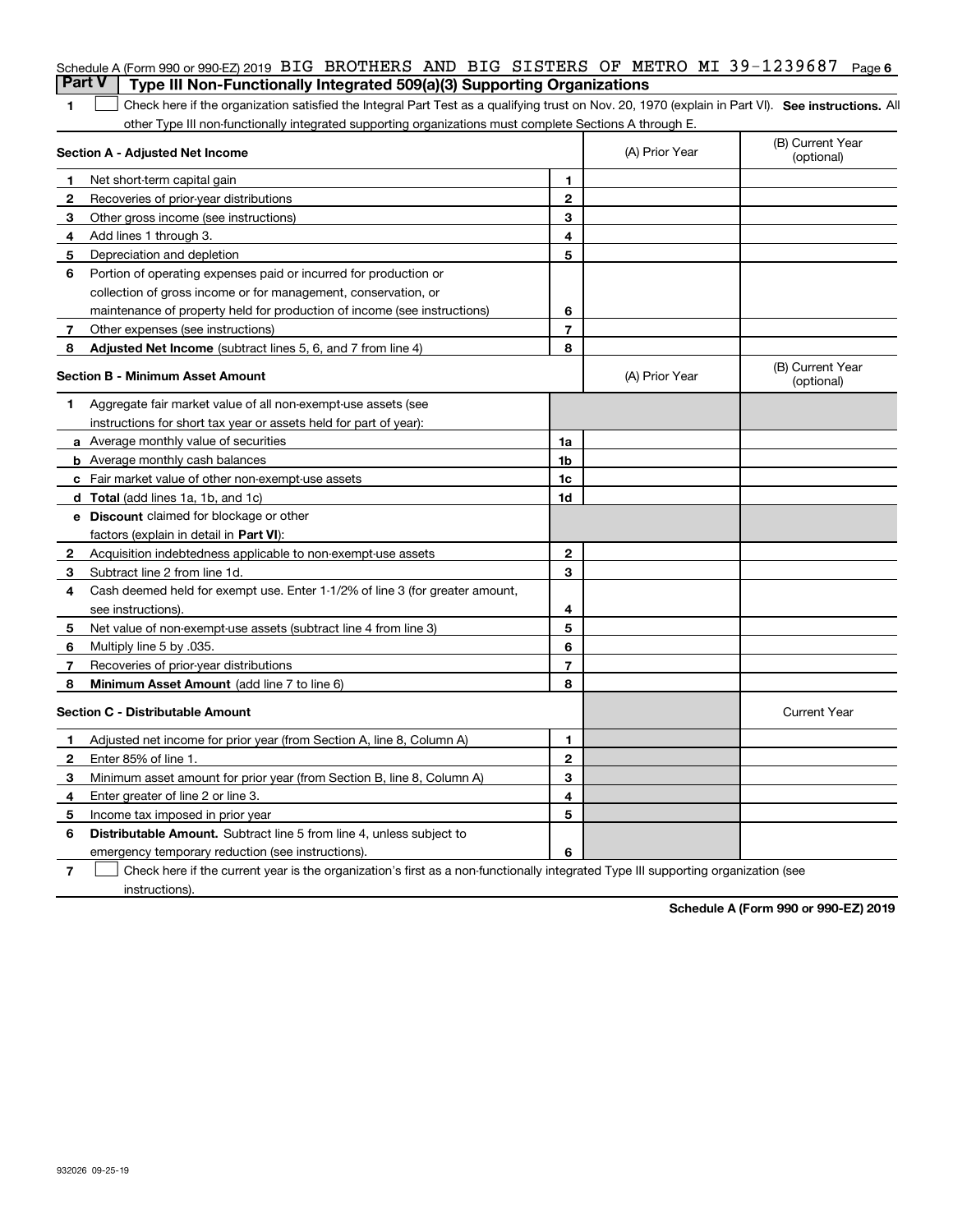#### Schedule A (Form 990 or 990-EZ) 2019 BIG BROTHERS AND BIG SISTERS OF METRO MI 39-1239687 Page 7

|    | <b>Part V</b><br>Type III Non-Functionally Integrated 509(a)(3) Supporting Organizations   |                             | (continued)                           |                                         |
|----|--------------------------------------------------------------------------------------------|-----------------------------|---------------------------------------|-----------------------------------------|
|    | <b>Section D - Distributions</b>                                                           |                             |                                       | <b>Current Year</b>                     |
| 1  | Amounts paid to supported organizations to accomplish exempt purposes                      |                             |                                       |                                         |
| 2  | Amounts paid to perform activity that directly furthers exempt purposes of supported       |                             |                                       |                                         |
|    | organizations, in excess of income from activity                                           |                             |                                       |                                         |
| з  | Administrative expenses paid to accomplish exempt purposes of supported organizations      |                             |                                       |                                         |
| 4  | Amounts paid to acquire exempt-use assets                                                  |                             |                                       |                                         |
| 5  | Qualified set-aside amounts (prior IRS approval required)                                  |                             |                                       |                                         |
| 6  | Other distributions (describe in Part VI). See instructions.                               |                             |                                       |                                         |
| 7  | Total annual distributions. Add lines 1 through 6.                                         |                             |                                       |                                         |
| 8  | Distributions to attentive supported organizations to which the organization is responsive |                             |                                       |                                         |
|    | (provide details in Part VI). See instructions.                                            |                             |                                       |                                         |
| 9  | Distributable amount for 2019 from Section C, line 6                                       |                             |                                       |                                         |
| 10 | Line 8 amount divided by line 9 amount                                                     |                             |                                       |                                         |
|    |                                                                                            | (i)                         | (ii)                                  | (iii)                                   |
|    | <b>Section E - Distribution Allocations</b> (see instructions)                             | <b>Excess Distributions</b> | <b>Underdistributions</b><br>Pre-2019 | <b>Distributable</b><br>Amount for 2019 |
| 1  | Distributable amount for 2019 from Section C, line 6                                       |                             |                                       |                                         |
| 2  | Underdistributions, if any, for years prior to 2019 (reason-                               |                             |                                       |                                         |
|    | able cause required- explain in Part VI). See instructions.                                |                             |                                       |                                         |
| З  | Excess distributions carryover, if any, to 2019                                            |                             |                                       |                                         |
|    | <b>a</b> From 2014                                                                         |                             |                                       |                                         |
|    | <b>b</b> From $2015$                                                                       |                             |                                       |                                         |
|    | $c$ From 2016                                                                              |                             |                                       |                                         |
|    | d From 2017                                                                                |                             |                                       |                                         |
|    | e From 2018                                                                                |                             |                                       |                                         |
|    | <b>Total</b> of lines 3a through e                                                         |                             |                                       |                                         |
| g  | Applied to underdistributions of prior years                                               |                             |                                       |                                         |
|    | <b>h</b> Applied to 2019 distributable amount                                              |                             |                                       |                                         |
|    | Carryover from 2014 not applied (see instructions)                                         |                             |                                       |                                         |
|    | Remainder. Subtract lines 3g, 3h, and 3i from 3f.                                          |                             |                                       |                                         |
| 4  | Distributions for 2019 from Section D,                                                     |                             |                                       |                                         |
|    | line $7:$                                                                                  |                             |                                       |                                         |
|    | <b>a</b> Applied to underdistributions of prior years                                      |                             |                                       |                                         |
|    | <b>b</b> Applied to 2019 distributable amount                                              |                             |                                       |                                         |
|    | c Remainder. Subtract lines 4a and 4b from 4.                                              |                             |                                       |                                         |
| 5  | Remaining underdistributions for years prior to 2019, if                                   |                             |                                       |                                         |
|    | any. Subtract lines 3g and 4a from line 2. For result greater                              |                             |                                       |                                         |
|    | than zero, explain in Part VI. See instructions.                                           |                             |                                       |                                         |
| 6  | Remaining underdistributions for 2019. Subtract lines 3h                                   |                             |                                       |                                         |
|    | and 4b from line 1. For result greater than zero, explain in                               |                             |                                       |                                         |
|    | Part VI. See instructions.                                                                 |                             |                                       |                                         |
| 7  | Excess distributions carryover to 2020. Add lines 3j                                       |                             |                                       |                                         |
|    | and 4c.                                                                                    |                             |                                       |                                         |
| 8  | Breakdown of line 7:                                                                       |                             |                                       |                                         |
|    | a Excess from 2015                                                                         |                             |                                       |                                         |
|    | <b>b</b> Excess from 2016                                                                  |                             |                                       |                                         |
|    | c Excess from 2017                                                                         |                             |                                       |                                         |
|    | d Excess from 2018                                                                         |                             |                                       |                                         |
|    | e Excess from 2019                                                                         |                             |                                       |                                         |
|    |                                                                                            |                             |                                       |                                         |

**Schedule A (Form 990 or 990-EZ) 2019**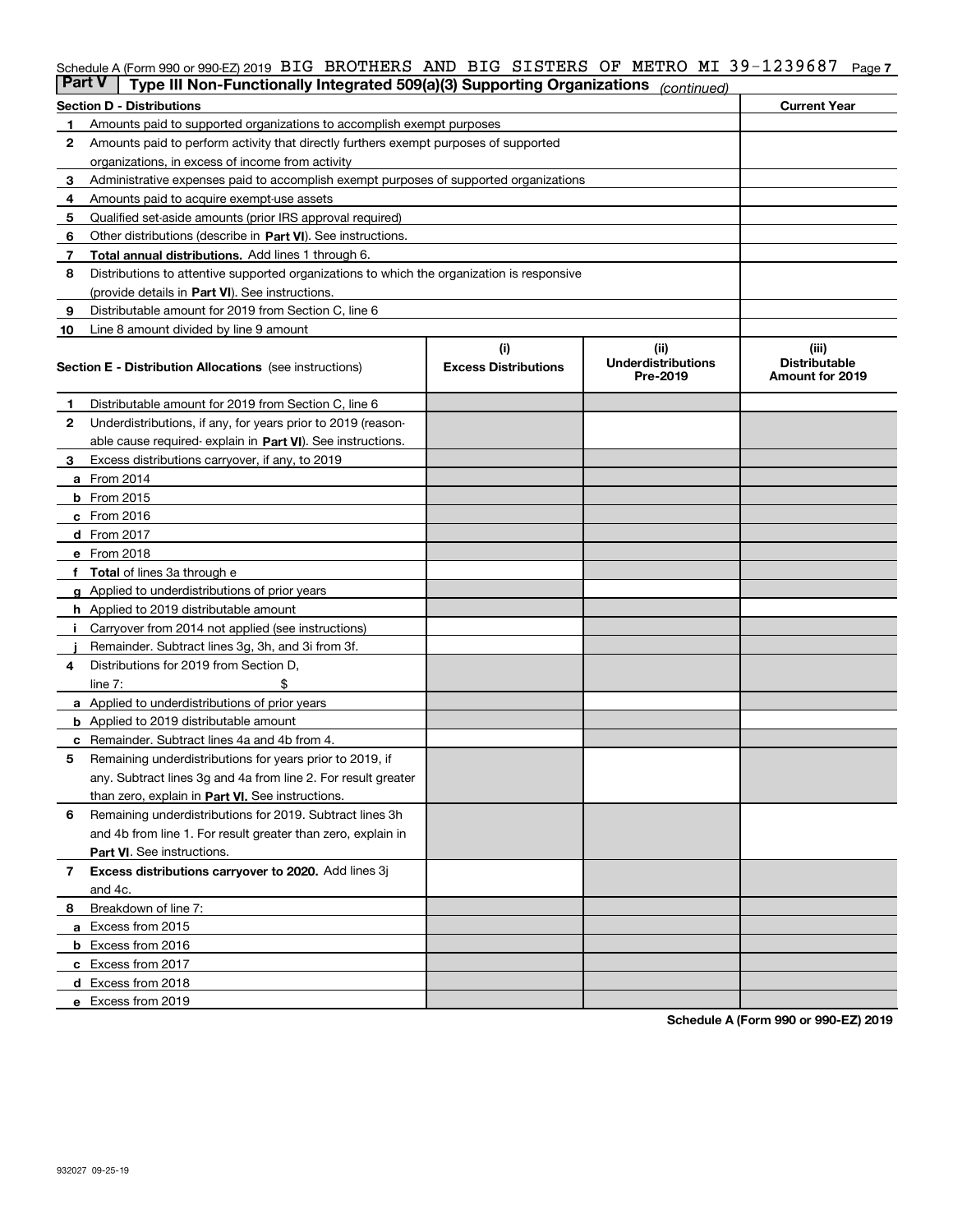|                | Schedule A (Form 990 or 990-EZ) 2019 BIG BROTHERS AND BIG SISTERS OF METRO MI 39-1239687<br>Page 8                                                                                                                                                                                               |
|----------------|--------------------------------------------------------------------------------------------------------------------------------------------------------------------------------------------------------------------------------------------------------------------------------------------------|
| <b>Part VI</b> | Supplemental Information. Provide the explanations required by Part II, line 10; Part II, line 17a or 17b; Part III, line 12;                                                                                                                                                                    |
|                | Part IV, Section A, lines 1, 2, 3b, 3c, 4b, 4c, 5a, 6, 9a, 9b, 9c, 11a, 11b, and 11c; Part IV, Section B, lines 1 and 2; Part IV, Section C,<br>line 1; Part IV, Section D, lines 2 and 3; Part IV, Section E, lines 1c, 2a, 2b, 3a, and 3b; Part V, line 1; Part V, Section B, line 1e; Part V, |
|                | Section D, lines 5, 6, and 8; and Part V, Section E, lines 2, 5, and 6. Also complete this part for any additional information.<br>(See instructions.)                                                                                                                                           |
|                |                                                                                                                                                                                                                                                                                                  |
|                |                                                                                                                                                                                                                                                                                                  |
|                |                                                                                                                                                                                                                                                                                                  |
|                |                                                                                                                                                                                                                                                                                                  |
|                |                                                                                                                                                                                                                                                                                                  |
|                |                                                                                                                                                                                                                                                                                                  |
|                |                                                                                                                                                                                                                                                                                                  |
|                |                                                                                                                                                                                                                                                                                                  |
|                |                                                                                                                                                                                                                                                                                                  |
|                |                                                                                                                                                                                                                                                                                                  |
|                |                                                                                                                                                                                                                                                                                                  |
|                |                                                                                                                                                                                                                                                                                                  |
|                |                                                                                                                                                                                                                                                                                                  |
|                |                                                                                                                                                                                                                                                                                                  |
|                |                                                                                                                                                                                                                                                                                                  |
|                |                                                                                                                                                                                                                                                                                                  |
|                |                                                                                                                                                                                                                                                                                                  |
|                |                                                                                                                                                                                                                                                                                                  |
|                |                                                                                                                                                                                                                                                                                                  |
|                |                                                                                                                                                                                                                                                                                                  |
|                |                                                                                                                                                                                                                                                                                                  |
|                |                                                                                                                                                                                                                                                                                                  |
|                |                                                                                                                                                                                                                                                                                                  |
|                |                                                                                                                                                                                                                                                                                                  |
|                |                                                                                                                                                                                                                                                                                                  |
|                |                                                                                                                                                                                                                                                                                                  |
|                |                                                                                                                                                                                                                                                                                                  |
|                |                                                                                                                                                                                                                                                                                                  |
|                |                                                                                                                                                                                                                                                                                                  |
|                |                                                                                                                                                                                                                                                                                                  |
|                |                                                                                                                                                                                                                                                                                                  |
|                |                                                                                                                                                                                                                                                                                                  |
|                |                                                                                                                                                                                                                                                                                                  |
|                |                                                                                                                                                                                                                                                                                                  |
|                |                                                                                                                                                                                                                                                                                                  |
|                |                                                                                                                                                                                                                                                                                                  |
|                |                                                                                                                                                                                                                                                                                                  |
|                |                                                                                                                                                                                                                                                                                                  |
|                |                                                                                                                                                                                                                                                                                                  |
|                |                                                                                                                                                                                                                                                                                                  |
|                |                                                                                                                                                                                                                                                                                                  |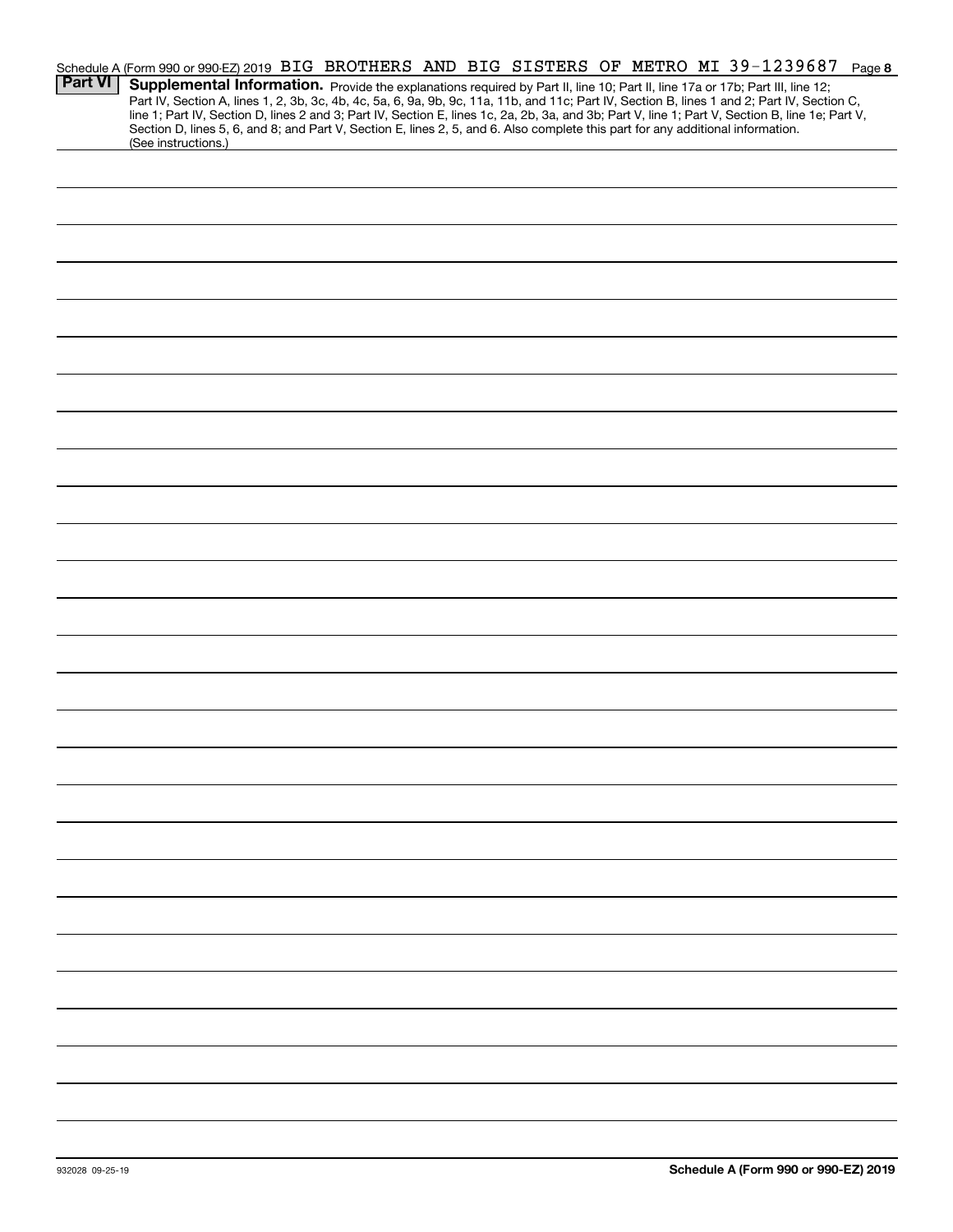| <b>SCHEDULE D</b> |  |
|-------------------|--|
|-------------------|--|

| (Form 990) |  |
|------------|--|
|------------|--|

## **Supplemental Financial Statements**



| (Form 990) |                            |                                                                                                                                                | Complete if the organization answered "Yes" on Form 990,<br>Part IV, line 6, 7, 8, 9, 10, 11a, 11b, 11c, 11d, 11e, 11f, 12a, or 12b. |                                     |                                                     |           |
|------------|----------------------------|------------------------------------------------------------------------------------------------------------------------------------------------|--------------------------------------------------------------------------------------------------------------------------------------|-------------------------------------|-----------------------------------------------------|-----------|
|            | Department of the Treasury |                                                                                                                                                | Attach to Form 990.                                                                                                                  | Open to Public<br><b>Inspection</b> |                                                     |           |
|            | Internal Revenue Service   | Go to www.irs.gov/Form990 for instructions and the latest information.                                                                         |                                                                                                                                      |                                     |                                                     |           |
|            | Name of the organization   | BIG BROTHERS AND BIG SISTERS OF METRO MI                                                                                                       |                                                                                                                                      |                                     | <b>Employer identification number</b><br>39-1239687 |           |
|            | Part I                     | Organizations Maintaining Donor Advised Funds or Other Similar Funds or Accounts. Complete if the                                              |                                                                                                                                      |                                     |                                                     |           |
|            |                            | organization answered "Yes" on Form 990, Part IV, line 6.                                                                                      |                                                                                                                                      |                                     |                                                     |           |
|            |                            |                                                                                                                                                | (a) Donor advised funds                                                                                                              |                                     | (b) Funds and other accounts                        |           |
| 1.         |                            |                                                                                                                                                |                                                                                                                                      |                                     |                                                     |           |
| 2          |                            | Aggregate value of contributions to (during year)                                                                                              |                                                                                                                                      |                                     |                                                     |           |
| з          |                            |                                                                                                                                                |                                                                                                                                      |                                     |                                                     |           |
| 4          |                            |                                                                                                                                                |                                                                                                                                      |                                     |                                                     |           |
| 5          |                            | Did the organization inform all donors and donor advisors in writing that the assets held in donor advised funds                               |                                                                                                                                      |                                     |                                                     |           |
|            |                            |                                                                                                                                                |                                                                                                                                      |                                     | Yes                                                 | No        |
| 6          |                            | Did the organization inform all grantees, donors, and donor advisors in writing that grant funds can be used only                              |                                                                                                                                      |                                     |                                                     |           |
|            |                            | for charitable purposes and not for the benefit of the donor or donor advisor, or for any other purpose conferring                             |                                                                                                                                      |                                     |                                                     |           |
|            |                            |                                                                                                                                                |                                                                                                                                      |                                     | Yes                                                 | No        |
|            | Part II                    | Conservation Easements. Complete if the organization answered "Yes" on Form 990, Part IV, line 7.                                              |                                                                                                                                      |                                     |                                                     |           |
| 1.         |                            | Purpose(s) of conservation easements held by the organization (check all that apply).                                                          |                                                                                                                                      |                                     |                                                     |           |
|            |                            | Preservation of land for public use (for example, recreation or education)                                                                     |                                                                                                                                      |                                     | Preservation of a historically important land area  |           |
|            |                            | Protection of natural habitat                                                                                                                  |                                                                                                                                      |                                     | Preservation of a certified historic structure      |           |
|            |                            | Preservation of open space                                                                                                                     |                                                                                                                                      |                                     |                                                     |           |
| 2          |                            | Complete lines 2a through 2d if the organization held a qualified conservation contribution in the form of a conservation easement on the last |                                                                                                                                      |                                     |                                                     |           |
|            | day of the tax year.       |                                                                                                                                                |                                                                                                                                      |                                     | Held at the End of the Tax Year                     |           |
| а          |                            | Total number of conservation easements                                                                                                         |                                                                                                                                      |                                     | 2a                                                  |           |
| b          |                            | Total acreage restricted by conservation easements                                                                                             |                                                                                                                                      |                                     | 2 <sub>b</sub>                                      |           |
| c          |                            | Number of conservation easements included in (c) acquired after 7/25/06, and not on a historic structure                                       |                                                                                                                                      |                                     | 2c                                                  |           |
| d          |                            |                                                                                                                                                |                                                                                                                                      |                                     | 2d                                                  |           |
| 3          |                            | Number of conservation easements modified, transferred, released, extinguished, or terminated by the organization during the tax               |                                                                                                                                      |                                     |                                                     |           |
|            | $year \blacktriangleright$ |                                                                                                                                                |                                                                                                                                      |                                     |                                                     |           |
| 4          |                            | Number of states where property subject to conservation easement is located >                                                                  |                                                                                                                                      |                                     |                                                     |           |
| 5          |                            | Does the organization have a written policy regarding the periodic monitoring, inspection, handling of                                         |                                                                                                                                      |                                     |                                                     |           |
|            |                            | violations, and enforcement of the conservation easements it holds?                                                                            |                                                                                                                                      |                                     | Yes                                                 | <b>No</b> |
| 6          |                            | Staff and volunteer hours devoted to monitoring, inspecting, handling of violations, and enforcing conservation easements during the year      |                                                                                                                                      |                                     |                                                     |           |
|            |                            |                                                                                                                                                |                                                                                                                                      |                                     |                                                     |           |
| 7          |                            | Amount of expenses incurred in monitoring, inspecting, handling of violations, and enforcing conservation easements during the year            |                                                                                                                                      |                                     |                                                     |           |
|            | $\blacktriangleright$ s    |                                                                                                                                                |                                                                                                                                      |                                     |                                                     |           |
| 8          |                            | Does each conservation easement reported on line 2(d) above satisfy the requirements of section 170(h)(4)(B)(i)                                |                                                                                                                                      |                                     |                                                     |           |
|            |                            |                                                                                                                                                |                                                                                                                                      |                                     | Yes                                                 | No        |
| 9          |                            | In Part XIII, describe how the organization reports conservation easements in its revenue and expense statement and                            |                                                                                                                                      |                                     |                                                     |           |
|            |                            | balance sheet, and include, if applicable, the text of the footnote to the organization's financial statements that describes the              |                                                                                                                                      |                                     |                                                     |           |
|            |                            | organization's accounting for conservation easements.                                                                                          |                                                                                                                                      |                                     |                                                     |           |
|            | Part III                   | Organizations Maintaining Collections of Art, Historical Treasures, or Other Similar Assets.                                                   |                                                                                                                                      |                                     |                                                     |           |
|            |                            | Complete if the organization answered "Yes" on Form 990, Part IV, line 8.                                                                      |                                                                                                                                      |                                     |                                                     |           |
|            |                            | 1a If the organization elected, as permitted under FASB ASC 958, not to report in its revenue statement and balance sheet works                |                                                                                                                                      |                                     |                                                     |           |
|            |                            | of art, historical treasures, or other similar assets held for public exhibition, education, or research in furtherance of public              |                                                                                                                                      |                                     |                                                     |           |
|            |                            | service, provide in Part XIII the text of the footnote to its financial statements that describes these items.                                 |                                                                                                                                      |                                     |                                                     |           |
| b          |                            | If the organization elected, as permitted under FASB ASC 958, to report in its revenue statement and balance sheet works of                    |                                                                                                                                      |                                     |                                                     |           |
|            |                            | art, historical treasures, or other similar assets held for public exhibition, education, or research in furtherance of public service,        |                                                                                                                                      |                                     |                                                     |           |
|            |                            | provide the following amounts relating to these items:                                                                                         |                                                                                                                                      |                                     |                                                     |           |
|            | (i)                        | (ii) Assets included in Form 990, Part X                                                                                                       |                                                                                                                                      |                                     | \$<br>\$                                            |           |
| 2          |                            | If the organization received or held works of art, historical treasures, or other similar assets for financial gain, provide                   |                                                                                                                                      |                                     |                                                     |           |
|            |                            |                                                                                                                                                |                                                                                                                                      |                                     |                                                     |           |

**a**Revenue included on Form 990, Part VIII, line 1 ~~~~~~~~~~~~~~~~~~~~~~~~~~~~~~**b**Assets included in Form 990, Part X 

the following amounts required to be reported under FASB ASC 958 relating to these items:

|  | LHA For Paperwork Reduction Act Notice, see the Instructions for Form 990. |  |  |  |  |  |  |
|--|----------------------------------------------------------------------------|--|--|--|--|--|--|
|--|----------------------------------------------------------------------------|--|--|--|--|--|--|

 $\blacktriangleright$  \$

 $\blacktriangleright$  \$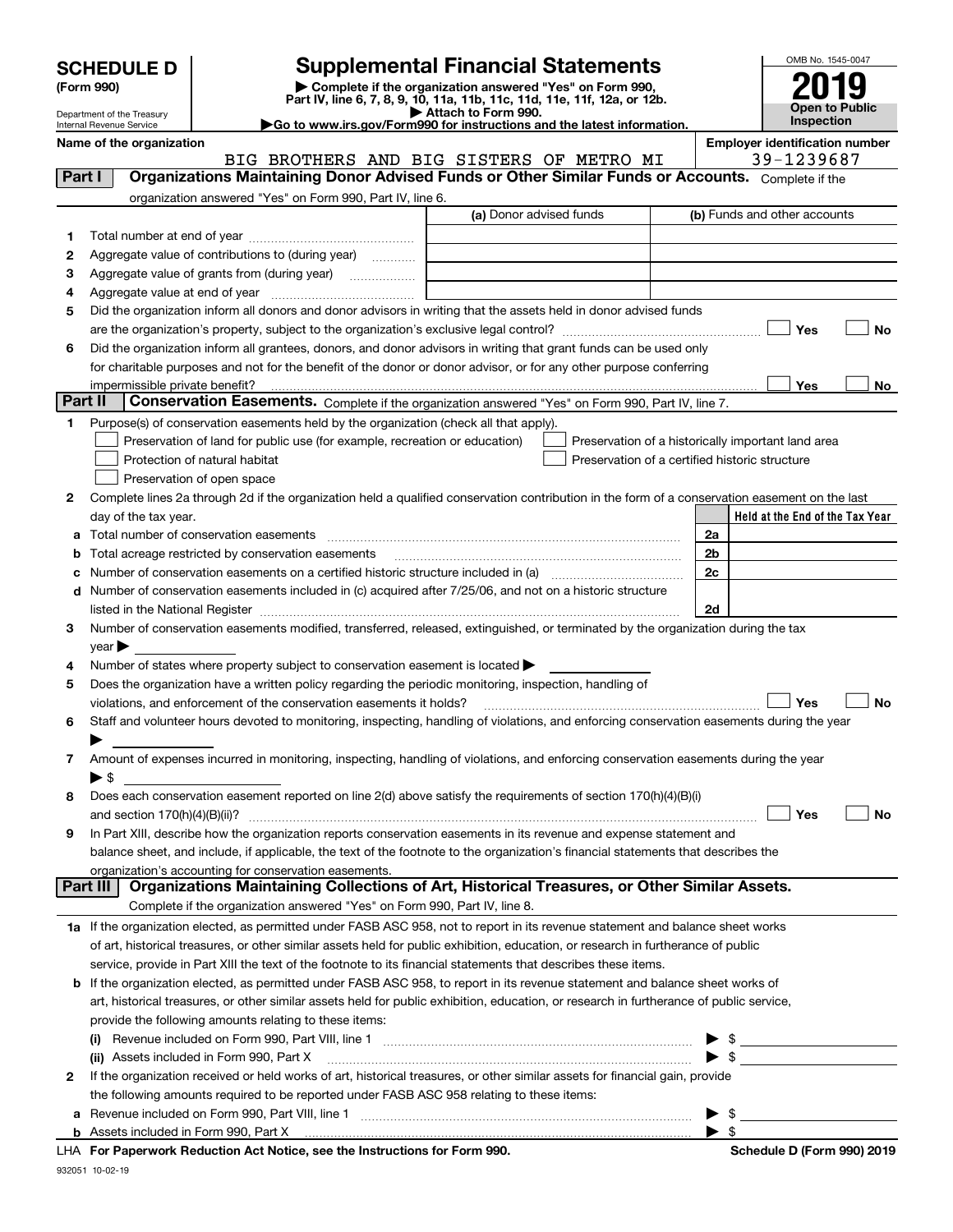|               | Schedule D (Form 990) 2019<br>Part III<br>Organizations Maintaining Collections of Art, Historical Treasures, or Other Similar Assets (continued)                                                                              | BIG BROTHERS AND BIG SISTERS OF METRO MI |                   |          |                                                                             |  | 39-1239687     |         | Page $2$ |
|---------------|--------------------------------------------------------------------------------------------------------------------------------------------------------------------------------------------------------------------------------|------------------------------------------|-------------------|----------|-----------------------------------------------------------------------------|--|----------------|---------|----------|
| 3.            | Using the organization's acquisition, accession, and other records, check any of the following that make significant use of its                                                                                                |                                          |                   |          |                                                                             |  |                |         |          |
|               | collection items (check all that apply):                                                                                                                                                                                       |                                          |                   |          |                                                                             |  |                |         |          |
| a             | Public exhibition<br>Loan or exchange program<br>d                                                                                                                                                                             |                                          |                   |          |                                                                             |  |                |         |          |
| b             | Scholarly research<br>Other<br><u> 1989 - Jan Barbara Barbara, prima popular popular popular popular popular popular popular popular popular po</u><br>e                                                                       |                                          |                   |          |                                                                             |  |                |         |          |
| c             | Preservation for future generations                                                                                                                                                                                            |                                          |                   |          |                                                                             |  |                |         |          |
| 4             | Provide a description of the organization's collections and explain how they further the organization's exempt purpose in Part XIII.                                                                                           |                                          |                   |          |                                                                             |  |                |         |          |
| 5             | During the year, did the organization solicit or receive donations of art, historical treasures, or other similar assets                                                                                                       |                                          |                   |          |                                                                             |  |                |         |          |
|               |                                                                                                                                                                                                                                |                                          |                   |          |                                                                             |  | Yes            |         | No       |
|               | Part IV<br>Escrow and Custodial Arrangements. Complete if the organization answered "Yes" on Form 990, Part IV, line 9, or                                                                                                     |                                          |                   |          |                                                                             |  |                |         |          |
|               | reported an amount on Form 990, Part X, line 21.                                                                                                                                                                               |                                          |                   |          |                                                                             |  |                |         |          |
|               | 1a Is the organization an agent, trustee, custodian or other intermediary for contributions or other assets not included                                                                                                       |                                          |                   |          |                                                                             |  |                |         |          |
|               |                                                                                                                                                                                                                                |                                          |                   |          |                                                                             |  | Yes            |         | No       |
|               | b If "Yes," explain the arrangement in Part XIII and complete the following table:                                                                                                                                             |                                          |                   |          |                                                                             |  |                |         |          |
|               |                                                                                                                                                                                                                                |                                          |                   |          |                                                                             |  | Amount         |         |          |
|               | c Beginning balance                                                                                                                                                                                                            |                                          |                   |          | 1c                                                                          |  |                |         |          |
|               |                                                                                                                                                                                                                                |                                          |                   |          | 1d                                                                          |  |                |         |          |
|               | e Distributions during the year manufactured and continuum and contact the year manufactured and contact the year manufactured and contact the year manufactured and contact the year manufactured and contact the year manufa |                                          |                   |          | 1e                                                                          |  |                |         |          |
| f             |                                                                                                                                                                                                                                |                                          |                   |          | 1f                                                                          |  |                |         |          |
|               | 2a Did the organization include an amount on Form 990, Part X, line 21, for escrow or custodial account liability?                                                                                                             |                                          |                   |          |                                                                             |  | <b>Yes</b>     |         | No       |
|               | b If "Yes," explain the arrangement in Part XIII. Check here if the explanation has been provided on Part XIII                                                                                                                 |                                          |                   |          |                                                                             |  |                |         |          |
| <b>Part V</b> | Endowment Funds. Complete if the organization answered "Yes" on Form 990, Part IV, line 10.                                                                                                                                    |                                          |                   |          |                                                                             |  |                |         |          |
|               |                                                                                                                                                                                                                                | (a) Current year                         | (b) Prior year    |          | (c) Two years back $\vert$ (d) Three years back $\vert$ (e) Four years back |  |                |         |          |
| 1a            | Beginning of year balance                                                                                                                                                                                                      | 203,943.                                 | 198,930.          |          |                                                                             |  |                |         |          |
|               |                                                                                                                                                                                                                                |                                          |                   | 200,000. |                                                                             |  |                |         |          |
|               | c Net investment earnings, gains, and losses                                                                                                                                                                                   | 3,690.                                   | 7,533.            | $-236.$  |                                                                             |  |                |         |          |
|               |                                                                                                                                                                                                                                |                                          |                   |          |                                                                             |  |                |         |          |
|               | e Other expenditures for facilities                                                                                                                                                                                            |                                          |                   |          |                                                                             |  |                |         |          |
|               | and programs                                                                                                                                                                                                                   |                                          | 567.              |          |                                                                             |  |                |         |          |
| f             | Administrative expenses                                                                                                                                                                                                        | 2,605.                                   | 1,953.            | 834.     |                                                                             |  |                |         |          |
| g             | End of year balance                                                                                                                                                                                                            | 205,028.                                 | 203,943.          | 198,930. |                                                                             |  |                |         |          |
| 2             | Provide the estimated percentage of the current year end balance (line 1g, column (a)) held as:                                                                                                                                |                                          |                   |          |                                                                             |  |                |         |          |
| a             | Board designated or quasi-endowment                                                                                                                                                                                            | 100.00                                   | %                 |          |                                                                             |  |                |         |          |
|               | <b>b</b> Permanent endowment $\blacktriangleright$                                                                                                                                                                             | %                                        |                   |          |                                                                             |  |                |         |          |
| c             | Term endowment $\blacktriangleright$                                                                                                                                                                                           | %                                        |                   |          |                                                                             |  |                |         |          |
|               | The percentages on lines 2a, 2b, and 2c should equal 100%.                                                                                                                                                                     |                                          |                   |          |                                                                             |  |                |         |          |
|               | 3a Are there endowment funds not in the possession of the organization that are held and administered for the organization                                                                                                     |                                          |                   |          |                                                                             |  |                |         |          |
|               | by:                                                                                                                                                                                                                            |                                          |                   |          |                                                                             |  |                | Yes     | No       |
|               | (i)                                                                                                                                                                                                                            |                                          |                   |          |                                                                             |  | 3a(i)          | X       |          |
|               |                                                                                                                                                                                                                                |                                          |                   |          |                                                                             |  | 3a(ii)         |         | X        |
|               |                                                                                                                                                                                                                                |                                          |                   |          |                                                                             |  | 3b             |         |          |
|               | Describe in Part XIII the intended uses of the organization's endowment funds.                                                                                                                                                 |                                          |                   |          |                                                                             |  |                |         |          |
|               | <b>Part VI</b><br>Land, Buildings, and Equipment.                                                                                                                                                                              |                                          |                   |          |                                                                             |  |                |         |          |
|               | Complete if the organization answered "Yes" on Form 990, Part IV, line 11a. See Form 990, Part X, line 10.                                                                                                                     |                                          |                   |          |                                                                             |  |                |         |          |
|               | Description of property                                                                                                                                                                                                        | (a) Cost or other                        | (b) Cost or other |          | (c) Accumulated                                                             |  | (d) Book value |         |          |
|               |                                                                                                                                                                                                                                | basis (investment)                       | basis (other)     |          | depreciation                                                                |  |                |         |          |
|               |                                                                                                                                                                                                                                |                                          |                   |          |                                                                             |  |                |         |          |
|               |                                                                                                                                                                                                                                |                                          |                   |          |                                                                             |  |                |         |          |
|               |                                                                                                                                                                                                                                |                                          |                   | 48,238.  | 48,238.                                                                     |  |                |         | 0.       |
|               |                                                                                                                                                                                                                                |                                          |                   | 70, 128. | 53,548.                                                                     |  |                | 16,580. |          |
|               |                                                                                                                                                                                                                                |                                          |                   | 3,009.   | 3,009.                                                                      |  |                |         | 0.       |
|               |                                                                                                                                                                                                                                |                                          |                   |          | ▶                                                                           |  |                | 16,580. |          |

**Schedule D (Form 990) 2019**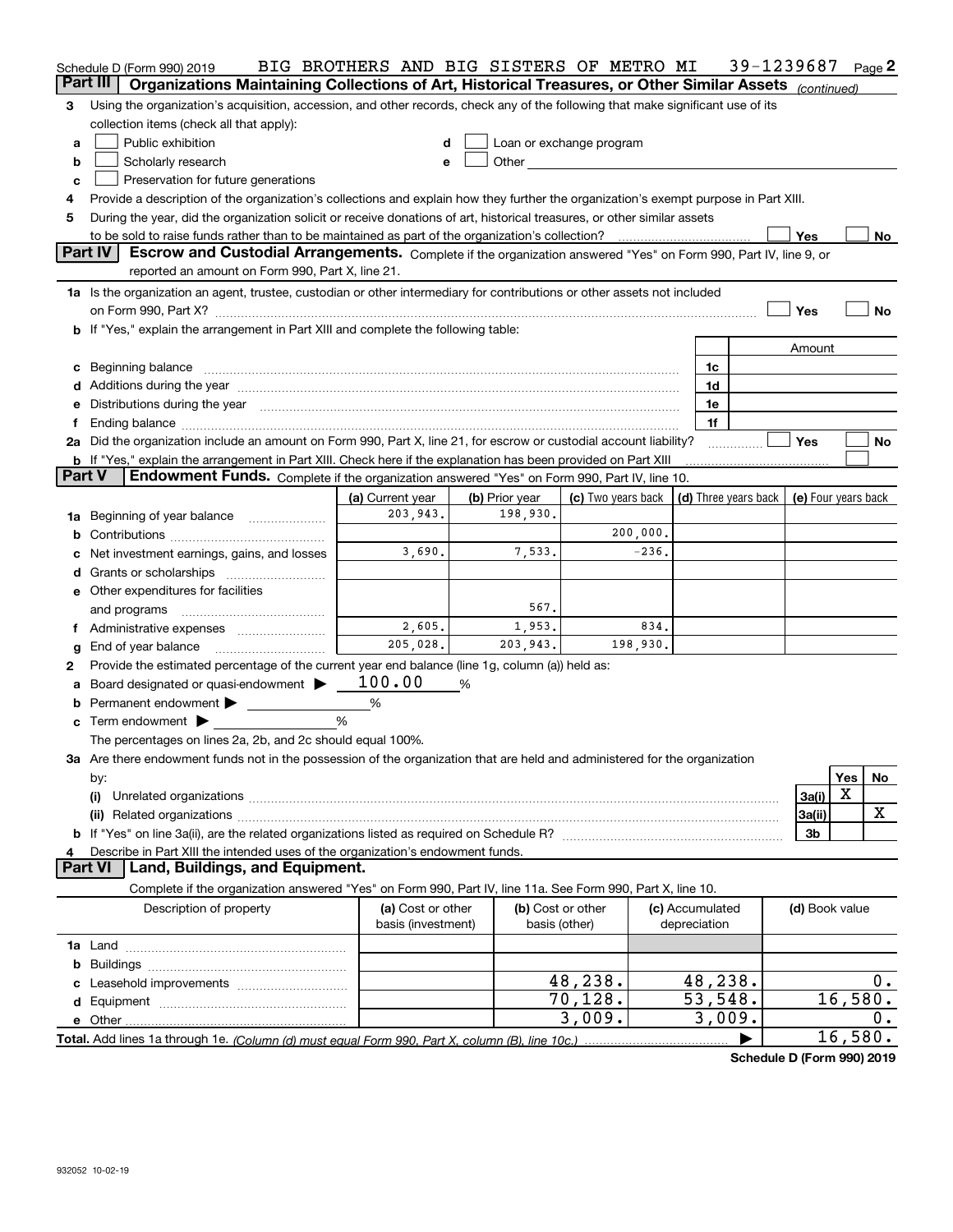#### Schedule D (Form 990) 2019 BIG BROTHERS AND BIG SISTERS OF METRO MI 39-1239687 <sub>Page</sub> 3<br>| **Part VII** | Investments - Other Securities. 39-1239687 Page 3

Complete if the organization answered "Yes" on Form 990, Part IV, line 11b. See Form 990, Part X, line 12.

| (a) Description of security or category (including name of security) | (b) Book value | (c) Method of valuation: Cost or end-of-year market value |
|----------------------------------------------------------------------|----------------|-----------------------------------------------------------|
| (1) Financial derivatives                                            |                |                                                           |
| (2) Closely held equity interests                                    |                |                                                           |
| (3) Other                                                            |                |                                                           |
| GREATER MILWAUKEE<br>(A)                                             |                |                                                           |
| FOUNDATION<br>(B)                                                    | 205,028.       | END-OF-YEAR MARKET<br>VALUE                               |
| (C)                                                                  |                |                                                           |
| (D)                                                                  |                |                                                           |
| (E)                                                                  |                |                                                           |
| (F)                                                                  |                |                                                           |
| (G)                                                                  |                |                                                           |
| (H)                                                                  |                |                                                           |
| Total. (Col. (b) must equal Form 990, Part X, col. (B) line $12$ .)  | 205,028.       |                                                           |

#### **Part VIII Investments - Program Related.**

Complete if the organization answered "Yes" on Form 990, Part IV, line 11c. See Form 990, Part X, line 13.

| (a) Description of investment                                                                 | (b) Book value | (c) Method of valuation: Cost or end-of-year market value |
|-----------------------------------------------------------------------------------------------|----------------|-----------------------------------------------------------|
| (1)                                                                                           |                |                                                           |
| (2)                                                                                           |                |                                                           |
| $\frac{1}{2}$                                                                                 |                |                                                           |
| (4)                                                                                           |                |                                                           |
| $\left(5\right)$                                                                              |                |                                                           |
| (6)                                                                                           |                |                                                           |
| (7)                                                                                           |                |                                                           |
| (8)                                                                                           |                |                                                           |
| (9)                                                                                           |                |                                                           |
| <b>Total.</b> (Col. (b) must equal Form 990, Part X, col. (B) line 13.) $\blacktriangleright$ |                |                                                           |

#### **Part IX Other Assets.**

Complete if the organization answered "Yes" on Form 990, Part IV, line 11d. See Form 990, Part X, line 15.

| (a) Description                                                                                                   | (b) Book value |
|-------------------------------------------------------------------------------------------------------------------|----------------|
| (1)                                                                                                               |                |
| (2)                                                                                                               |                |
| (3)                                                                                                               |                |
| (4)                                                                                                               |                |
| (5)                                                                                                               |                |
| (6)                                                                                                               |                |
| (7)                                                                                                               |                |
| (8)                                                                                                               |                |
| (9)                                                                                                               |                |
|                                                                                                                   |                |
| <b>Other Liabilities.</b><br>Part X                                                                               |                |
| Complete if the organization answered "Yes" on Form 990, Part IV, line 11e or 11f. See Form 990, Part X, line 25. |                |
| (a) Description of liability<br>1.                                                                                | (b) Book value |
| $(1)$ Eaderal income taxes                                                                                        |                |

| (1) Federal income taxes |  |
|--------------------------|--|
| (2)                      |  |
| $\qquad \qquad$ (3)      |  |
| (4)                      |  |
| (5)                      |  |
| (6)                      |  |
| (7)                      |  |
| (8)                      |  |
| (9)                      |  |
|                          |  |

**Total.**  *(Column (b) must equal Form 990, Part X, col. (B) line 25.)* 

**2.** Liability for uncertain tax positions. In Part XIII, provide the text of the footnote to the organization's financial statements that reports the

organization's liability for uncertain tax positions under FASB ASC 740. Check here if the text of the footnote has been provided in Part XIII

 $\vert$  X  $\vert$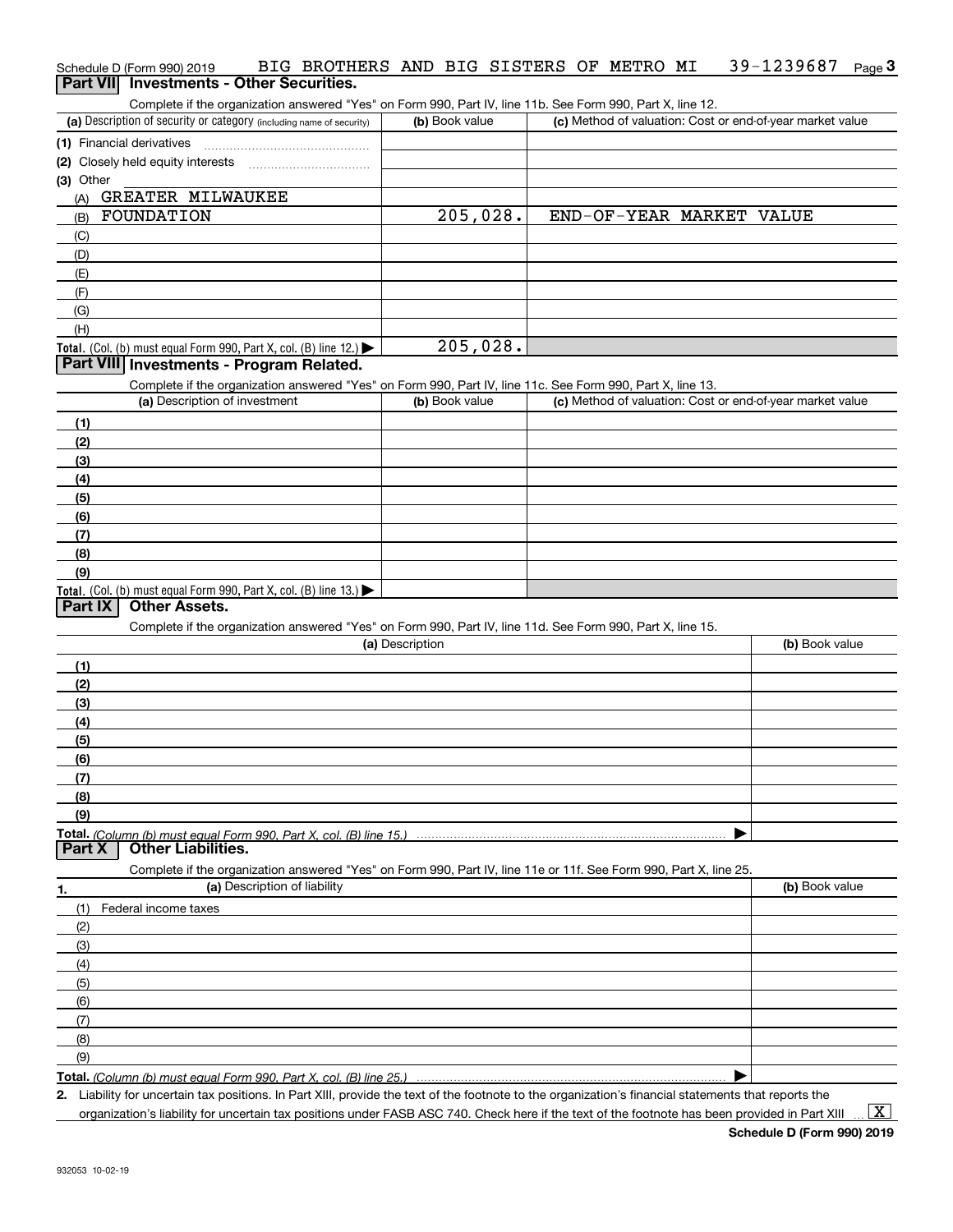|              | BIG BROTHERS AND BIG SISTERS OF METRO MI<br>Schedule D (Form 990) 2019                                                                                                                                                         |                |              |                | 39-1239687<br>Page $4$   |
|--------------|--------------------------------------------------------------------------------------------------------------------------------------------------------------------------------------------------------------------------------|----------------|--------------|----------------|--------------------------|
|              | <b>Part XI</b><br>Reconciliation of Revenue per Audited Financial Statements With Revenue per Return.                                                                                                                          |                |              |                |                          |
|              | Complete if the organization answered "Yes" on Form 990, Part IV, line 12a.                                                                                                                                                    |                |              |                |                          |
| $\mathbf{1}$ | Total revenue, gains, and other support per audited financial statements                                                                                                                                                       |                |              | $\blacksquare$ | $\overline{2,305,436}$ . |
| 2            | Amounts included on line 1 but not on Form 990, Part VIII, line 12:                                                                                                                                                            |                |              |                |                          |
| a            | Net unrealized gains (losses) on investments [11] matter contracts and the unrealized gains (losses) on investments                                                                                                            | 2a             | 1,085.       |                |                          |
|              |                                                                                                                                                                                                                                | 2 <sub>b</sub> | 149, 287.    |                |                          |
| c            |                                                                                                                                                                                                                                | 2 <sub>c</sub> |              |                |                          |
| d            |                                                                                                                                                                                                                                | 2d             |              |                |                          |
| е            | Add lines 2a through 2d                                                                                                                                                                                                        |                |              | 2e             | 150,372.                 |
| з            |                                                                                                                                                                                                                                |                |              | 3              | $\overline{2,155,064}$ . |
| 4            | Amounts included on Form 990, Part VIII, line 12, but not on line 1:                                                                                                                                                           |                |              |                |                          |
| a            | Investment expenses not included on Form 990, Part VIII, line 7b [11, 111, 111, 120]                                                                                                                                           | 4a             |              |                |                          |
| b            | Other (Describe in Part XIII.) <b>Construction Contract Construction</b> [                                                                                                                                                     | 4 <sub>b</sub> |              |                |                          |
| C.           | Add lines 4a and 4b                                                                                                                                                                                                            |                |              | 4с             | $0 \cdot$                |
|              |                                                                                                                                                                                                                                | $5^{\circ}$    | 2, 155, 064. |                |                          |
|              |                                                                                                                                                                                                                                |                |              |                |                          |
|              | Part XII   Reconciliation of Expenses per Audited Financial Statements With Expenses per Return.                                                                                                                               |                |              |                |                          |
|              | Complete if the organization answered "Yes" on Form 990, Part IV, line 12a.                                                                                                                                                    |                |              |                |                          |
| 1            | Total expenses and losses per audited financial statements                                                                                                                                                                     |                |              | $\mathbf{1}$   | 2,358,647.               |
| 2            | Amounts included on line 1 but not on Form 990, Part IX, line 25:                                                                                                                                                              |                |              |                |                          |
| a            |                                                                                                                                                                                                                                | 2a             | 149,287.     |                |                          |
|              |                                                                                                                                                                                                                                | 2 <sub>b</sub> |              |                |                          |
| с            |                                                                                                                                                                                                                                | 2c             |              |                |                          |
| d            | Other (Describe in Part XIII.) (2000) (2000) (2000) (2000) (2000) (2000) (2000) (2000) (2000) (2000) (2000) (2000) (2000) (2000) (2000) (2000) (2000) (2000) (2000) (2000) (2000) (2000) (2000) (2000) (2000) (2000) (2000) (2 | 2d             |              |                |                          |
|              | Add lines 2a through 2d <b>must be a constructed as the constant of the constant of the constant of the construction</b>                                                                                                       |                |              | 2e             | 149,287.                 |
| з            |                                                                                                                                                                                                                                |                |              | $\mathbf{a}$   | 2, 209, 360.             |
| 4            | Amounts included on Form 990, Part IX, line 25, but not on line 1:                                                                                                                                                             |                |              |                |                          |
| a            |                                                                                                                                                                                                                                | 4a             |              |                |                          |
| b            |                                                                                                                                                                                                                                | 4b             |              |                |                          |
|              | Add lines 4a and 4b                                                                                                                                                                                                            |                |              | 4с             | 0.                       |
| 5            | Part XIII Supplemental Information.                                                                                                                                                                                            |                |              | $5^{\circ}$    | 2, 209, 360.             |

Provide the descriptions required for Part II, lines 3, 5, and 9; Part III, lines 1a and 4; Part IV, lines 1b and 2b; Part V, line 4; Part X, line 2; Part XI, lines 2d and 4b; and Part XII, lines 2d and 4b. Also complete this part to provide any additional information.

#### PART V, LINE 4:

THE ENDOWMENT IS ESTABLISHED TO SUPPORT THE OPERATIONS OF THE ORGANIZATION

ON AN ONGOING BASIS. THE ORGANIZATION INTENDS TO REINVEST ALL ENDOWMENT

EARNINGS AND NOT TAKE ANY DISTRIBUTIONS UNTIL THE ENDOWMENT HAS REACHED

\$1,000,000.

PART X, LINE 2:

THE ORGANIZATION IS EXEMPT FROM INCOME TAX UNDER SECTION 501(C)(3) OF THE

INTERNAL REVENUE CODE AND IS CLASSIFIED AS OTHER THAN A PRIVATE

FOUNDATION. MANAGEMENT HAS REVIEWED ALL TAX POSITIONS RECOGNIZED IN

PREVIOUSLY FILED TAX RETURNS AND THOSE EXPECTED TO BE TAKEN IN FUTURE TAX

#### RETURNS. AS OF JUNE 30, 2020, THE ORGANIZATION HAS PAID ALL INCOME TAXES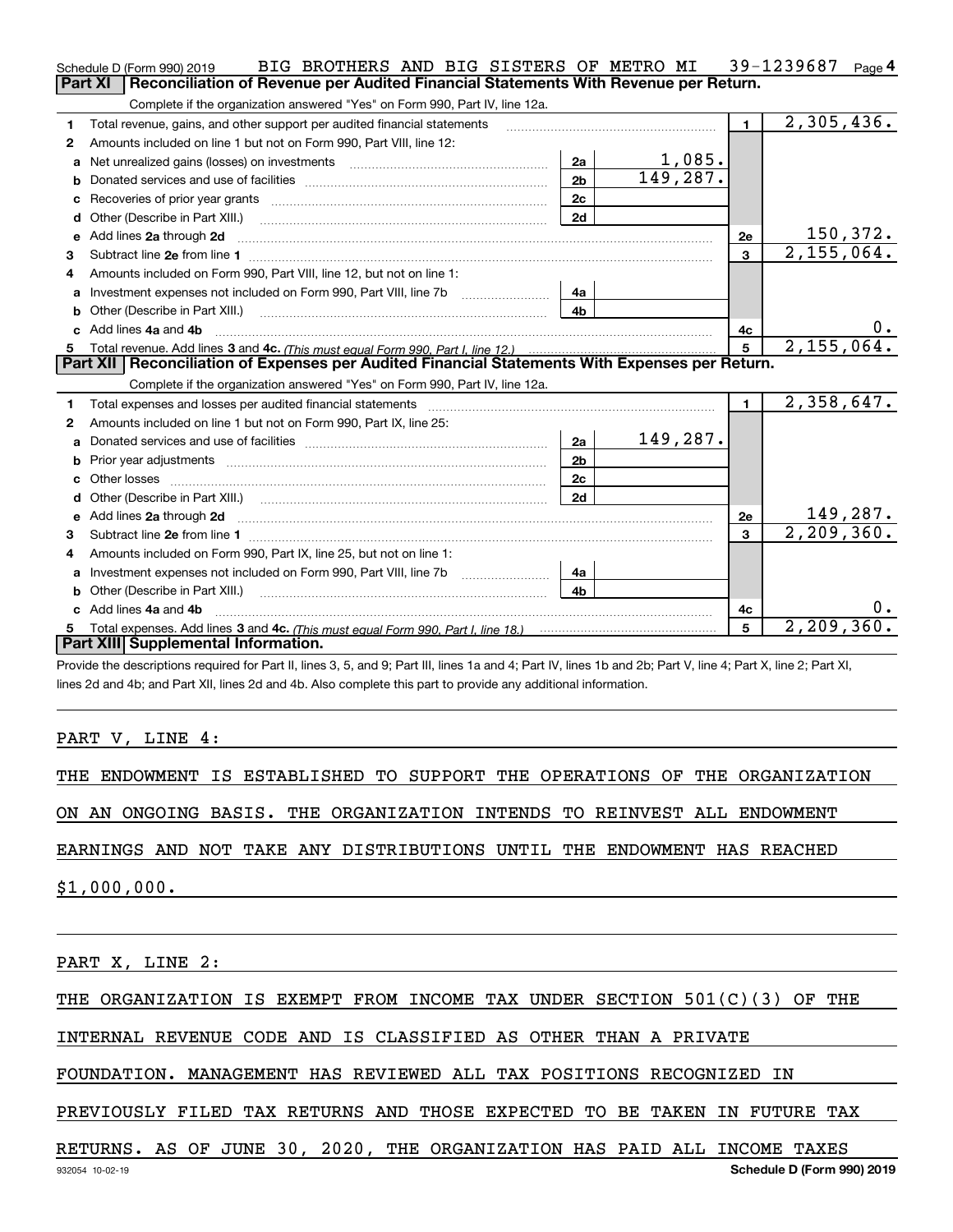| BIG BROTHERS AND BIG SISTERS OF METRO MI 39-1239687<br>Page 5<br>Schedule D (Form 990) 2019 |
|---------------------------------------------------------------------------------------------|
| <b>Part XIII Supplemental Information</b> (continued)                                       |
| OWED AS A RESULT OF THE TAX CUTS AND JOBS ACT PASSED IN DECEMBER 2017,                      |
| WHICH REQUIRES NONPROFITS TO PAY UNRELATED BUSINESS INCOME TAX ON                           |
| QUALIFIED TRANSPORTATION BENEFITS OF ITS EMPLOYEES.                                         |
|                                                                                             |
|                                                                                             |
|                                                                                             |
|                                                                                             |
|                                                                                             |
|                                                                                             |
|                                                                                             |
|                                                                                             |
|                                                                                             |
|                                                                                             |
|                                                                                             |
|                                                                                             |
|                                                                                             |
|                                                                                             |
|                                                                                             |
|                                                                                             |
|                                                                                             |
|                                                                                             |
|                                                                                             |
|                                                                                             |
|                                                                                             |
|                                                                                             |
|                                                                                             |
|                                                                                             |
|                                                                                             |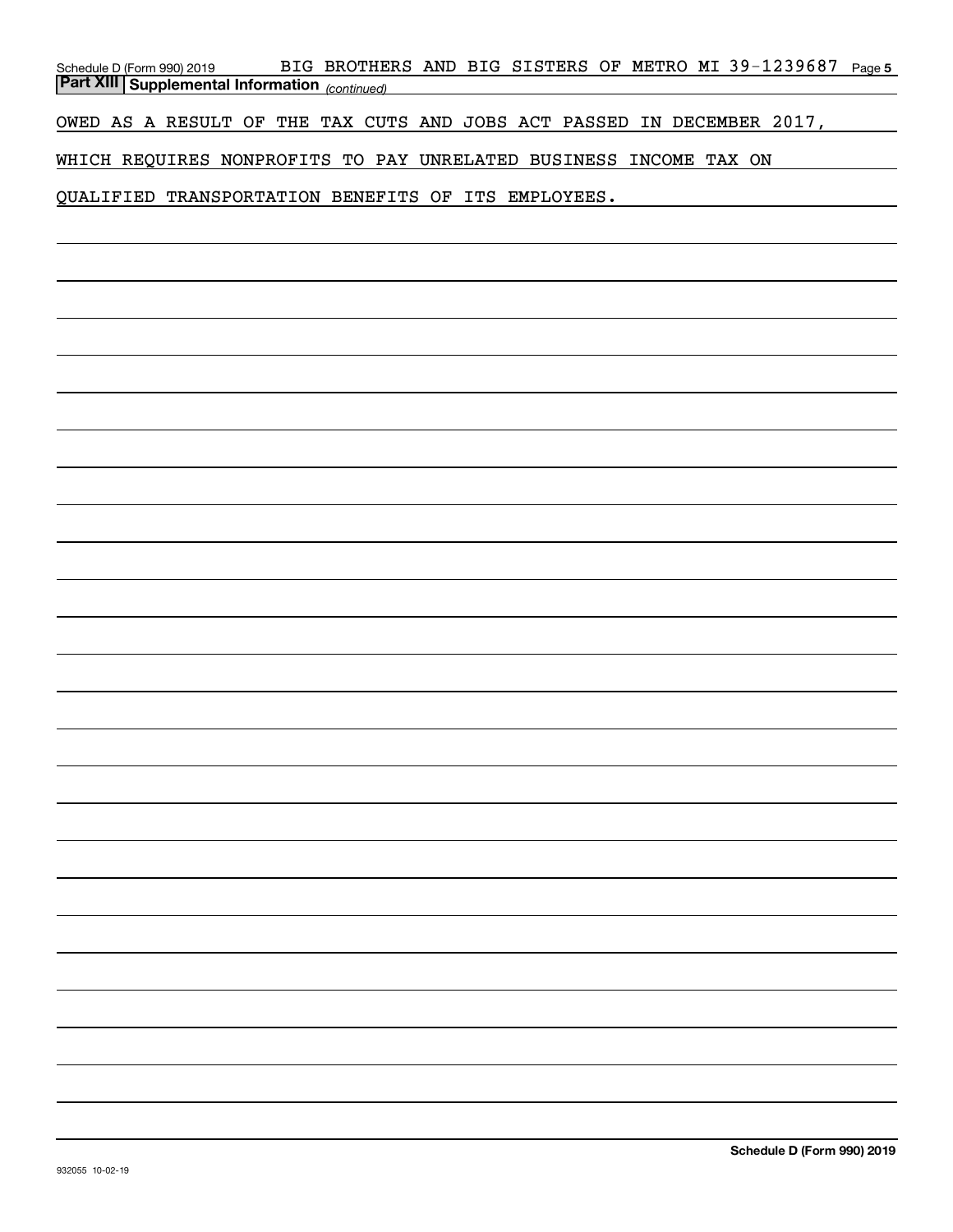| <b>SCHEDULE G</b>                                                                                                                                  |                                  |                                    |                            |                                             |    | <b>Supplemental Information Regarding Fundraising or Gaming Activities</b>                                                                                          |  |                                   | OMB No. 1545-0047                     |
|----------------------------------------------------------------------------------------------------------------------------------------------------|----------------------------------|------------------------------------|----------------------------|---------------------------------------------|----|---------------------------------------------------------------------------------------------------------------------------------------------------------------------|--|-----------------------------------|---------------------------------------|
| (Form 990 or 990-EZ)                                                                                                                               |                                  |                                    |                            |                                             |    | Complete if the organization answered "Yes" on Form 990, Part IV, line 17, 18, or 19, or if the<br>organization entered more than \$15,000 on Form 990-EZ, line 6a. |  |                                   | 2019                                  |
| Department of the Treasury<br>Internal Revenue Service                                                                                             |                                  | Attach to Form 990 or Form 990-EZ. |                            |                                             |    |                                                                                                                                                                     |  |                                   | <b>Open to Public</b><br>Inspection   |
| Name of the organization                                                                                                                           |                                  |                                    |                            |                                             |    | Go to www.irs.gov/Form990 for instructions and the latest information.                                                                                              |  |                                   | <b>Employer identification number</b> |
|                                                                                                                                                    |                                  |                                    |                            |                                             |    | BIG BROTHERS AND BIG SISTERS OF METRO MI                                                                                                                            |  | 39-1239687                        |                                       |
| Part I                                                                                                                                             |                                  |                                    |                            |                                             |    | Fundraising Activities. Complete if the organization answered "Yes" on Form 990, Part IV, line 17. Form 990-EZ filers are not                                       |  |                                   |                                       |
|                                                                                                                                                    | required to complete this part.  |                                    |                            |                                             |    |                                                                                                                                                                     |  |                                   |                                       |
| 1 Indicate whether the organization raised funds through any of the following activities. Check all that apply.<br>Mail solicitations<br>a         |                                  | е                                  |                            |                                             |    | Solicitation of non-government grants                                                                                                                               |  |                                   |                                       |
| b                                                                                                                                                  | Internet and email solicitations | f                                  |                            |                                             |    | Solicitation of government grants                                                                                                                                   |  |                                   |                                       |
| Phone solicitations<br>с                                                                                                                           |                                  | g                                  | Special fundraising events |                                             |    |                                                                                                                                                                     |  |                                   |                                       |
| In-person solicitations<br>d                                                                                                                       |                                  |                                    |                            |                                             |    |                                                                                                                                                                     |  |                                   |                                       |
| 2 a Did the organization have a written or oral agreement with any individual (including officers, directors, trustees, or                         |                                  |                                    |                            |                                             |    | key employees listed in Form 990, Part VII) or entity in connection with professional fundraising services?                                                         |  |                                   | Yes<br>No                             |
| b If "Yes," list the 10 highest paid individuals or entities (fundraisers) pursuant to agreements under which the fundraiser is to be              |                                  |                                    |                            |                                             |    |                                                                                                                                                                     |  |                                   |                                       |
| compensated at least \$5,000 by the organization.                                                                                                  |                                  |                                    |                            |                                             |    |                                                                                                                                                                     |  |                                   |                                       |
|                                                                                                                                                    |                                  |                                    |                            | (iii) <sub>Did</sub>                        |    |                                                                                                                                                                     |  | (v) Amount paid                   | (vi) Amount paid                      |
| (i) Name and address of individual<br>or entity (fundraiser)                                                                                       |                                  | (ii) Activity                      |                            | fundraiser<br>have custody<br>or control of |    | (iv) Gross receipts<br>from activity                                                                                                                                |  | to (or retained by)<br>fundraiser | to (or retained by)                   |
|                                                                                                                                                    |                                  |                                    |                            | contributions?                              |    |                                                                                                                                                                     |  | listed in col. (i)                | organization                          |
|                                                                                                                                                    |                                  |                                    |                            | Yes                                         | No |                                                                                                                                                                     |  |                                   |                                       |
|                                                                                                                                                    |                                  |                                    |                            |                                             |    |                                                                                                                                                                     |  |                                   |                                       |
|                                                                                                                                                    |                                  |                                    |                            |                                             |    |                                                                                                                                                                     |  |                                   |                                       |
|                                                                                                                                                    |                                  |                                    |                            |                                             |    |                                                                                                                                                                     |  |                                   |                                       |
|                                                                                                                                                    |                                  |                                    |                            |                                             |    |                                                                                                                                                                     |  |                                   |                                       |
|                                                                                                                                                    |                                  |                                    |                            |                                             |    |                                                                                                                                                                     |  |                                   |                                       |
|                                                                                                                                                    |                                  |                                    |                            |                                             |    |                                                                                                                                                                     |  |                                   |                                       |
|                                                                                                                                                    |                                  |                                    |                            |                                             |    |                                                                                                                                                                     |  |                                   |                                       |
|                                                                                                                                                    |                                  |                                    |                            |                                             |    |                                                                                                                                                                     |  |                                   |                                       |
|                                                                                                                                                    |                                  |                                    |                            |                                             |    |                                                                                                                                                                     |  |                                   |                                       |
|                                                                                                                                                    |                                  |                                    |                            |                                             |    |                                                                                                                                                                     |  |                                   |                                       |
|                                                                                                                                                    |                                  |                                    |                            |                                             |    |                                                                                                                                                                     |  |                                   |                                       |
|                                                                                                                                                    |                                  |                                    |                            |                                             |    |                                                                                                                                                                     |  |                                   |                                       |
|                                                                                                                                                    |                                  |                                    |                            |                                             |    |                                                                                                                                                                     |  |                                   |                                       |
|                                                                                                                                                    |                                  |                                    |                            |                                             |    |                                                                                                                                                                     |  |                                   |                                       |
|                                                                                                                                                    |                                  |                                    |                            |                                             |    |                                                                                                                                                                     |  |                                   |                                       |
| Total                                                                                                                                              |                                  |                                    |                            |                                             |    |                                                                                                                                                                     |  |                                   |                                       |
| 3 List all states in which the organization is registered or licensed to solicit contributions or has been notified it is exempt from registration |                                  |                                    |                            |                                             |    |                                                                                                                                                                     |  |                                   |                                       |
| or licensing                                                                                                                                       |                                  |                                    |                            |                                             |    |                                                                                                                                                                     |  |                                   |                                       |
|                                                                                                                                                    |                                  |                                    |                            |                                             |    |                                                                                                                                                                     |  |                                   |                                       |
|                                                                                                                                                    |                                  |                                    |                            |                                             |    |                                                                                                                                                                     |  |                                   |                                       |
|                                                                                                                                                    |                                  |                                    |                            |                                             |    |                                                                                                                                                                     |  |                                   |                                       |
|                                                                                                                                                    |                                  |                                    |                            |                                             |    |                                                                                                                                                                     |  |                                   |                                       |
|                                                                                                                                                    |                                  |                                    |                            |                                             |    |                                                                                                                                                                     |  |                                   |                                       |

LHA For Paperwork Reduction Act Notice, see the Instructions for Form 990 or 990-EZ. Schedule G (Form 990 or 990-EZ) 2019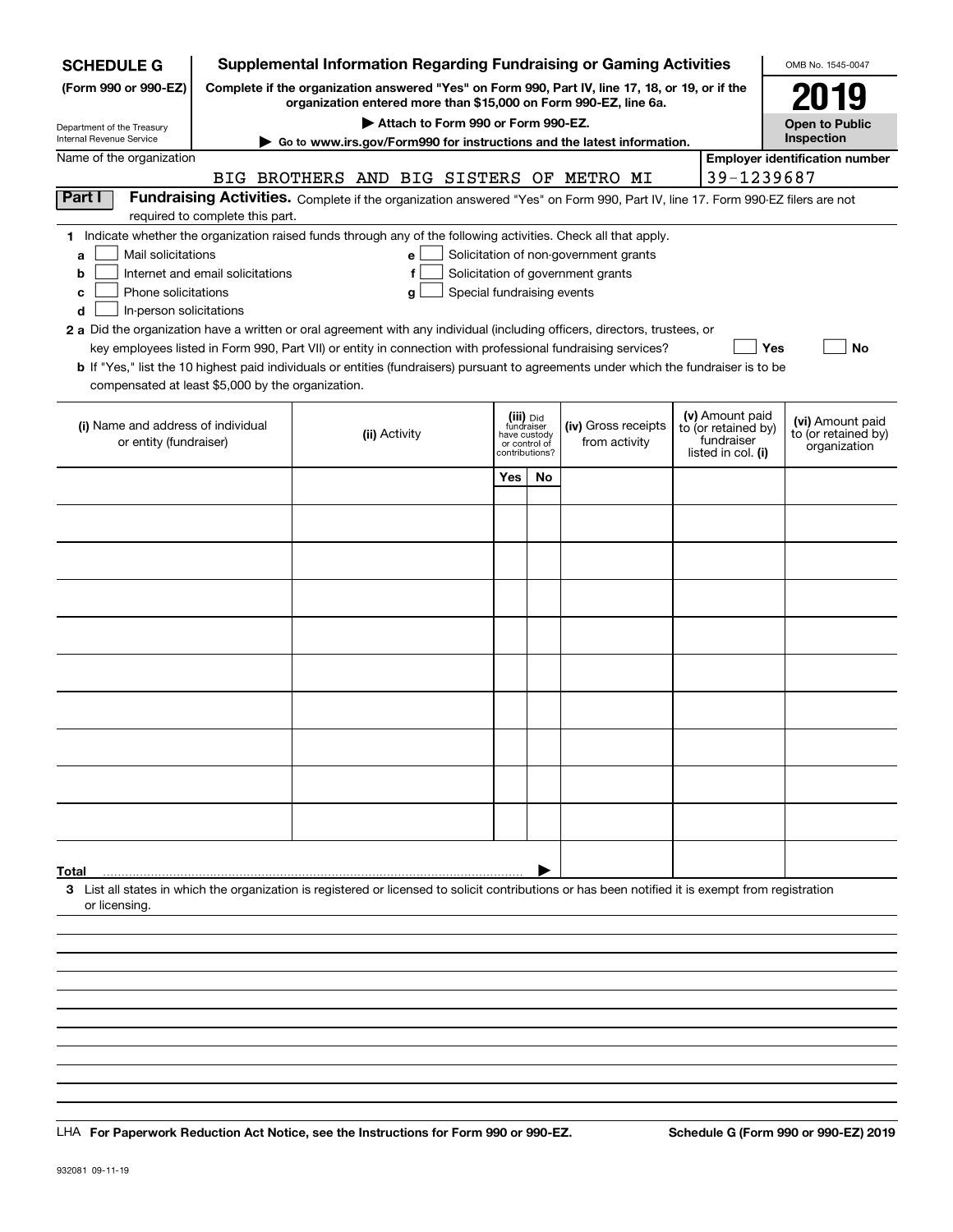Schedule G (Form 990 or 990-EZ) 2019 <code>BIG BROTHERS</code> AND <code>BIG SISTERS OF METRO MI 39-1239687 <code>Page 2</code></code> **Part II** | Fundraising Events. Complete if the organization answered "Yes" on Form 990, Part IV, line 18, or reported more than \$15,000

|                 | of fundraising event contributions and gross income on Form 990-EZ, lines 1 and 6b. List events with gross receipts greater than \$5,000. |                                                                                                                                                                                                                                |                |                |                  |                       |  |  |  |  |  |
|-----------------|-------------------------------------------------------------------------------------------------------------------------------------------|--------------------------------------------------------------------------------------------------------------------------------------------------------------------------------------------------------------------------------|----------------|----------------|------------------|-----------------------|--|--|--|--|--|
|                 |                                                                                                                                           |                                                                                                                                                                                                                                | $(a)$ Event #1 | $(b)$ Event #2 | (c) Other events | (d) Total events      |  |  |  |  |  |
|                 |                                                                                                                                           |                                                                                                                                                                                                                                | <b>BFKS</b>    | GALA           | $\overline{2}$   | (add col. (a) through |  |  |  |  |  |
|                 |                                                                                                                                           |                                                                                                                                                                                                                                | (event type)   | (event type)   | (total number)   | col. (c)              |  |  |  |  |  |
| Revenue         |                                                                                                                                           |                                                                                                                                                                                                                                | 123,567.       | 452,266.       | 116,447.         | 692,280.              |  |  |  |  |  |
|                 | $\mathbf{2}$                                                                                                                              | Less: Contributions                                                                                                                                                                                                            | 84,420.        | 398,993.       | 56,784.          | 540, 197.             |  |  |  |  |  |
|                 | 3                                                                                                                                         | Gross income (line 1 minus line 2)                                                                                                                                                                                             | 39,147.        | 53,273.        | 59,663.          | 152,083.              |  |  |  |  |  |
|                 |                                                                                                                                           |                                                                                                                                                                                                                                | 4,503.         | 3,120.         | 19,396.          | 27,019.               |  |  |  |  |  |
|                 | 5                                                                                                                                         | Noncash prizes                                                                                                                                                                                                                 |                |                |                  |                       |  |  |  |  |  |
|                 | 6                                                                                                                                         |                                                                                                                                                                                                                                | 2,931.         | 1,500.         | 22,170.          | 26,601.               |  |  |  |  |  |
| Direct Expenses |                                                                                                                                           | Food and beverages                                                                                                                                                                                                             |                | 32,544.        | 2,408.           | 34,952.               |  |  |  |  |  |
|                 | 8                                                                                                                                         |                                                                                                                                                                                                                                |                |                |                  |                       |  |  |  |  |  |
|                 | 9                                                                                                                                         | Other direct expenses of the state of the state of the state of the state of the state of the state of the state of the state of the state of the state of the state of the state of the state of the state of the state of th | 32,876.        | 52,098.        | 30,606.          | 115,580.              |  |  |  |  |  |
|                 | 10                                                                                                                                        | Direct expense summary. Add lines 4 through 9 in column (d)                                                                                                                                                                    |                |                |                  | 204, 152.             |  |  |  |  |  |
|                 |                                                                                                                                           | 11 Net income summary. Subtract line 10 from line 3, column (d)                                                                                                                                                                |                |                |                  | $-52,069.$            |  |  |  |  |  |
| <b>Part III</b> |                                                                                                                                           | Gaming. Complete if the organization answered "Yes" on Form 990, Part IV, line 19, or reported more than                                                                                                                       |                |                |                  |                       |  |  |  |  |  |
|                 |                                                                                                                                           | \$15,000 on Form 990-EZ, line 6a.                                                                                                                                                                                              |                |                |                  |                       |  |  |  |  |  |

| Revenue                                                          |    |                                                                                                                                                                                                                                                                                                                                                        | (a) Bingo                             | (b) Pull tabs/instant<br>bingo/progressive bingo | (c) Other gaming             | (d) Total gaming (add<br>col. (a) through col. (c)) |  |  |  |  |
|------------------------------------------------------------------|----|--------------------------------------------------------------------------------------------------------------------------------------------------------------------------------------------------------------------------------------------------------------------------------------------------------------------------------------------------------|---------------------------------------|--------------------------------------------------|------------------------------|-----------------------------------------------------|--|--|--|--|
|                                                                  |    |                                                                                                                                                                                                                                                                                                                                                        |                                       |                                                  |                              |                                                     |  |  |  |  |
| Direct Expenses                                                  | 2  | Cash prizes [111] [12] Daniel Marcon Marcon Marcon Marcon Marcon Marcon Marcon Marcon Marcon Marcon Marcon Marcon Marcon Marcon Marcon Marcon Marcon Marcon Marcon Marcon Marcon Marcon Marcon Marcon Marcon Marcon Marcon Mar                                                                                                                         |                                       |                                                  |                              |                                                     |  |  |  |  |
|                                                                  | 3  |                                                                                                                                                                                                                                                                                                                                                        |                                       |                                                  |                              |                                                     |  |  |  |  |
|                                                                  | 4  |                                                                                                                                                                                                                                                                                                                                                        |                                       |                                                  |                              |                                                     |  |  |  |  |
|                                                                  | 5. |                                                                                                                                                                                                                                                                                                                                                        |                                       |                                                  |                              |                                                     |  |  |  |  |
|                                                                  | 6  |                                                                                                                                                                                                                                                                                                                                                        | Yes $\qquad \qquad$<br>%<br><b>No</b> | %<br><b>No</b>                                   | Yes $\_\_$<br>%<br><b>No</b> |                                                     |  |  |  |  |
| Direct expense summary. Add lines 2 through 5 in column (d)<br>7 |    |                                                                                                                                                                                                                                                                                                                                                        |                                       |                                                  |                              |                                                     |  |  |  |  |
|                                                                  | 8  |                                                                                                                                                                                                                                                                                                                                                        |                                       |                                                  |                              |                                                     |  |  |  |  |
| 9                                                                |    |                                                                                                                                                                                                                                                                                                                                                        |                                       |                                                  |                              |                                                     |  |  |  |  |
|                                                                  |    |                                                                                                                                                                                                                                                                                                                                                        |                                       |                                                  |                              | Yes<br><b>No</b>                                    |  |  |  |  |
|                                                                  |    |                                                                                                                                                                                                                                                                                                                                                        |                                       |                                                  |                              |                                                     |  |  |  |  |
|                                                                  |    | 10a Were any of the organization's gaming licenses revoked, suspended, or terminated during the tax year?<br><b>b</b> If "Yes," explain: <u>example and the set of the set of the set of the set of the set of the set of the set of the set of the set of the set of the set of the set of the set of the set of the set of the set of the set of</u> |                                       |                                                  |                              | Yes<br><b>No</b>                                    |  |  |  |  |
|                                                                  |    |                                                                                                                                                                                                                                                                                                                                                        |                                       |                                                  |                              |                                                     |  |  |  |  |

932082 09-11-19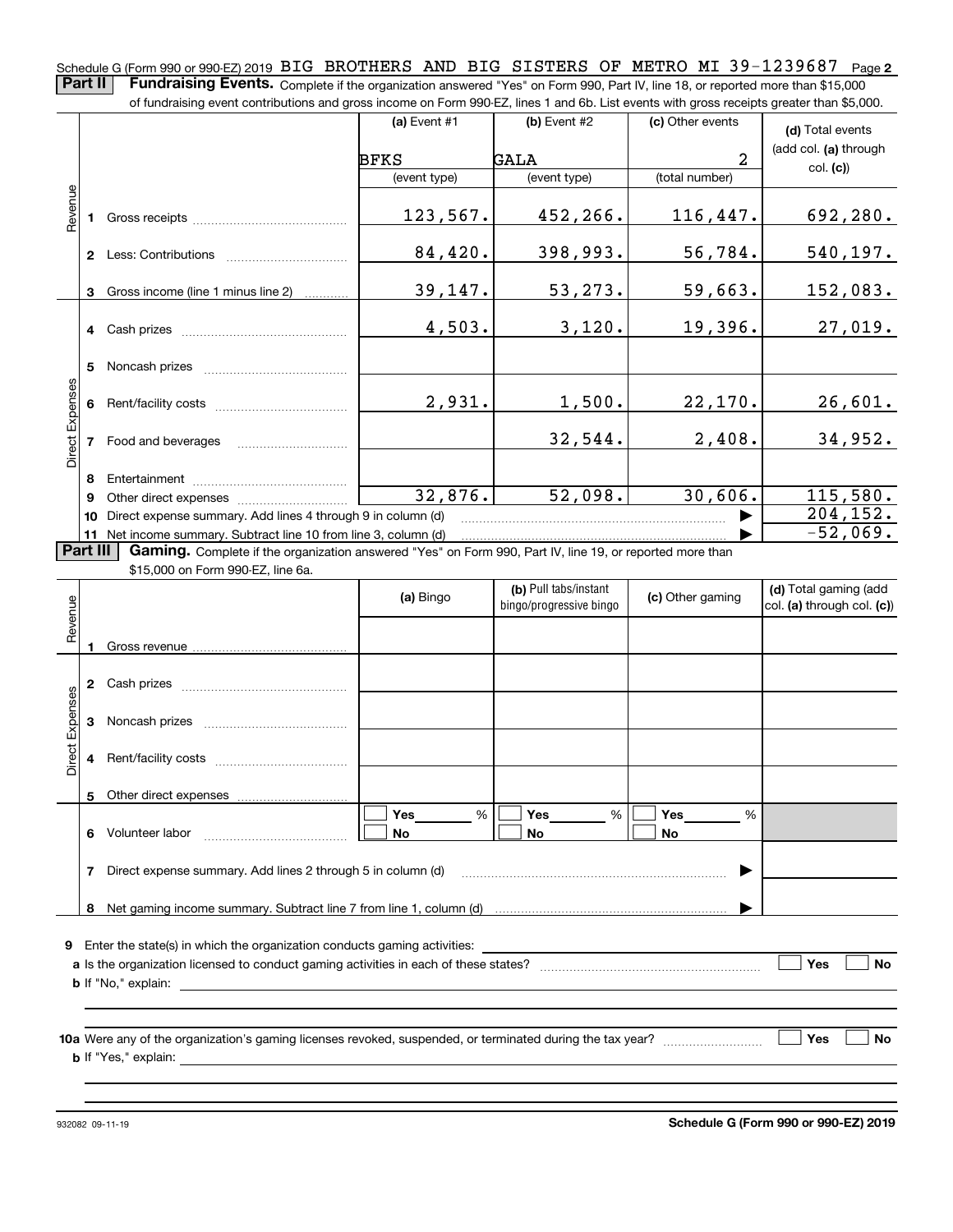| Schedule G (Form 990 or 990-EZ) 2019 BIG BROTHERS AND BIG SISTERS OF METRO MI 39-1239687                                                                                                                                                  |                 | Page 3    |
|-------------------------------------------------------------------------------------------------------------------------------------------------------------------------------------------------------------------------------------------|-----------------|-----------|
|                                                                                                                                                                                                                                           | Yes             | No        |
| 12 Is the organization a grantor, beneficiary or trustee of a trust, or a member of a partnership or other entity formed                                                                                                                  |                 |           |
|                                                                                                                                                                                                                                           | Yes             | No        |
| 13 Indicate the percentage of gaming activity conducted in:                                                                                                                                                                               |                 |           |
|                                                                                                                                                                                                                                           | 13а             | %         |
|                                                                                                                                                                                                                                           | 13 <sub>b</sub> | %         |
| <b>b</b> An outside facility <b>contained an according to the contract of the contract of the contract of the contract of the contract of the contract of the contract of the contract of the contract of the contract of the contrac</b> |                 |           |
| 14 Enter the name and address of the person who prepares the organization's gaming/special events books and records:                                                                                                                      |                 |           |
| Name $\blacktriangleright$<br>and the control of the control of the control of the control of the control of the control of the control of the                                                                                            |                 |           |
| <u> 1989 - Johann Harry Harry Harry Harry Harry Harry Harry Harry Harry Harry Harry Harry Harry Harry Harry Harry</u><br>Address $\blacktriangleright$                                                                                    |                 |           |
| 15a Does the organization have a contract with a third party from whom the organization receives gaming revenue?                                                                                                                          | Yes             | No        |
|                                                                                                                                                                                                                                           |                 |           |
|                                                                                                                                                                                                                                           |                 |           |
| c If "Yes," enter name and address of the third party:                                                                                                                                                                                    |                 |           |
|                                                                                                                                                                                                                                           |                 |           |
| Name $\blacktriangleright$                                                                                                                                                                                                                |                 |           |
| Address $\blacktriangleright$                                                                                                                                                                                                             |                 |           |
| 16 Gaming manager information:                                                                                                                                                                                                            |                 |           |
| Name $\blacktriangleright$                                                                                                                                                                                                                |                 |           |
|                                                                                                                                                                                                                                           |                 |           |
| Gaming manager compensation > \$                                                                                                                                                                                                          |                 |           |
| $Description of services provided$ $\triangleright$                                                                                                                                                                                       |                 |           |
|                                                                                                                                                                                                                                           |                 |           |
|                                                                                                                                                                                                                                           |                 |           |
|                                                                                                                                                                                                                                           |                 |           |
| Director/officer<br>Employee<br>Independent contractor                                                                                                                                                                                    |                 |           |
| <b>17</b> Mandatory distributions:                                                                                                                                                                                                        |                 |           |
| a Is the organization required under state law to make charitable distributions from the gaming proceeds to                                                                                                                               |                 |           |
| retain the state gaming license?                                                                                                                                                                                                          | Yes $\lfloor$   | <b>No</b> |
| <b>b</b> Enter the amount of distributions required under state law to be distributed to other exempt organizations or spent in the                                                                                                       |                 |           |
| organization's own exempt activities during the tax year $\triangleright$ \$                                                                                                                                                              |                 |           |
| Part IV<br>Supplemental Information. Provide the explanations required by Part I, line 2b, columns (iii) and (v); and Part III, lines 9, 9b, 10b,                                                                                         |                 |           |
| 15b, 15c, 16, and 17b, as applicable. Also provide any additional information. See instructions.                                                                                                                                          |                 |           |
|                                                                                                                                                                                                                                           |                 |           |
|                                                                                                                                                                                                                                           |                 |           |
|                                                                                                                                                                                                                                           |                 |           |
|                                                                                                                                                                                                                                           |                 |           |
|                                                                                                                                                                                                                                           |                 |           |
|                                                                                                                                                                                                                                           |                 |           |
|                                                                                                                                                                                                                                           |                 |           |
|                                                                                                                                                                                                                                           |                 |           |
|                                                                                                                                                                                                                                           |                 |           |
|                                                                                                                                                                                                                                           |                 |           |
|                                                                                                                                                                                                                                           |                 |           |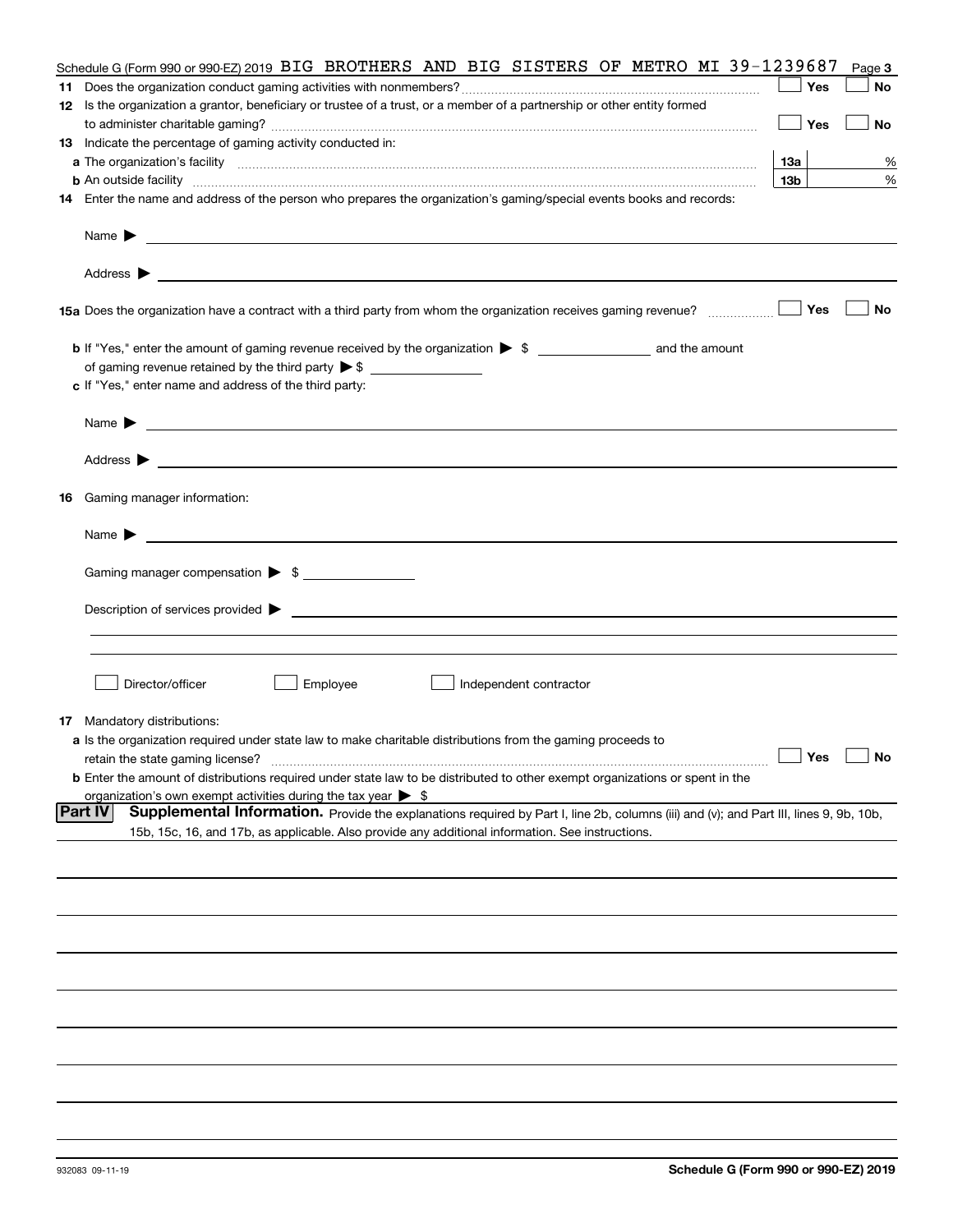| Schedule G (Form 990 or 990-EZ) BIG BROTHE<br>Part IV   Supplemental Information (continued) | BIG BROTHERS AND BIG SISTERS OF METRO MI 39-1239687 Page 4 |  |  |  |  |  |
|----------------------------------------------------------------------------------------------|------------------------------------------------------------|--|--|--|--|--|
|                                                                                              |                                                            |  |  |  |  |  |
|                                                                                              |                                                            |  |  |  |  |  |
|                                                                                              |                                                            |  |  |  |  |  |
|                                                                                              |                                                            |  |  |  |  |  |
|                                                                                              |                                                            |  |  |  |  |  |
|                                                                                              |                                                            |  |  |  |  |  |
|                                                                                              |                                                            |  |  |  |  |  |
|                                                                                              |                                                            |  |  |  |  |  |
|                                                                                              |                                                            |  |  |  |  |  |
|                                                                                              |                                                            |  |  |  |  |  |
|                                                                                              |                                                            |  |  |  |  |  |
|                                                                                              |                                                            |  |  |  |  |  |
|                                                                                              |                                                            |  |  |  |  |  |
|                                                                                              |                                                            |  |  |  |  |  |
|                                                                                              |                                                            |  |  |  |  |  |
|                                                                                              |                                                            |  |  |  |  |  |
|                                                                                              |                                                            |  |  |  |  |  |
|                                                                                              |                                                            |  |  |  |  |  |
|                                                                                              |                                                            |  |  |  |  |  |
|                                                                                              |                                                            |  |  |  |  |  |
|                                                                                              |                                                            |  |  |  |  |  |
|                                                                                              |                                                            |  |  |  |  |  |
|                                                                                              |                                                            |  |  |  |  |  |
|                                                                                              |                                                            |  |  |  |  |  |
|                                                                                              |                                                            |  |  |  |  |  |
|                                                                                              |                                                            |  |  |  |  |  |
|                                                                                              |                                                            |  |  |  |  |  |
|                                                                                              |                                                            |  |  |  |  |  |
|                                                                                              |                                                            |  |  |  |  |  |
|                                                                                              |                                                            |  |  |  |  |  |
|                                                                                              |                                                            |  |  |  |  |  |
|                                                                                              |                                                            |  |  |  |  |  |
|                                                                                              |                                                            |  |  |  |  |  |
|                                                                                              |                                                            |  |  |  |  |  |
|                                                                                              |                                                            |  |  |  |  |  |
|                                                                                              |                                                            |  |  |  |  |  |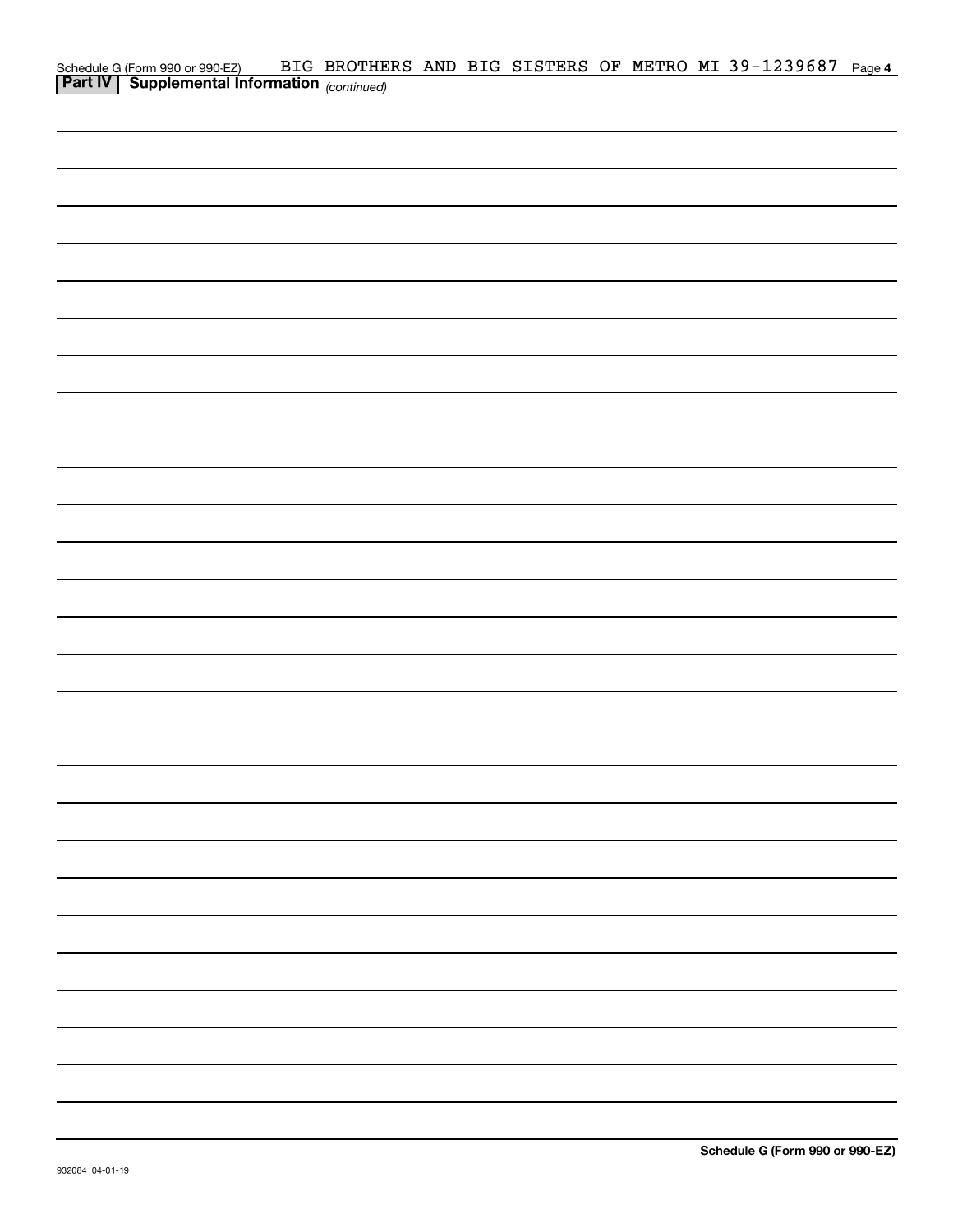|   | <b>SCHEDULE J</b>                                                          | <b>Compensation Information</b>                                                                                        |  | OMB No. 1545-0047                     |     |    |  |  |  |
|---|----------------------------------------------------------------------------|------------------------------------------------------------------------------------------------------------------------|--|---------------------------------------|-----|----|--|--|--|
|   | (Form 990)                                                                 | For certain Officers, Directors, Trustees, Key Employees, and Highest                                                  |  |                                       |     |    |  |  |  |
|   |                                                                            | <b>Compensated Employees</b>                                                                                           |  | 2019                                  |     |    |  |  |  |
|   | Complete if the organization answered "Yes" on Form 990, Part IV, line 23. |                                                                                                                        |  |                                       |     |    |  |  |  |
|   | Department of the Treasury<br>Internal Revenue Service                     | Attach to Form 990.<br>Go to www.irs.gov/Form990 for instructions and the latest information.                          |  | <b>Open to Public</b><br>Inspection   |     |    |  |  |  |
|   | Name of the organization                                                   |                                                                                                                        |  | <b>Employer identification number</b> |     |    |  |  |  |
|   |                                                                            | BIG BROTHERS AND BIG SISTERS OF METRO MI                                                                               |  | 39-1239687                            |     |    |  |  |  |
|   | Part I                                                                     | <b>Questions Regarding Compensation</b>                                                                                |  |                                       |     |    |  |  |  |
|   |                                                                            |                                                                                                                        |  |                                       | Yes | No |  |  |  |
|   |                                                                            | Check the appropriate box(es) if the organization provided any of the following to or for a person listed on Form 990, |  |                                       |     |    |  |  |  |
|   |                                                                            | Part VII, Section A, line 1a. Complete Part III to provide any relevant information regarding these items.             |  |                                       |     |    |  |  |  |
|   | First-class or charter travel                                              | Housing allowance or residence for personal use                                                                        |  |                                       |     |    |  |  |  |
|   | Travel for companions                                                      | Payments for business use of personal residence                                                                        |  |                                       |     |    |  |  |  |
|   |                                                                            | Tax indemnification and gross-up payments<br>Health or social club dues or initiation fees                             |  |                                       |     |    |  |  |  |
|   |                                                                            | Discretionary spending account<br>Personal services (such as maid, chauffeur, chef)                                    |  |                                       |     |    |  |  |  |
|   |                                                                            |                                                                                                                        |  |                                       |     |    |  |  |  |
| b |                                                                            | If any of the boxes on line 1a are checked, did the organization follow a written policy regarding payment or          |  |                                       |     |    |  |  |  |
|   |                                                                            | reimbursement or provision of all of the expenses described above? If "No," complete Part III to explain               |  | 1b                                    |     |    |  |  |  |
| 2 |                                                                            | Did the organization require substantiation prior to reimbursing or allowing expenses incurred by all directors,       |  |                                       |     |    |  |  |  |
|   |                                                                            | trustees, and officers, including the CEO/Executive Director, regarding the items checked on line 1a?                  |  | $\mathbf{2}$                          |     |    |  |  |  |
|   |                                                                            |                                                                                                                        |  |                                       |     |    |  |  |  |
| 3 |                                                                            | Indicate which, if any, of the following the organization used to establish the compensation of the organization's     |  |                                       |     |    |  |  |  |
|   |                                                                            | CEO/Executive Director. Check all that apply. Do not check any boxes for methods used by a related organization to     |  |                                       |     |    |  |  |  |
|   |                                                                            | establish compensation of the CEO/Executive Director, but explain in Part III.                                         |  |                                       |     |    |  |  |  |
|   | Compensation committee                                                     | Written employment contract                                                                                            |  |                                       |     |    |  |  |  |
|   |                                                                            | $\overline{\mathbf{X}}$ Compensation survey or study<br>Independent compensation consultant                            |  |                                       |     |    |  |  |  |
|   |                                                                            | $\lfloor \mathbf{X} \rfloor$ Approval by the board or compensation committee<br>Form 990 of other organizations        |  |                                       |     |    |  |  |  |
|   |                                                                            |                                                                                                                        |  |                                       |     |    |  |  |  |
| 4 |                                                                            | During the year, did any person listed on Form 990, Part VII, Section A, line 1a, with respect to the filing           |  |                                       |     |    |  |  |  |
|   | organization or a related organization:                                    | Receive a severance payment or change-of-control payment?                                                              |  | 4a                                    |     | x  |  |  |  |
| а |                                                                            |                                                                                                                        |  | 4b                                    |     | X  |  |  |  |
| с |                                                                            | Participate in, or receive payment from, an equity-based compensation arrangement?                                     |  | 4c                                    |     | X  |  |  |  |
|   |                                                                            | If "Yes" to any of lines 4a-c, list the persons and provide the applicable amounts for each item in Part III.          |  |                                       |     |    |  |  |  |
|   |                                                                            |                                                                                                                        |  |                                       |     |    |  |  |  |
|   |                                                                            | Only section 501(c)(3), 501(c)(4), and 501(c)(29) organizations must complete lines 5-9.                               |  |                                       |     |    |  |  |  |
| 5 |                                                                            | For persons listed on Form 990, Part VII, Section A, line 1a, did the organization pay or accrue any compensation      |  |                                       |     |    |  |  |  |
|   | contingent on the revenues of:                                             |                                                                                                                        |  |                                       |     |    |  |  |  |
| a |                                                                            |                                                                                                                        |  | 5a                                    |     | X  |  |  |  |
|   |                                                                            |                                                                                                                        |  | 5b                                    |     | X  |  |  |  |
|   |                                                                            | If "Yes" on line 5a or 5b, describe in Part III.                                                                       |  |                                       |     |    |  |  |  |
| 6 |                                                                            | For persons listed on Form 990, Part VII, Section A, line 1a, did the organization pay or accrue any compensation      |  |                                       |     |    |  |  |  |
|   | contingent on the net earnings of:                                         |                                                                                                                        |  |                                       |     |    |  |  |  |
| a |                                                                            | The organization? <b>With the organization? Constitution of the organization</b> of the organization?                  |  | 6a                                    |     | x  |  |  |  |
|   |                                                                            |                                                                                                                        |  | 6b                                    |     | X  |  |  |  |
|   |                                                                            | If "Yes" on line 6a or 6b, describe in Part III.                                                                       |  |                                       |     |    |  |  |  |
|   |                                                                            | 7 For persons listed on Form 990, Part VII, Section A, line 1a, did the organization provide any nonfixed payments     |  |                                       |     |    |  |  |  |
|   |                                                                            |                                                                                                                        |  | $\overline{7}$                        | X   |    |  |  |  |
| 8 |                                                                            | Were any amounts reported on Form 990, Part VII, paid or accrued pursuant to a contract that was subject to the        |  |                                       |     |    |  |  |  |
|   |                                                                            | initial contract exception described in Regulations section 53.4958-4(a)(3)? If "Yes," describe in Part III            |  | 8                                     |     | х  |  |  |  |
| 9 |                                                                            | If "Yes" on line 8, did the organization also follow the rebuttable presumption procedure described in                 |  |                                       |     |    |  |  |  |
|   |                                                                            | $\mathbf{r}$ $\mathbf{r}$ $\mathbf{r}$ $\mathbf{r}$ $\mathbf{r}$                                                       |  | 9                                     |     |    |  |  |  |

LHA For Paperwork Reduction Act Notice, see the Instructions for Form 990. Schedule J (Form 990) 2019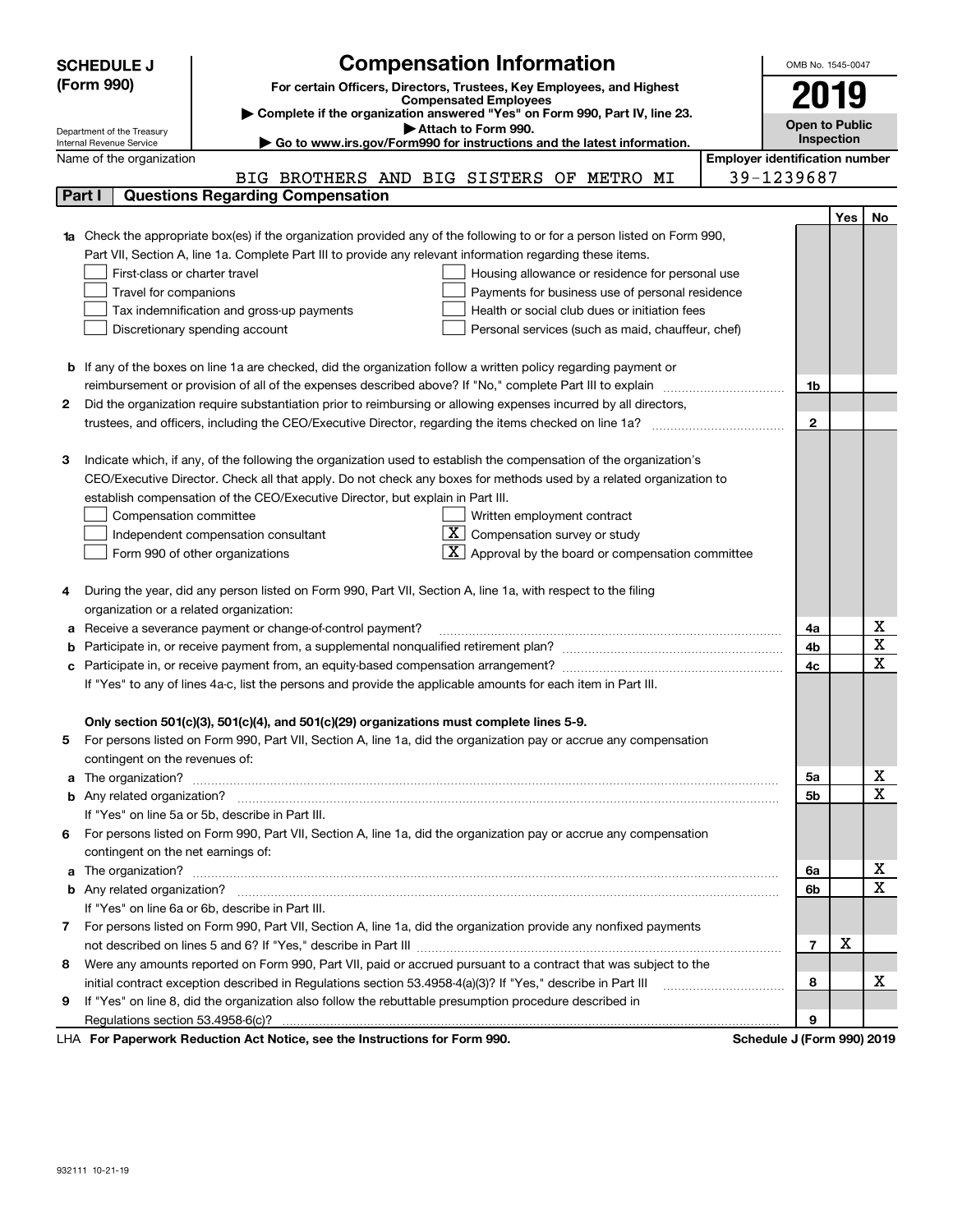#### BIG BROTHERS AND BIG SISTERS OF METRO MI 39-1239687

# **Part II Officers, Directors, Trustees, Key Employees, and Highest Compensated Employees.**  Schedule J (Form 990) 2019 Page Use duplicate copies if additional space is needed.

For each individual whose compensation must be reported on Schedule J, report compensation from the organization on row (i) and from related organizations, described in the instructions, on row (ii). Do not list any individuals that aren't listed on Form 990, Part VII.

**Note:**  The sum of columns (B)(i)-(iii) for each listed individual must equal the total amount of Form 990, Part VII, Section A, line 1a, applicable column (D) and (E) amounts for that individual.

| (A) Name and Title |                           |                          | (B) Breakdown of W-2 and/or 1099-MISC compensation |                                           | (C) Retirement and<br>other deferred | (D) Nontaxable<br>benefits | (E) Total of columns<br>$(B)(i)-(D)$ | (F) Compensation<br>in column (B)         |  |
|--------------------|---------------------------|--------------------------|----------------------------------------------------|-------------------------------------------|--------------------------------------|----------------------------|--------------------------------------|-------------------------------------------|--|
|                    |                           | (i) Base<br>compensation | (ii) Bonus &<br>incentive<br>compensation          | (iii) Other<br>reportable<br>compensation | compensation                         |                            |                                      | reported as deferred<br>on prior Form 990 |  |
| (1) AMY CHIONCHIO  | (i)                       | 150,028.                 | 45,000.                                            | $\overline{0}$ .                          | $\overline{0}$ .                     | 40,080.                    | 235,108.                             | 0.                                        |  |
| PRESIDENT & CEO    | <u>(ii)</u>               | $\overline{0}$ .         | $\overline{0}$ .                                   | $\overline{0}$ .                          | $\overline{0}$ .                     | $\overline{0}$ .           | $\overline{0}$ .                     | $\overline{0}$ .                          |  |
|                    | (i)                       |                          |                                                    |                                           |                                      |                            |                                      |                                           |  |
|                    | <u>(ii)</u>               |                          |                                                    |                                           |                                      |                            |                                      |                                           |  |
|                    | (i)                       |                          |                                                    |                                           |                                      |                            |                                      |                                           |  |
|                    | <u>(ii)</u>               |                          |                                                    |                                           |                                      |                            |                                      |                                           |  |
|                    | (i)                       |                          |                                                    |                                           |                                      |                            |                                      |                                           |  |
|                    | <u>(ii)</u>               |                          |                                                    |                                           |                                      |                            |                                      |                                           |  |
|                    | (i)                       |                          |                                                    |                                           |                                      |                            |                                      |                                           |  |
|                    | <u>(ii)</u>               |                          |                                                    |                                           |                                      |                            |                                      |                                           |  |
|                    | $(\sf{i})$                |                          |                                                    |                                           |                                      |                            |                                      |                                           |  |
|                    | <u>(ii)</u>               |                          |                                                    |                                           |                                      |                            |                                      |                                           |  |
|                    | $(\sf{i})$                |                          |                                                    |                                           |                                      |                            |                                      |                                           |  |
|                    | <u>(ii)</u>               |                          |                                                    |                                           |                                      |                            |                                      |                                           |  |
|                    | $(\sf{i})$                |                          |                                                    |                                           |                                      |                            |                                      |                                           |  |
|                    | <u>(ii)</u>               |                          |                                                    |                                           |                                      |                            |                                      |                                           |  |
|                    | $(\sf{i})$<br>(ii)        |                          |                                                    |                                           |                                      |                            |                                      |                                           |  |
|                    |                           |                          |                                                    |                                           |                                      |                            |                                      |                                           |  |
|                    | $(\sf{i})$<br><u>(ii)</u> |                          |                                                    |                                           |                                      |                            |                                      |                                           |  |
|                    | $(\sf{i})$                |                          |                                                    |                                           |                                      |                            |                                      |                                           |  |
|                    | <u>(ii)</u>               |                          |                                                    |                                           |                                      |                            |                                      |                                           |  |
|                    | $(\sf{i})$                |                          |                                                    |                                           |                                      |                            |                                      |                                           |  |
|                    | <u>(ii)</u>               |                          |                                                    |                                           |                                      |                            |                                      |                                           |  |
|                    | (i)                       |                          |                                                    |                                           |                                      |                            |                                      |                                           |  |
|                    | (ii)                      |                          |                                                    |                                           |                                      |                            |                                      |                                           |  |
|                    | (i)                       |                          |                                                    |                                           |                                      |                            |                                      |                                           |  |
|                    | (ii)                      |                          |                                                    |                                           |                                      |                            |                                      |                                           |  |
|                    | (i)                       |                          |                                                    |                                           |                                      |                            |                                      |                                           |  |
|                    | <u>(ii)</u>               |                          |                                                    |                                           |                                      |                            |                                      |                                           |  |
|                    | (i)                       |                          |                                                    |                                           |                                      |                            |                                      |                                           |  |
|                    | $\overline{}}$            |                          |                                                    |                                           |                                      |                            |                                      |                                           |  |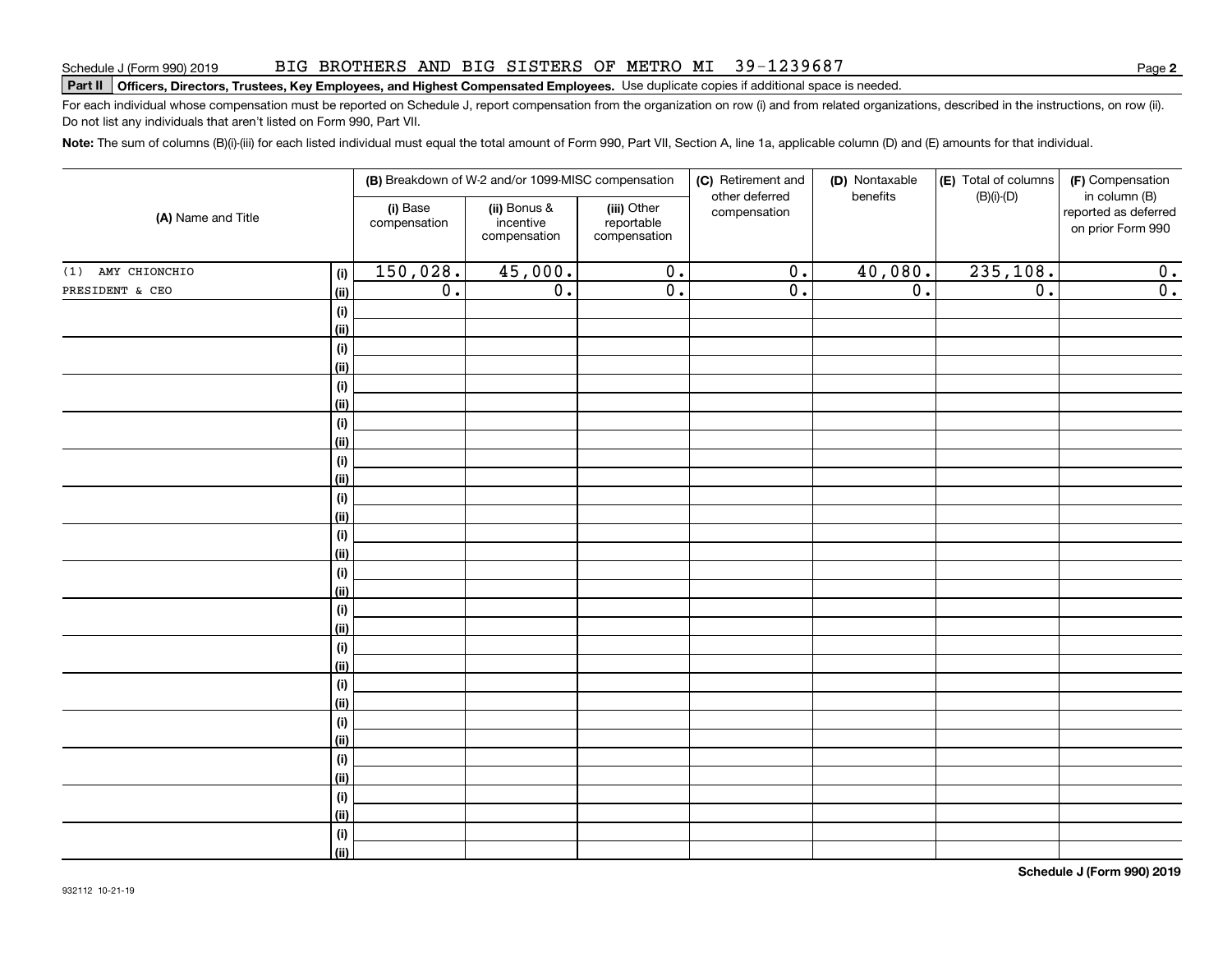### **Part III Supplemental Information**

Schedule J (Form 990) 2019 BIG BROTHERS AND BIG SISTERS OF METRO MI<br>Part III Supplemental Information<br>Provide the information, explanation, or descriptions required for Part I, lines 1a, 1b, 3, 4a, 4b, 4c, 5a, 5b, 6a, 6b,

#### PART I, LINE 7:

#### A MERIT BASED BONUS OF \$45,000 WAS PAID TO THE PRESIDENT & CEO FOR

#### PERFORMANCE.

**Schedule J (Form 990) 2019**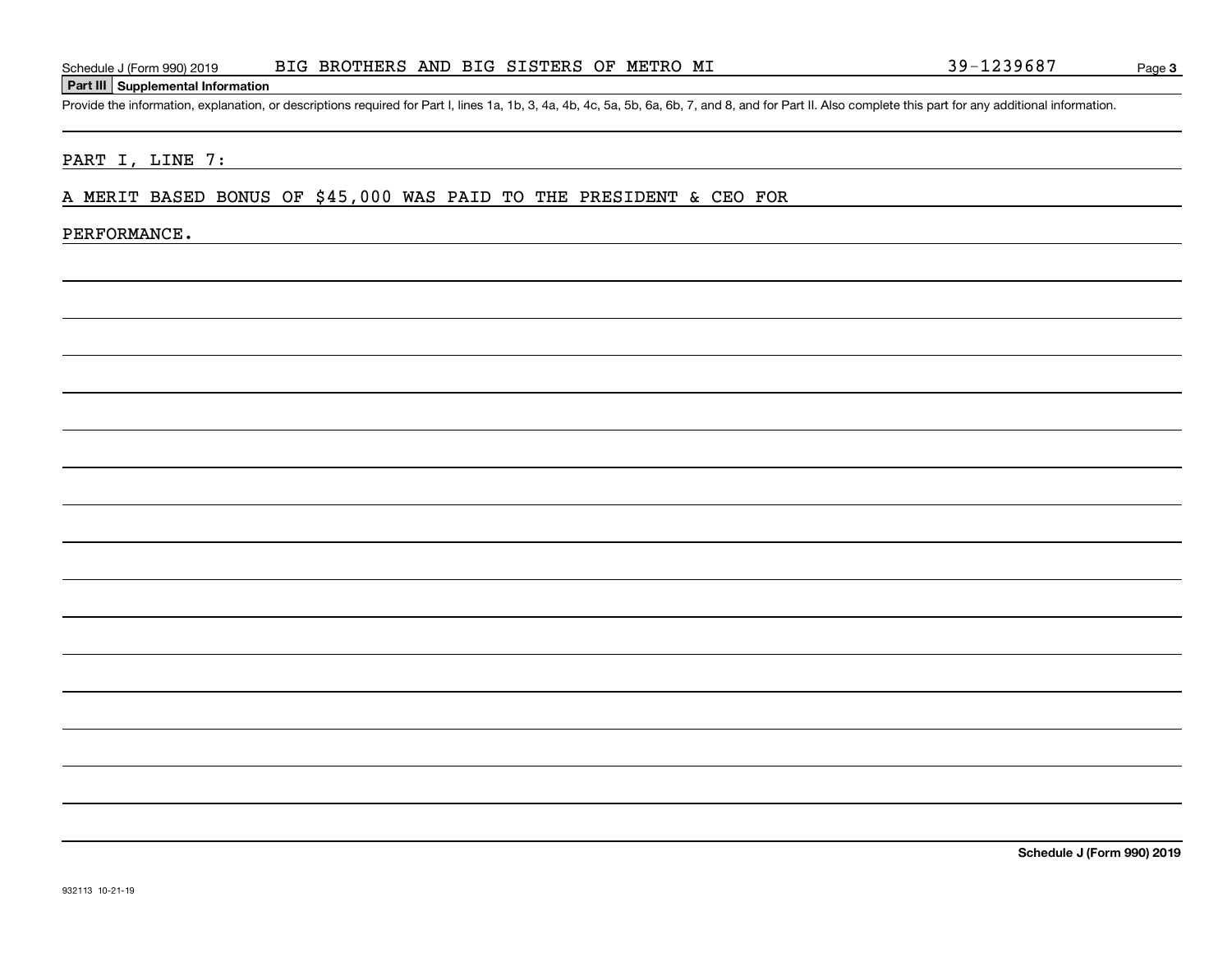#### **SCHEDULE M (Form 990)**

## **Noncash Contributions**

OMB No. 1545-0047

| Department of the Treasury |
|----------------------------|
| Internal Revenue Service   |

**Complete if the organizations answered "Yes" on Form 990, Part IV, lines 29 or 30.** <sup>J</sup>**2019 Attach to Form 990.** J

**Open to Public Inspection**

|  | Name of the organization |  |
|--|--------------------------|--|

 **Go to www.irs.gov/Form990 for instructions and the latest information.** J

| Vame of the organization |                   |                                 |         |  |  |  |        |    | <b>Employer identification number</b> |            |  |
|--------------------------|-------------------|---------------------------------|---------|--|--|--|--------|----|---------------------------------------|------------|--|
|                          |                   | BIG BROTHERS AND BIG SISTERS OF |         |  |  |  | METRO  | MI |                                       | 39-1239687 |  |
| Part I                   | Types of Property |                                 |         |  |  |  |        |    |                                       |            |  |
|                          |                   |                                 | $I - I$ |  |  |  | $\sim$ |    |                                       | $\sim$     |  |

|    |                                                                                                                                | (a)<br>Check if<br>applicable | (b)<br>Number of<br>contributions or | (c)<br>Noncash contribution<br>amounts reported on<br>items contributed  Form 990, Part VIII, line 1g | (d)<br>Method of determining<br>noncash contribution amounts |     |             |
|----|--------------------------------------------------------------------------------------------------------------------------------|-------------------------------|--------------------------------------|-------------------------------------------------------------------------------------------------------|--------------------------------------------------------------|-----|-------------|
| 1  |                                                                                                                                |                               |                                      |                                                                                                       |                                                              |     |             |
| 2  | Art - Historical treasures                                                                                                     |                               |                                      |                                                                                                       |                                                              |     |             |
| З  |                                                                                                                                |                               |                                      |                                                                                                       |                                                              |     |             |
| 4  | Books and publications                                                                                                         |                               |                                      |                                                                                                       |                                                              |     |             |
| 5  | Clothing and household goods                                                                                                   |                               |                                      |                                                                                                       |                                                              |     |             |
| 6  |                                                                                                                                |                               |                                      |                                                                                                       |                                                              |     |             |
| 7  |                                                                                                                                |                               |                                      |                                                                                                       |                                                              |     |             |
| 8  |                                                                                                                                |                               |                                      |                                                                                                       |                                                              |     |             |
| 9  | Securities - Publicly traded                                                                                                   |                               |                                      |                                                                                                       |                                                              |     |             |
| 10 | Securities - Closely held stock                                                                                                |                               |                                      |                                                                                                       |                                                              |     |             |
| 11 | Securities - Partnership, LLC, or                                                                                              |                               |                                      |                                                                                                       |                                                              |     |             |
|    | trust interests                                                                                                                |                               |                                      |                                                                                                       |                                                              |     |             |
| 12 |                                                                                                                                |                               |                                      |                                                                                                       |                                                              |     |             |
| 13 | Qualified conservation contribution -                                                                                          |                               |                                      |                                                                                                       |                                                              |     |             |
|    | Historic structures                                                                                                            |                               |                                      |                                                                                                       |                                                              |     |             |
| 14 | Qualified conservation contribution - Other                                                                                    |                               |                                      |                                                                                                       |                                                              |     |             |
| 15 | Real estate - Residential                                                                                                      |                               |                                      |                                                                                                       |                                                              |     |             |
| 16 | Real estate - Commercial                                                                                                       |                               |                                      |                                                                                                       |                                                              |     |             |
| 17 |                                                                                                                                |                               |                                      |                                                                                                       |                                                              |     |             |
| 18 |                                                                                                                                |                               |                                      |                                                                                                       |                                                              |     |             |
| 19 |                                                                                                                                |                               |                                      |                                                                                                       |                                                              |     |             |
| 20 | Drugs and medical supplies                                                                                                     |                               |                                      |                                                                                                       |                                                              |     |             |
| 21 |                                                                                                                                |                               |                                      |                                                                                                       |                                                              |     |             |
| 22 |                                                                                                                                |                               |                                      |                                                                                                       |                                                              |     |             |
| 23 |                                                                                                                                |                               |                                      |                                                                                                       |                                                              |     |             |
| 24 |                                                                                                                                |                               |                                      |                                                                                                       |                                                              |     |             |
| 25 | (EVENT SUPPLIE)<br>Other $\blacktriangleright$                                                                                 | $\mathbf X$                   | $\mathbf 0$                          | 64,966.                                                                                               |                                                              |     |             |
| 26 | Other $\blacktriangleright$<br>$\left(\begin{array}{ccc}\n&\quad&\quad&\n\end{array}\right)$                                   |                               |                                      |                                                                                                       |                                                              |     |             |
| 27 | Other $\blacktriangleright$                                                                                                    |                               |                                      |                                                                                                       |                                                              |     |             |
| 28 | Other<br>▸                                                                                                                     |                               |                                      |                                                                                                       |                                                              |     |             |
| 29 | Number of Forms 8283 received by the organization during the tax year for contributions                                        |                               |                                      |                                                                                                       |                                                              |     |             |
|    | for which the organization completed Form 8283, Part IV, Donee Acknowledgement                                                 |                               |                                      | 29                                                                                                    |                                                              |     |             |
|    |                                                                                                                                |                               |                                      |                                                                                                       |                                                              | Yes | No.         |
|    | 30a During the year, did the organization receive by contribution any property reported in Part I, lines 1 through 28, that it |                               |                                      |                                                                                                       |                                                              |     |             |
|    | must hold for at least three years from the date of the initial contribution, and which isn't required to be used for          |                               |                                      |                                                                                                       |                                                              |     |             |
|    |                                                                                                                                |                               |                                      |                                                                                                       | 30a                                                          |     | х           |
|    | <b>b</b> If "Yes," describe the arrangement in Part II.                                                                        |                               |                                      |                                                                                                       |                                                              |     |             |
| 31 | Does the organization have a gift acceptance policy that requires the review of any nonstandard contributions?                 |                               |                                      |                                                                                                       | 31                                                           |     | $\mathbf X$ |

**33**If the organization didn't report an amount in column (c) for a type of property for which column (a) is checked, **b**If "Yes," describe in Part II. contributions? ~~~~~~~~~~~~~~~~~~~~~~~~~~~~~~~~~~~~~~~~~~~~~~~~~~~~~~ describe in Part II.

**32a** Does the organization hire or use third parties or related organizations to solicit, process, or sell noncash

**For Paperwork Reduction Act Notice, see the Instructions for Form 990. Schedule M (Form 990) 2019** LHA

**32a**

X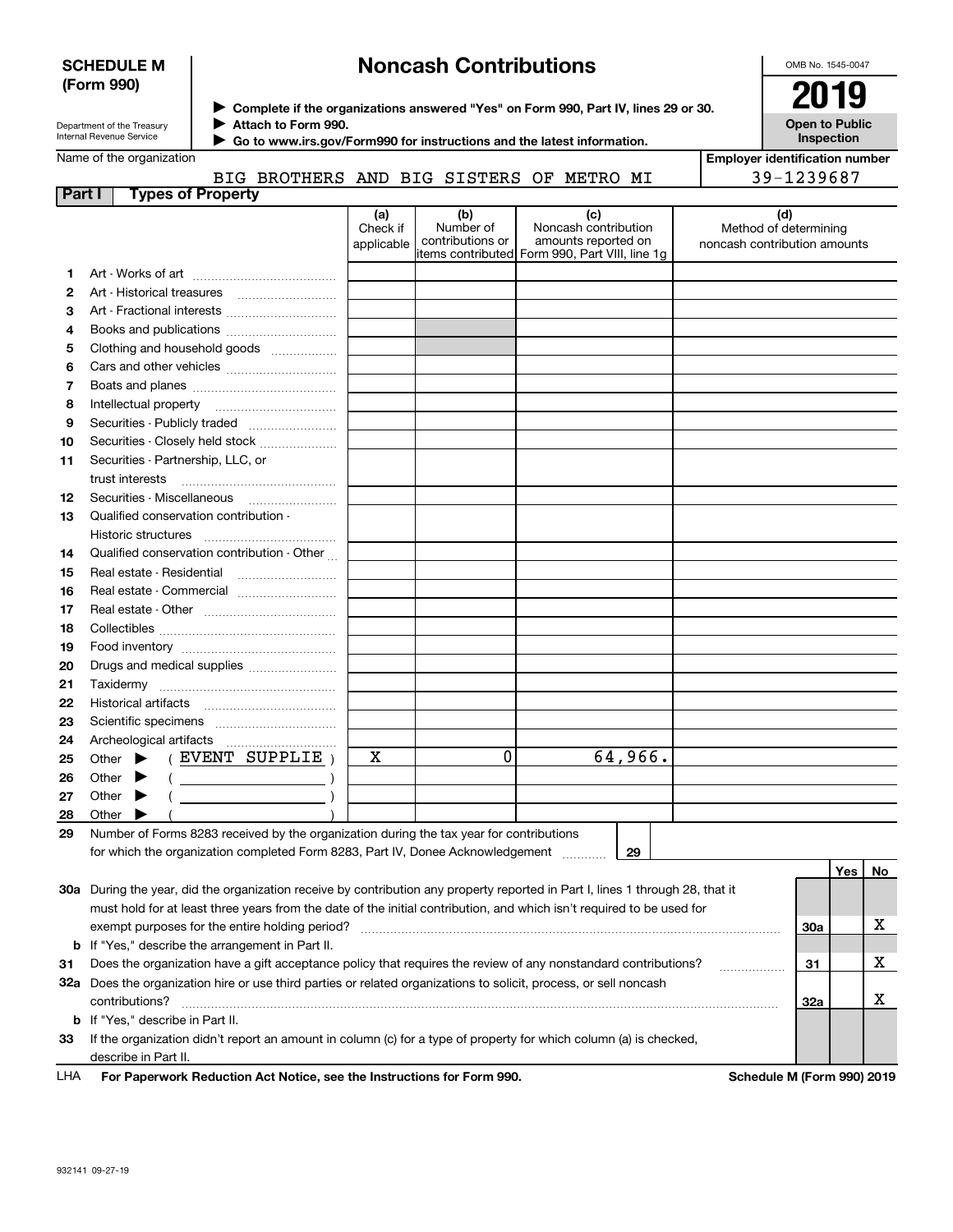|                                                                                                         | BIG BROTHERS AND BIG SISTERS OF METRO MI |  |  |  | 39-1239687                                                                                                                                                                                                                          | Page 2 |
|---------------------------------------------------------------------------------------------------------|------------------------------------------|--|--|--|-------------------------------------------------------------------------------------------------------------------------------------------------------------------------------------------------------------------------------------|--------|
| Schedule M (Form 990) 2019<br><b>Part II</b>   Supplementa<br>this part for any additional information. |                                          |  |  |  | <b>Supplemental Information.</b> Provide the information required by Part I, lines 30b, 32b, and 33, and whether the organization is reporting in Part I, column (b), the number of contributions, the number of items received, or |        |
|                                                                                                         |                                          |  |  |  |                                                                                                                                                                                                                                     |        |
|                                                                                                         |                                          |  |  |  |                                                                                                                                                                                                                                     |        |
|                                                                                                         |                                          |  |  |  |                                                                                                                                                                                                                                     |        |
|                                                                                                         |                                          |  |  |  |                                                                                                                                                                                                                                     |        |
|                                                                                                         |                                          |  |  |  |                                                                                                                                                                                                                                     |        |
|                                                                                                         |                                          |  |  |  |                                                                                                                                                                                                                                     |        |
|                                                                                                         |                                          |  |  |  |                                                                                                                                                                                                                                     |        |
|                                                                                                         |                                          |  |  |  |                                                                                                                                                                                                                                     |        |
|                                                                                                         |                                          |  |  |  |                                                                                                                                                                                                                                     |        |
|                                                                                                         |                                          |  |  |  |                                                                                                                                                                                                                                     |        |
|                                                                                                         |                                          |  |  |  |                                                                                                                                                                                                                                     |        |
|                                                                                                         |                                          |  |  |  |                                                                                                                                                                                                                                     |        |
|                                                                                                         |                                          |  |  |  |                                                                                                                                                                                                                                     |        |
|                                                                                                         |                                          |  |  |  |                                                                                                                                                                                                                                     |        |
|                                                                                                         |                                          |  |  |  |                                                                                                                                                                                                                                     |        |
|                                                                                                         |                                          |  |  |  |                                                                                                                                                                                                                                     |        |
|                                                                                                         |                                          |  |  |  |                                                                                                                                                                                                                                     |        |
|                                                                                                         |                                          |  |  |  |                                                                                                                                                                                                                                     |        |
|                                                                                                         |                                          |  |  |  |                                                                                                                                                                                                                                     |        |
|                                                                                                         |                                          |  |  |  |                                                                                                                                                                                                                                     |        |
|                                                                                                         |                                          |  |  |  |                                                                                                                                                                                                                                     |        |
|                                                                                                         |                                          |  |  |  |                                                                                                                                                                                                                                     |        |
|                                                                                                         |                                          |  |  |  |                                                                                                                                                                                                                                     |        |
|                                                                                                         |                                          |  |  |  |                                                                                                                                                                                                                                     |        |
|                                                                                                         |                                          |  |  |  |                                                                                                                                                                                                                                     |        |
|                                                                                                         |                                          |  |  |  |                                                                                                                                                                                                                                     |        |
|                                                                                                         |                                          |  |  |  |                                                                                                                                                                                                                                     |        |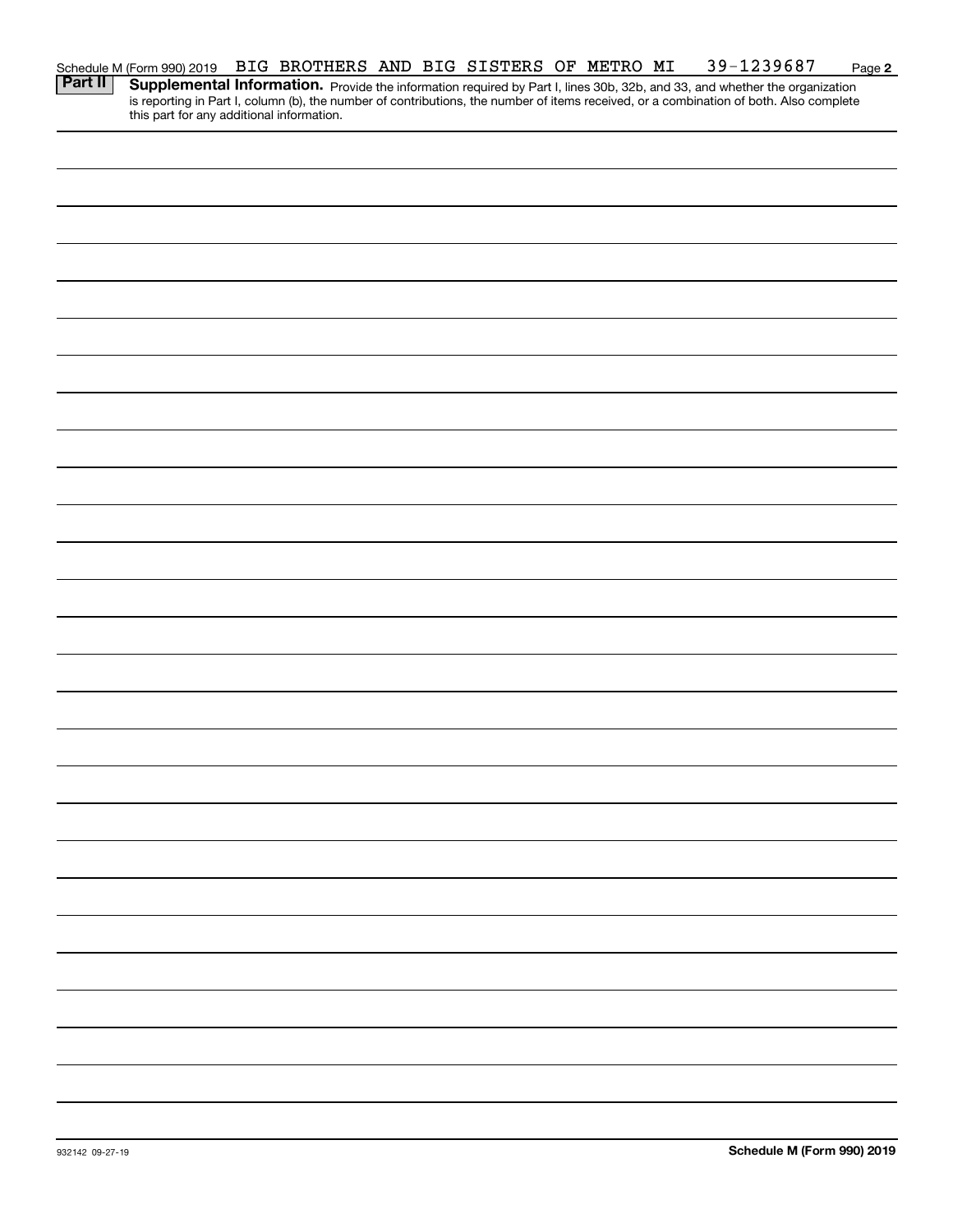**(Form 990 or 990-EZ)**

**SCHEDULE O Supplemental Information to Form 990 or 990-EZ**

**Complete to provide information for responses to specific questions on Form 990 or 990-EZ or to provide any additional information. | Attach to Form 990 or 990-EZ. | Go to www.irs.gov/Form990 for the latest information.**



Department of the Treasury Internal Revenue Service Name of the organization

BIG BROTHERS AND BIG SISTERS OF METRO MI | 39-1239687

FORM 990, PART III, LINE 1, DESCRIPTION OF ORGANIZATION MISSION:

MENTORS. YOUTH ACHIEVE: EDUCATION SUCCESS, AVOIDANCE OF RISKY

BEHAVIORS, AND SOCIAL AND EMOTIONAL DEVELOPMENT. THROUGH OUR

EVIDENCE-BASED MENTORING PROGRAM, YOUTH RECEIVE INDIVIDUALIZED SUPPORT,

GUIDANCE, AND SERVICES THAT LEAD TO LONG-TERM POSITIVE OUTCOMES. BIG

BROTHERS BIG SISTERS' MENTORING PROGRAMS SERVE YOUTH WHO WERE ELIGIBLE

FOR FREE OR REDUCED-PRICE LUNCH, WERE FROM SINGLE PARENT HOUSEHOLDS,

AND/OR HAD AN INCARCERATED PARENT. EACH CHILD, PARENT/GUARDIAN, AND

VOLUNTEER MENTOR RECEIVE REGULAR ONE-TO-ONE CASE MANAGEMENT TO ENSURE

CHILD SAFETY, TRACK PROGRESS TOWARDS GOALS, COACH MENTORING MATCHES

THROUGH DIFFICULT SITUATIONS, AND CONNECT MENTORING MATCHES TO

EDUCATIONAL AND COMMUNITY RESOURCES.

FORM 990, PART VI, SECTION B, LINE 11B:

LINE 11B EXPLANATION - THE 990 IS DISTRIBUTED TO THE BOARD OF DIRECTORS PRIOR TO FILING.

FORM 990, PART VI, SECTION B, LINE 12C:

THE POLICY REQUIRES IDENTIFICATION OF POTENTIAL CONFLICTS OF INTEREST BY ALL BOARD MEMBERS AND EMPLOYEES. DIRECTORS MUST ABSTAIN FROM ANY VOTE WHERE THAT POTENTIAL EXISTS AND IS ENFORCED AT ALL BOARD MEETINGS. BOARD MEMBERS & EMPLOYEES SIGN CONFLICT OF INTEREST FORMS ANNUALLY.

FORM 990, PART VI, SECTION B, LINE 15:

THE BOARD CHAIR AND THE EXECUTIVE COMMITTEE SET THE CEO'S SALARY BASED ON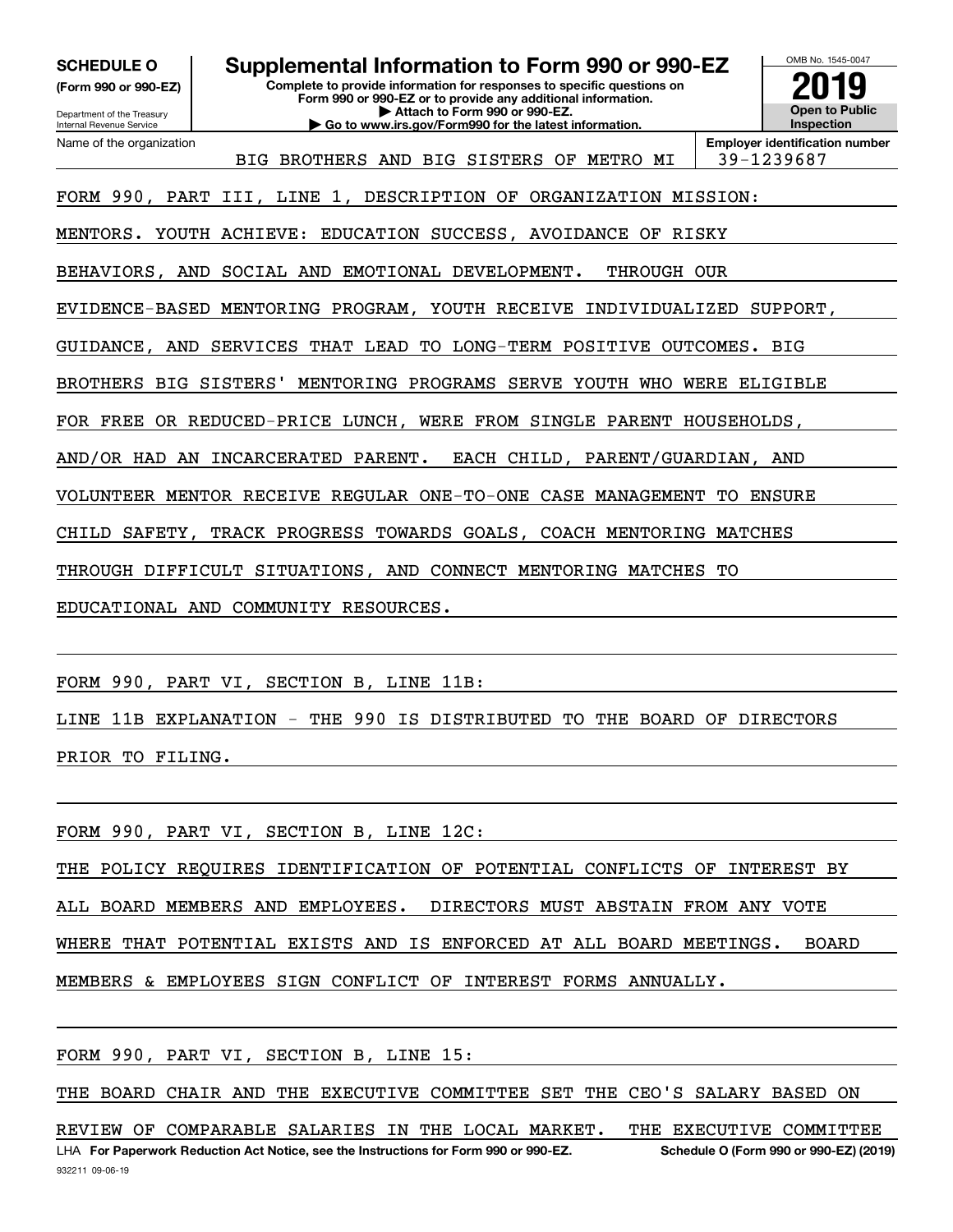| Schedule O (Form 990 or 990-EZ) (2019)                                        | Page 2                                              |
|-------------------------------------------------------------------------------|-----------------------------------------------------|
| Name of the organization<br>BIG BROTHERS AND BIG SISTERS OF METRO MI          | <b>Employer identification number</b><br>39-1239687 |
| REVIEWS THE CEO'S PERFORMANCE ANNUALLY.<br>THE PRESIDENT AND CEO USES SURVEYS |                                                     |
| OF LOCAL NONPROFIT ORGANIZATIONS TO DETERMINE THE COMPENSATION OF KEY         |                                                     |
| EMPLOYEES BASED ON COMPARABLE SALARIES IN THE LOCAL MARKET.                   | ALL POSITIONS                                       |
| RECIEVE AN ANNUAL PERFORMANCE REVIEW.                                         |                                                     |
|                                                                               |                                                     |
| FORM 990, PART VI, SECTION C, LINE 19:                                        |                                                     |
| THE ORGANIZATION WILL MAKE AVAILABLE ITS GOVERNING DOCUMENTS, CONFLICT OF     |                                                     |
| INTEREST POLICY, AND FINANCIAL STATEMENTS TO INDIVIDUALS AND ORGANIZATIONS    |                                                     |
| UPON REQUEST.                                                                 |                                                     |
|                                                                               |                                                     |
| FORM 990, PART XII, LINE 2C                                                   |                                                     |
| PROCESS HAS NOT CHANGED FROM PRIOR YEAR.                                      |                                                     |
|                                                                               |                                                     |
|                                                                               |                                                     |
|                                                                               |                                                     |
|                                                                               |                                                     |
|                                                                               |                                                     |
|                                                                               |                                                     |
|                                                                               |                                                     |
|                                                                               |                                                     |
|                                                                               |                                                     |
|                                                                               |                                                     |
|                                                                               |                                                     |
|                                                                               |                                                     |
|                                                                               |                                                     |
|                                                                               |                                                     |
|                                                                               |                                                     |